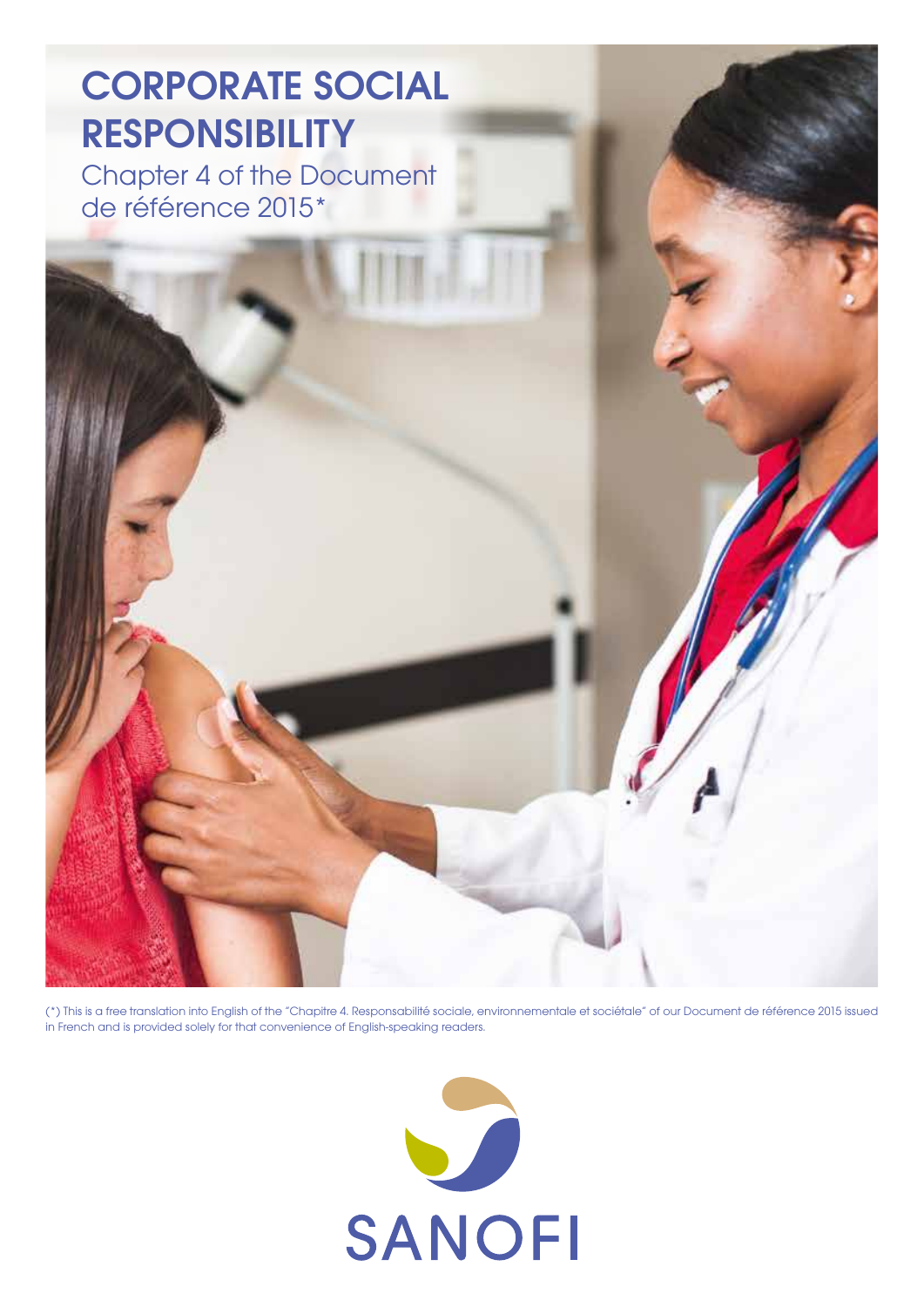# *Corporate Social Responsibility*



|                                                          | 4.1. SOCIAL INFORMATION                                                                                                                                                                             | $\overline{\mathbf{2}}$                      |
|----------------------------------------------------------|-----------------------------------------------------------------------------------------------------------------------------------------------------------------------------------------------------|----------------------------------------------|
| 4.1.1.<br>4.1.2.<br>4.1.3.<br>4.1.4.<br>4.1.5.<br>4.1.6. | Employment<br>Organization of work<br>Social dialogue<br>Training and career development<br>Equal treatment<br>Promotion of and compliance with International Labour Organization (ILO) Conventions | $\overline{2}$<br>10<br>12<br>14<br>15<br>17 |
|                                                          | 4.2. INFORMATION ON HEALTH, SAFETY AND THE ENVIRONMENT                                                                                                                                              | 18                                           |
| 4.2.1.<br>4.2.2.<br>4.2.3.                               | General policy on health, safety and the environment<br>Health and safety in the workplace<br>Environmental information                                                                             | 18<br>22<br>26                               |
| 4.3.                                                     | <b>INFORMATION ABOUT EXTERNAL COMMITMENTS</b><br><b>TO PROMOTE SUSTAINABILITY</b>                                                                                                                   | 32                                           |
| 4.3.1.<br>4.3.2.<br>4.3.3.<br>4.3.4.<br>4.3.5.           | Local economic and social impact of Sanofi's activities<br>Relations with stakeholders<br>Subcontracting and suppliers<br>Fair business practices<br>Initiatives to support human rights            | 32<br>34<br>39<br>40<br>45                   |
| 4.4.                                                     | HOW CORPORATE SOCIAL RESPONSIBILITY INFORMATION IS<br><b>REPORTED: METHODOLOGICAL NOTE</b>                                                                                                          | 46                                           |
| 4.5.                                                     | REPORT BY ONE OF THE STATUTORY AUDITORS, APPOINTED AS AN                                                                                                                                            |                                              |
|                                                          | INDEPENDENT THIRD PARTY, ON THE CONSOLIDATED HUMAN<br><b>RESOURCES, ENVIRONMENTAL AND SOCIAL INFORMATION</b><br><b>INCLUDED IN THE MANAGEMENT REPORT</b>                                            | 49                                           |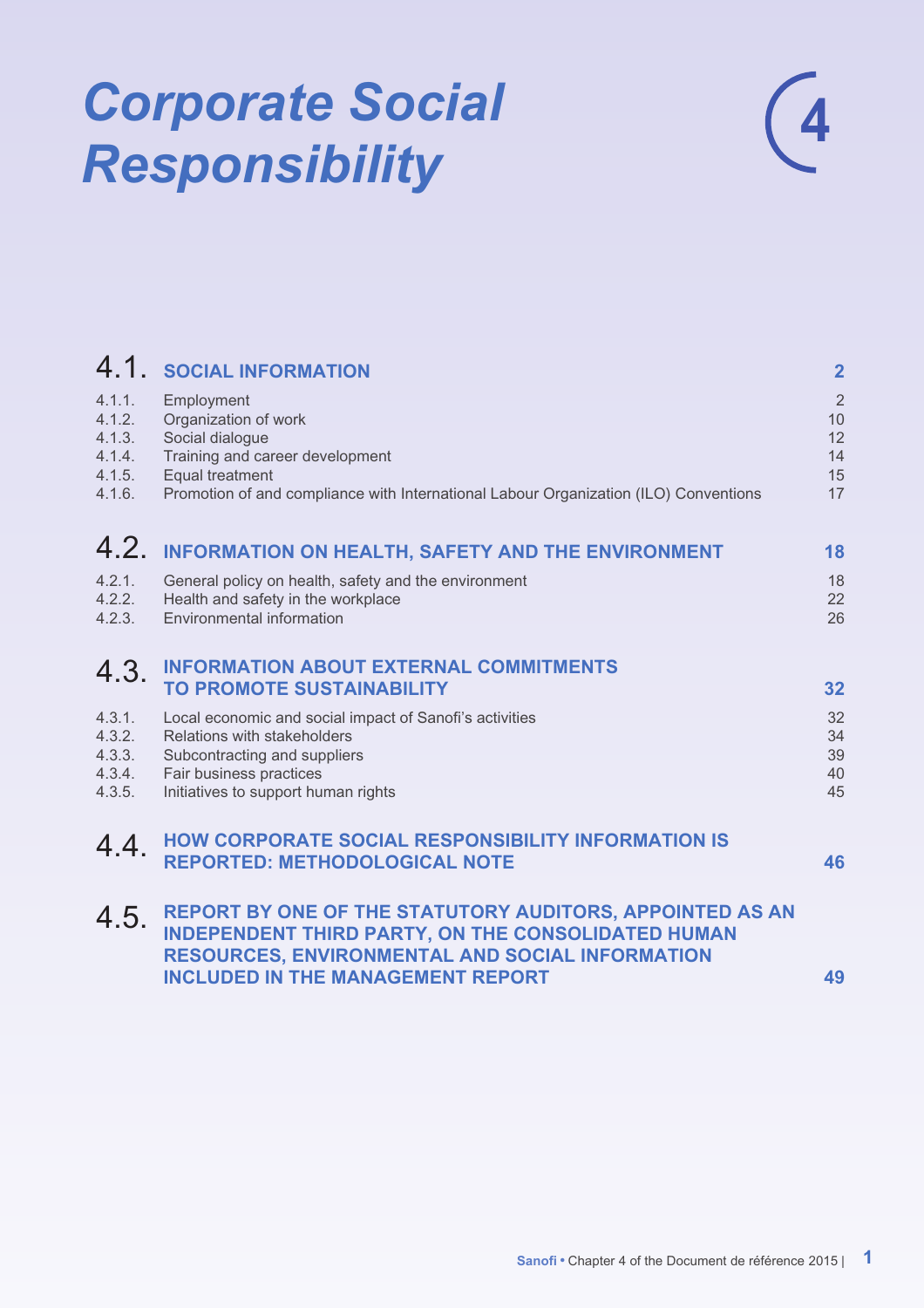<span id="page-2-0"></span>This chapter forms an integral part of the *Rapport de Gestion*, in accordance with the provisions of Articles L. 225-102-1 and R. 225-104 to R. 225-105-2 of the French Commercial Code relating to companies' obligations of transparency with regard to corporate social responsibility. It has been verified by an independent third party that has been accredited by COFRAC and belongs to the network of one of our statutory auditors. Our statutory auditors' report, which includes a disclosure statement and an opinion on the fair presentation of the information in this chapter, is presented in Section 4.5.

The information provided in this chapter is organized in accordance with the provisions of French implementing decree (*décret d'application*) No. 2012-557, with the exception of information relating to occupational health and safety, which is included in the "environment" section because health, safety and environmental issues share a common governance system at Sanofi (for more information, please refer to the concordance table at the end of this report).

The Group's Corporate Social Responsibility (CSR) strategy focuses on four key pillars: Patient, Ethics, People and Planet. This strategy is in line with the Group's overall strategy (see Section 2.2.1. of this *Document de Référence*) and places the patient at the heart of our CSR approach.

Sanofi performs CSR reporting in compliance with the French "Grenelle II" legislation as well as the recommendations of the Global Reporting Initiative. We are also members of the United Nations Global Compact. Each year, we report on the Group's progress in upholding the 10 principles established by the Global Compact. In 2015, our Communication on Progress related to 2014 attained the Global Compact Advanced Level with an attestation of external assessment from the peer review process.

In addition to the information available in Section 4 "Corporate Social Responsibility," Sanofi's CSR commitments, priorities, goals and initiatives are described in the annual CSR report and related media (Download Center, brochures, videos, etc.) available on its website at *<http://en.sanofi.com/csr/csr.aspx>*.

# **4.1. Social information**

Sanofi's Human Resources policy focuses on five strategic areas:

- Building the next generation of leaders at Sanofi (see Section "4.1.4. Training and career development");
- Developing Sanofi employees' key capabilities and skills in order to facilitate the success of Sanofi's diversified activities (see Section "4.1.4. Training and career development");
- Improving our organizational efficiency in a changing and increasingly competitive environment (see Section "4.1.1 Employment 1.B New hires and departures");
- Implementing an organization driven by individual and collective performance and bringing goals, results and compensation into alignment (see Section "4.1.1 Employment 1.C Compensation"); and
- Embedding the Sanofi culture across the entire workforce to reflect our values, attitudes and principles while respecting the diversity and heritage of our different activities (see Sections "4.1.5 Equal treatment" and "4.1.6 Promotion of and compliance with International Labour Organization (ILO) Conventions").

The social information provided below reflects consolidated worldwide data for all fully consolidated Group affiliates (see Section "4.4. How corporate social responsibility information is reported: Methodological note"). For several years, certain indicators have been disclosed that pertain to a representative sample comprised of five countries (Germany, Brazil, China, the United States and France), which account for nearly 59% of Group employees.

# **4.1.1. Employment**

# **1.A. Total workforce**

The total number of employees contributing to Sanofi's operations includes employees under contract (all employees who have a contract with Sanofi, including interns and apprentices with contracts), as well as temporary employees and third-party outside sales forces. As of December 31, 2015, the total number of employees reached 123,500, compared with 121,456 as of December 31, 2014 (+1.7%).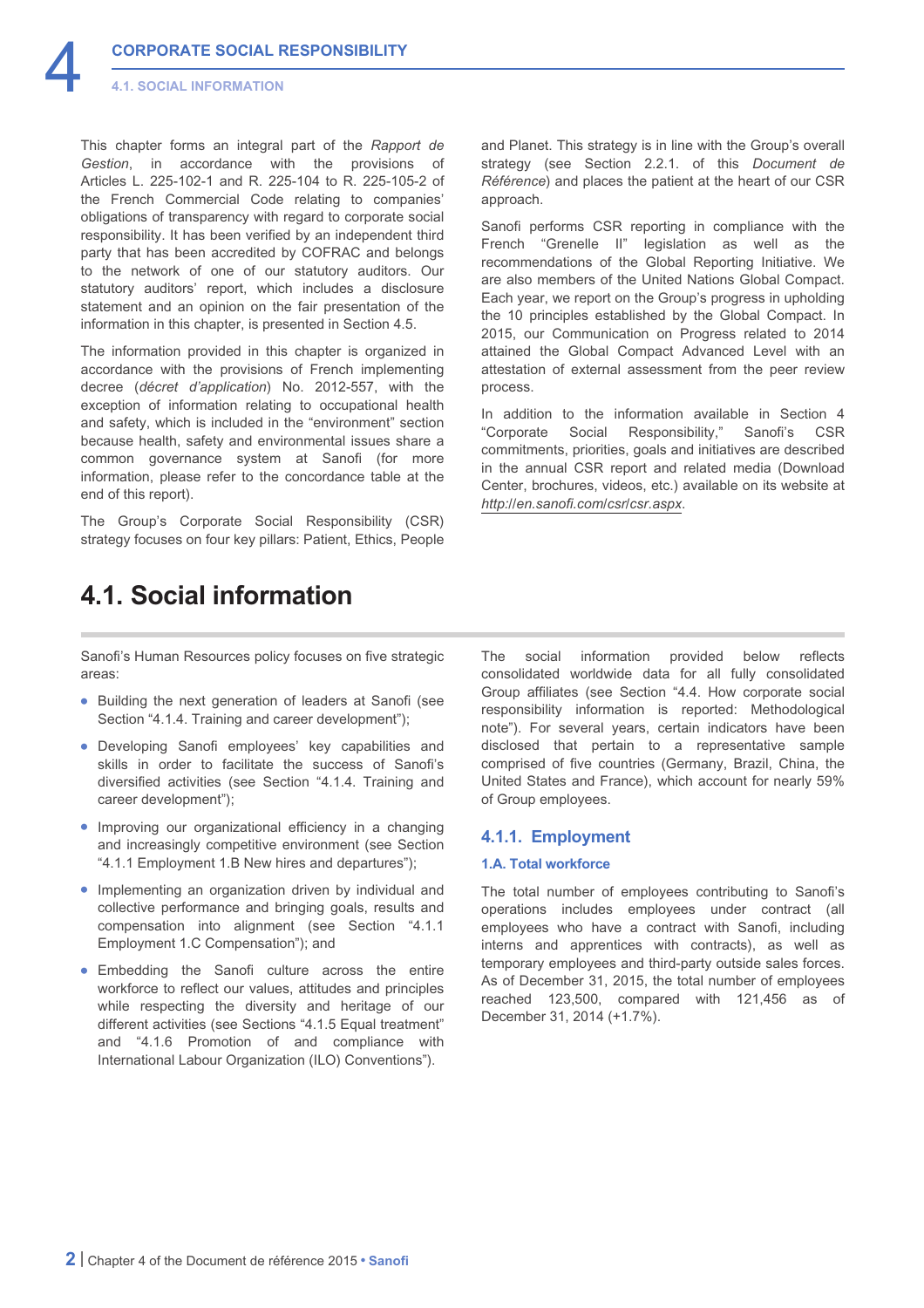4

| Employees under contract                   | <b>Worldwide</b> |         | <b>Europe</b> |        | <b>Of which France</b> |        | <b>North America</b> |        | Other countries <sup>(1)</sup> |         |
|--------------------------------------------|------------------|---------|---------------|--------|------------------------|--------|----------------------|--------|--------------------------------|---------|
| as of December 31                          | 2015             | 2014    | 2015          | 2014   | 2015                   | 2014   | 2015                 | 2014   | 2015                           | 2014    |
| Employees under<br>contract <sup>(2)</sup> | 115.631          | 113.496 | 54.375        | 53.341 | 27.431                 | 26.933 | 19.263               | 18.627 | 41.993                         | 41,528  |
| $\%$                                       | 100.0%           | 100.0%  | 47.0%         | 47.0%  | 23.7%                  | 23.7%  | 16.7%                | 16.4%  | 36.3%                          | 36.6%   |
| <b>Distribution by activity</b>            |                  |         |               |        |                        |        |                      |        |                                |         |
| Pharmaceuticals                            | 81.2%            | 82.3%   | 82.5%         | 83.5%  | 69.0%                  | 70.7%  | 68.1%                | 69.6%  | 85.5%                          | 86.5%   |
| Vaccines                                   | 13.1%            | 12.3%   | 12.4%         | 11.5%  | 23.7%                  | 22.0%  | 22.5%                | 22.0%  | 9.8%                           | $9.0\%$ |
| Animal Health                              | 5.7%             | 5.4%    | 5.1%          | 5.0%   | 7.3%                   | 7.3%   | 9.4%                 | 8.4%   | 4.7%                           | 4.5%    |

# **Distribution of employees under contract by activity and region**

*(1) Asia-Pacific, Latin America, Africa, the Middle East and Japan.*

*(2) Employees under contract include all employees who have a contract with Sanofi, including interns and apprentices with contracts. They do not include temporary employees or third-party outside sales forces.*

As of December 31, 2015, the total workforce reached 115,631 employees under contract (a 1.9% increase compared with 2014). Employees from the Pharmaceuticals, Human Vaccines (Vaccines) and Animal Health activities accounted for 81.2%, 13.1% and 5.7% of employees under contract, respectively.

In terms of regional distribution, the three countries where Sanofi has the most employees are France (27,431 employees, or 23.7% of the worldwide total), the United States (17,098 employees, or 14.8% of the worldwide total) and China (9,094 employees, or 7.9% of the worldwide total). Germany (9,080 employees, or 7.9% of the worldwide total) shares third place with China. We are continuing to expand our presence throughout the rest of the world, particularly in emerging countries. Sanofi has a total of more than 19,000 employees, or 17.3% of the total workforce, in China, Brazil and India.

| Distribution of employees under contract by function and region |  |  |  |  |  |  |  |  |
|-----------------------------------------------------------------|--|--|--|--|--|--|--|--|
|-----------------------------------------------------------------|--|--|--|--|--|--|--|--|

|                                                               | Worldwide |         | <b>Europe</b> |        | <b>Of which France</b> |        | <b>North America</b> |        | Other countries(1) |        |
|---------------------------------------------------------------|-----------|---------|---------------|--------|------------------------|--------|----------------------|--------|--------------------|--------|
| Distribution by function                                      | 2015      | 2014    | 2015          | 2014   | 2015                   | 2014   | 2015                 | 2014   | 2015               | 2014   |
| Sales forces                                                  | 29.5%     | 30.1%   | 15.1%         | 15.4%  | 5.9%                   | 6.3%   | 26.0%                | 25.2%  | 49.9%              | 51.1%  |
| Research and<br>development                                   | 14.1%     | 14.3%   | 18.5%         | 18.7%  | 24.1%                  | 24.6%  | 19.5%                | 21.1%  | 5.8%               | 5.6%   |
| Production                                                    | 39.6%     | 39.1%   | 50.8%         | 50.4%  | 54.3%                  | 53.6%  | 35.9%                | 35.5%  | 26.7%              | 26.2%  |
| Marketing and support<br>functions                            | 16.8%     | 16.5%   | 15.6%         | 15.5%  | 15.7%                  | 15.5%  | 18.6%                | 18.2%  | 17.6%              | 17.1%  |
| <b>Total employees under</b><br>contract as of<br>December 31 | 115.631   | 113,496 | 54.375        | 53.341 | 27.431                 | 26,933 | 19.263               | 18.627 | 41.993             | 41.528 |

*(1) Asia-Pacific, Latin America, Africa, the Middle East and Japan.*

As of December 31, 2015, employees from Sales Forces, Research and Development, Production, and Marketing and Support Functions accounted for 29.5%, 14.1%, 39.6% and 16.8% of the total workforce, respectively. Overall, the number of employees in these functions remained stable compared with 2014.

# **Distribution of employees under contract by gender**

|                        | <b>Worldwide</b> |       | <b>Europe</b> |       | Of which France |       | <b>North America</b> |       | Other countries <sup>(1)</sup> |       |
|------------------------|------------------|-------|---------------|-------|-----------------|-------|----------------------|-------|--------------------------------|-------|
| Distribution by gender | 2015             | 2014  | 2015          | 2014  | 2015            | 2014  | 2015                 | 2014  | 2015                           | 2014  |
| Women                  | 45.5%            | 45.2% | 49.1%         | 49.0% | 50.2%           | 50.0% | 49.8%                | 49.5% | 38.9%                          | 38.5% |
| Men                    | 54.5%            | 54.8% | 50.9%         | 51.0% | 49.8%           | 50.0% | 50.2%                | 50.5% | 61.1%                          | 61.5% |

*(1) Asia-Pacific, Latin America, Africa, the Middle East and Japan.*

The overall proportion of female employees within the Group (45.5%) rose slightly compared with 2014 (45.2%). The proportion of female managers (whose duties involve supervising direct subordinates) was 40.3% in 2015, compared with 40.0% in 2014 (see Section "4.1.5. Equal treatment").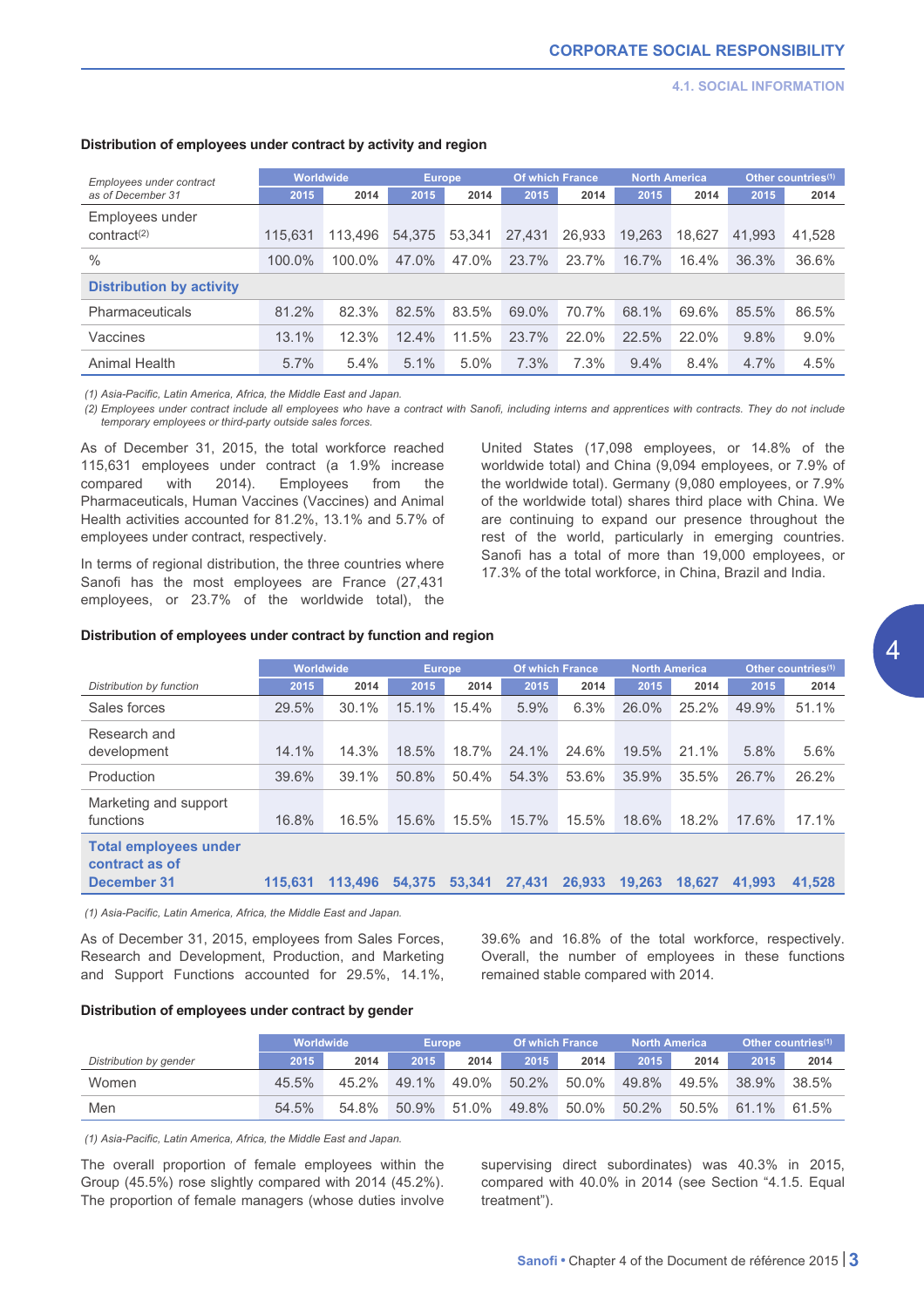## **Distribution of employees under contract by age range**

| Distribution by age range  | Worldwide |       |  |  |  |  |
|----------------------------|-----------|-------|--|--|--|--|
| (Employees under contract) | 2015      | 2014  |  |  |  |  |
| Under age 21               | 0.3%      | 0.3%  |  |  |  |  |
| Age 21 to 30               | 18.4%     | 18.8% |  |  |  |  |
| Age 31 to 40               | 32.4%     | 32.6% |  |  |  |  |
| Age 41 to 50               | 29.5%     | 29.8% |  |  |  |  |
| Age 51 to 60               | 17.6%     | 16.8% |  |  |  |  |
| Over age 60                | 1.8%      | 1.7%  |  |  |  |  |

The average age of employees (40 years, ten months) increased by three months compared with 2014 (40 years, seven months). A total of 74.9% of employees are between the ages of 26 and 50, which represents a slight decrease from 2014 (75.5%). A total of 51.1% of employees are age 40 or under, representing a slight decline from 2014 (51.7%), and 19.4% are over the age of 50, representing an increase compared with 2014 (18.5%).

# **Worldwide distribution of employees under contract by seniority**

| Years of seniority         | Worldwide |       |
|----------------------------|-----------|-------|
| (Employees under contract) | 2015      | 2014  |
| > 35                       | 1.4%      | 1.3%  |
| $31 - 35$                  | 2.9%      | 2.9%  |
| $26 - 30$                  | 4.8%      | 4.4%  |
| $21 - 25$                  | 6.7%      | 7.4%  |
| $16 - 20$                  | 9.0%      | 8.8%  |
| $11 - 15$                  | 14.0%     | 14.6% |
| $6 - 10$                   | 20.1%     | 21.3% |
| $1 - 5$                    | 29.3%     | 27.0% |
| $<$ 1                      | 11.8%     | 12.2% |

At ten years and three months, average seniority was unchanged compared with 2014. The average seniority of employees in Europe (13 years, five months) remains higher than that of employees in North America (nine years, one month) and the rest of the world (six years, seven months). The average seniority of female employees (ten years) is five months less than that of male employees (ten years, five months). A total of 61.2% of employees have ten years of seniority or less, compared with 60.5% in 2014.

# **1.B. New hires and departures**

#### **New hires and departures by region(1)**

|                            | Worldwide |        | <b>Europe</b> |       | <b>Of which France</b> |       | <b>North America</b> |       | Other countries <sup>(2)</sup> |       |
|----------------------------|-----------|--------|---------------|-------|------------------------|-------|----------------------|-------|--------------------------------|-------|
|                            | 2015      | 2014   | 2015          | 2014  | 2015                   | 2014  | 2015                 | 2014  | 2015                           | 2014  |
| Total number of new hires  | 15.856    | 15.915 | 6.517         | 5.551 | 3.719                  | 2.984 | 2.449                | 1.931 | 6.890                          | 8.433 |
| Total number of departures | 14.070    | 14.769 | 5.542         | 6.122 | 3.265                  | 3.683 | 1.852                | 2.146 | 6.676                          | 6.501 |

*(1) Data on movements (new hires and departures) cover more than 97% of the scope of reporting, as they do not include companies that were consolidated or acquired during the year or movements relating to companies not included in the Convergence platform, for which data on new hires and departures are not collected. In addition, the data do not include in-house transfers.*

*(2) Asia-Pacific, Latin America, Africa, the Middle East and Japan.*

In 2015, Sanofi hired 15,856 new employees, including 57.6% under permanent contracts. The departure of 14,070 employees was primarily due to resignations (45.9%), layoffs (30.6%), the expiration of fixed-term contracts (18.6%) and retirement (4.9%).

The higher rates of new hires resulted, in particular, from the following:

- Hiring Production workers for the Toujeo® launch in Germany.
- Hiring individuals with critical skills not currently found within the French entities Sanofi Aventis Group, Sanofi Aventis France and Sanofi Aventis Recherche et Développement entities, an increase in activity at Sanofi Winthrop Industrie, hiring support staff for the annual flu vaccine campaign and the launch of a Sanofi Pasteur dengue vaccine.

• Projects to expand the local market in India in connection with our Diabetes business.

Layoffs resulted, in particular, from the following:

- The transformation plan for Industrial Affairs that led to the closure of the Fawdon site in England.
- An early retirement plan following the restructuring of sale forces in Japan.
- The continuation of transformation plans in France within Sanofi Aventis Group, Sanofi Winthrop Industrie and Sanofi Aventis France as well as the sale of the Quétigny site and the scientific platforms at the Toulouse site.

Of the total number of departures from the Group, 27.1% were voluntary departures by employees under fixed-term contracts (77.8% of which were in China, where all new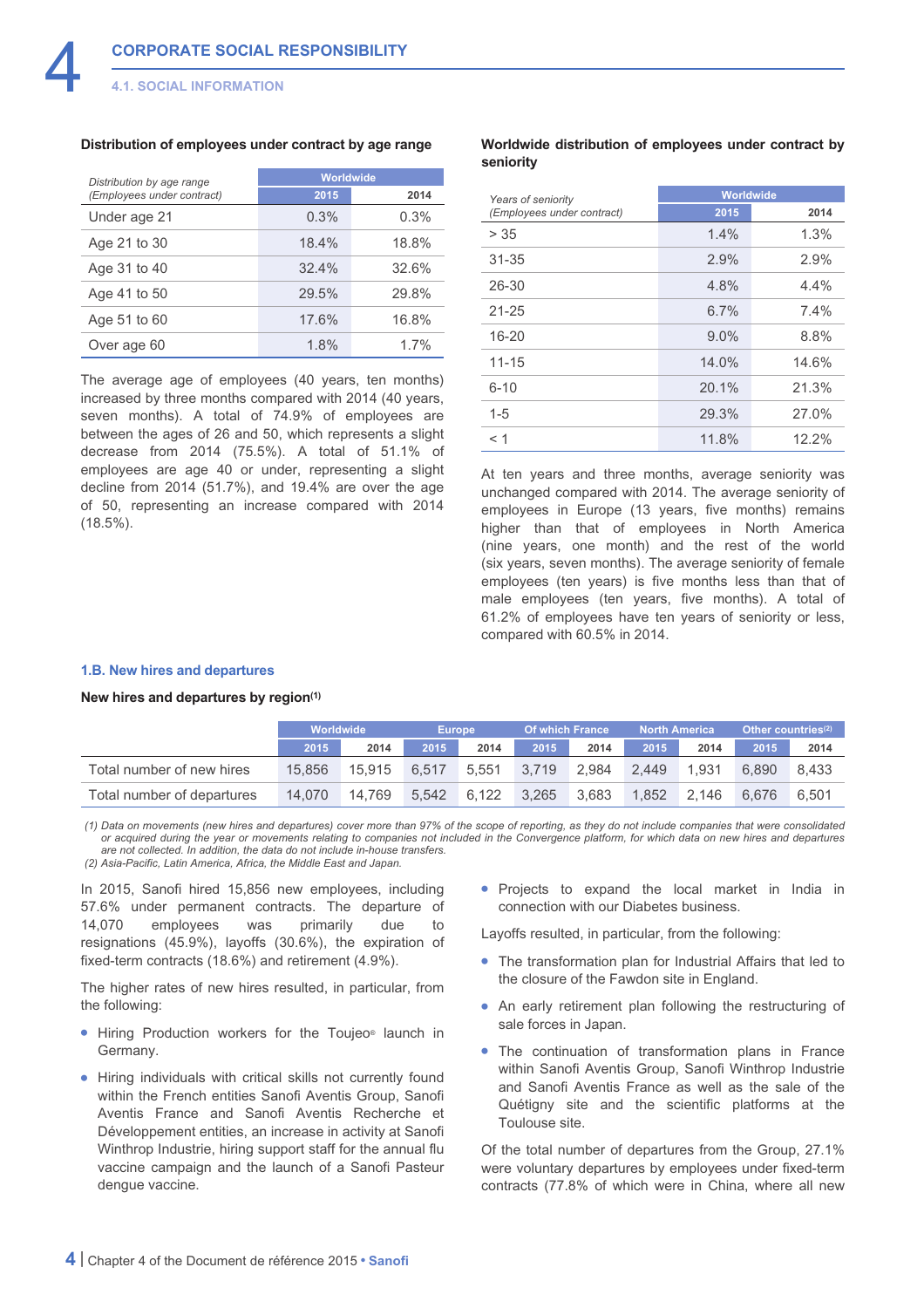employment contracts are generally renewable fixed-term contracts) and 72.9% were voluntary departures by employees under permanent contracts, which represents a 4.1% turnover rate for employees under permanent contracts.

#### **Supporting employees during reorganizations in France**

In 2015, various Sanofi transformation plans launched in recent years were finalized or continued, depending on the business, in accordance with the proposed projects:

- **Sanofi Chimie**: The changes to the Sanofi Chimie scope, initiated in 2011, are now complete. The biotechnology activity is still being developed at the Vitry-sur-Seine site.
- **Sanofi Winthrop Industrie (SWI)**: The France 2015 plan announced in 2012 that called for the reorganization of certain Sanofi activities for the SWI scope in 2015 has been finalized. In addition, Delpharm took possession of the Quétigny site in Côte-d'Or in April 2015. This acquisition of the Quétigny drug manufacturing site also includes a substantial investment program intended to strengthen the site's production capacity, as well as a subcontracting agreement between Delpharm and Sanofi with a minimum term of seven years, aimed at maintaining jobs at the site.
- **Sanofi Aventis Group (SAG)**: In 2015, substantial progress continued to be made in implementing the France 2015 plan, with the end of group transfers at SAG Paris and Lyon for 23 SARD employees. In addition, 69 employees left the Group in 2015 as part of the voluntary departure plan: 32 through end-of-career transitions and 37 through professional transitional leave. We continued to streamline and harmonize processes and implement shared tools in 2015.
- **Sanofi Pasteur**: In 2015, the implementation of the voluntary departure plan, initiated in 2013, was completed. A total of 70 employees left the company – 56 through age-related measures (end-of-career transitions) and 14 through external mobility.
- **Sanofi Aventis Recherche et Développement (SARD)**: SARD's planned sale of scientific research and development platforms at the Toulouse site falls within the scope of helping the Group adapt to changes in the pharmaceutical industry, resulting in the modification of Sanofi's R&D strategy. The planned sale and associated strategic partnership with Evotec were reviewed as part of an information and consulting process that ended March 9, 2015. As part of this process, 212 employees, including 209 under permanent employment contracts and three under fixed-term contracts, were transferred to Evotec on April 1, 2015. An agreement covering the support measures for this sale was finalized on March 10, 2015.
- **Sanofi Aventis France (SAF**): The voluntary departure plan announced in late 2014 ended early on November 30, 2015 when the maximum number of

voluntary departures allowed for end-of-career transitions (94 people) and mobility leave (75 people) was reached.

# **1.C. Compensation**

Sanofi's compensation policy is designed to reward individual and team contributions, while also taking overall economic results into account. It aims to promote a culture of performance and encourage the skills required for the Group's development. The compensation of the Chief Executive Officer and the Chairman of the Board is detailed in Section "1.2.1. *Organes d'administration et de direction – 5. Rémunérations*" in Chapter 1 of our *Document de Référence*.

#### *1.C.a. The objectives of Sanofi's compensation policy*

The objectives of Sanofi's compensation policy are to:

- Ensure sound alignment with local market practices to ensure competitive, attractive compensation in all countries where we operate;
- Maintain a strong connection between company performance and employee contributions to performance, while ensuring that employees are treated equitably; and
- Maintain a balance between short-term performance and medium- and long-term performance.

This policy is based on the principles used by the Board of Directors to determine the compensation of the Chief Executive Officer (see Section "1.2. *Gouvernement d'entreprise* – 5. *Rémunérations*" in Chapter 1 of our *Document de Référence*).

These principles may essentially be applied to all managers.

# **Alignment with market practices**

Sanofi aims to assess market trends for each component of compensation:

- Base compensation: assessed in terms of absolute value and year-to-year changes;
- Employee benefits: primarily plans providing for retirement contributions, reimbursement of medical expenses, and death and disability benefits;
- Short-term variable compensation: targeted annual variable compensation; and
- Medium- and long-term variable compensation: mainly includes stock options and performance shares taking into account potential share dilution, the number of beneficiaries and the grant price.

Market benchmarking is generally performed for each country. We compare our practices against those of our local competitors – first and foremost competitors in the pharmaceutical sector but also competitors in other sectors, depending on the business activities in question.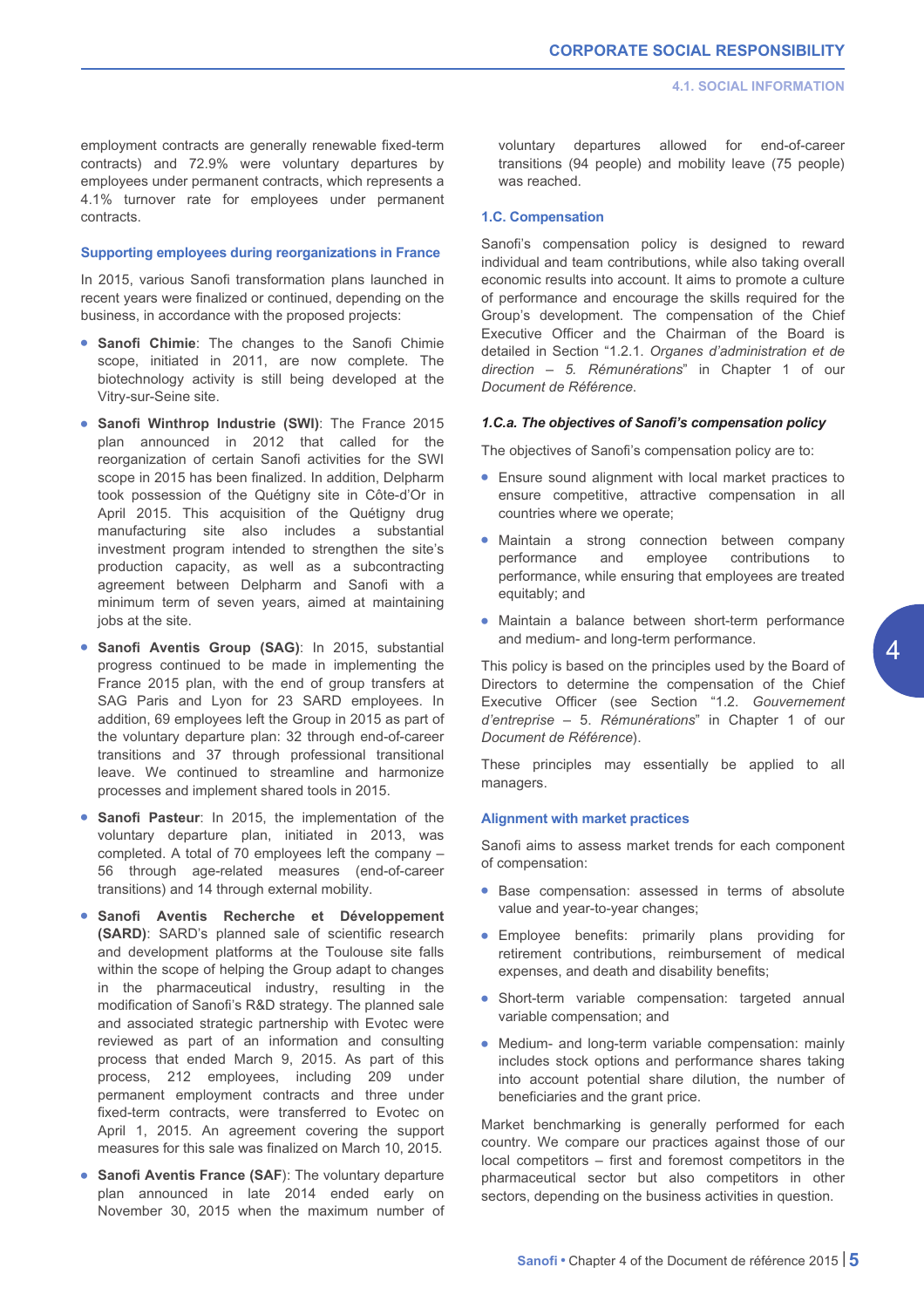Each year Sanofi takes part in compensation surveys in the various countries where it operates. These surveys are conducted by recognized consulting firms in order to obtain reliable information on local compensation practices. Collected information is used to position jobs at Sanofi in relation to the market.

Sanofi aims to align average compensation levels with the benchmark market median while allowing for broad variations based on individual performance or an employee's command of his/her duties.

# **A strong connection between Company performance and employee contributions to Company performance**

All variable compensation, whether short-term or mediumto long-term, is subject to the attainment of performance criteria that reflect key factors for the organization's success. Performance indicators, which are generally financial indicators, are always measurable, quantifiable, specified in advance and made known to beneficiaries.

A comprehensive performance management process was introduced throughout the Group in 2011. It involves setting individual objectives and assessing both the progress made toward those objectives and the professional conduct demonstrated in pursuit of them. Individual and team goals are set at the beginning of the year, and progress is assessed at the end of the evaluation period before compensation decisions are made.

# **Balance between short-term performance and mediumto long-term performance**

#### **Short-term performance**

Nearly 35,000 employees are covered by an annual individual variable remuneration (IVR) plan, which is the same across all activities and all countries. Targeted variable remuneration levels are primarily based on local market practices. They range from 5% to more than 50% for senior executives, with a Group-wide average of 15%. Sales representatives are covered by a separate compensation system based on the performance of their sales organization.

The annual budget available for variable remuneration is determined based on the level of attainment of key performance indicators (KPIs) specified in advance within each organization. Individual IVR bonuses are then determined by supervising managers based on their evaluation of the employee's performance, within the limit of the available budget.

Performance indicators are generally financial indicators such as sales, operating results or cost control. For R&D, other indicators such as progress made on key projects are also used. For Industrial Affairs, performance is measured using a combination of indicators that reflects the difference between estimated costs and actual costs.

Two indicators are used to measure Group performance: business net income (see definition in Section "3.1.10. *Annexe – Définition des données financières*" of our *Rapport de Gestion*) and actual Group sales growth compared with projected growth for the year. Since 2013, an additional indicator (cash flow) has been used in the aim of optimizing the Group's cash flow. These Group performance indicators are used for all senior executives eligible for IVR in addition to indicators specific to their entity.

The following additional indicators were also used in 2015:

- For sales organizations at the regional and country level: cash flow optimization indicators in addition to the traditional indicators of business net income and sales; and
- For industrial entities: inventory optimization indicators.

# **Medium- and long-term performance**

In 2015, performance shares and stock options were granted to nearly 7,400 employees. These grants are conditional on employees' attainment of performance criteria over three financial years and their continued employment at Sanofi.

The performance criteria are determined by two indicators measured at the Group level: business net income and return on assets (ROA). The first is assessed with regard to the budget set at the beginning of the year, and the second is assessed with regard to a target set by the Board of Directors at the beginning of the period.

One additional performance criteria, total shareholder return, which is assessed against a panel of competitors, is used to determine the compensation of the CEO.

By granting performance shares or stock options and choosing performance criteria, the creation of value becomes a shared interest for beneficiaries and shareholders alike.

For senior executives, the medium- and long-term variable compensation component is comparable to the short-term variable compensation component.

In accordance with market practices, the number of employees entitled to performance shares and/or stock options is limited in order to ensure that share dilution remains at acceptable levels while offering employees competitive compensation.

#### **Non-discrimination**

Sanofi is careful to ensure the absence of any discrimination (e.g., based on gender) in the compensation paid in respect of a given position at equivalent levels of individual performance.

Where disparities are noted, we may establish specific budgets to balance out compensation levels. For example, in France in 2015, we decided to devote up to 0.1% of the total budget to adjustments such as reducing the wage gap between men and women.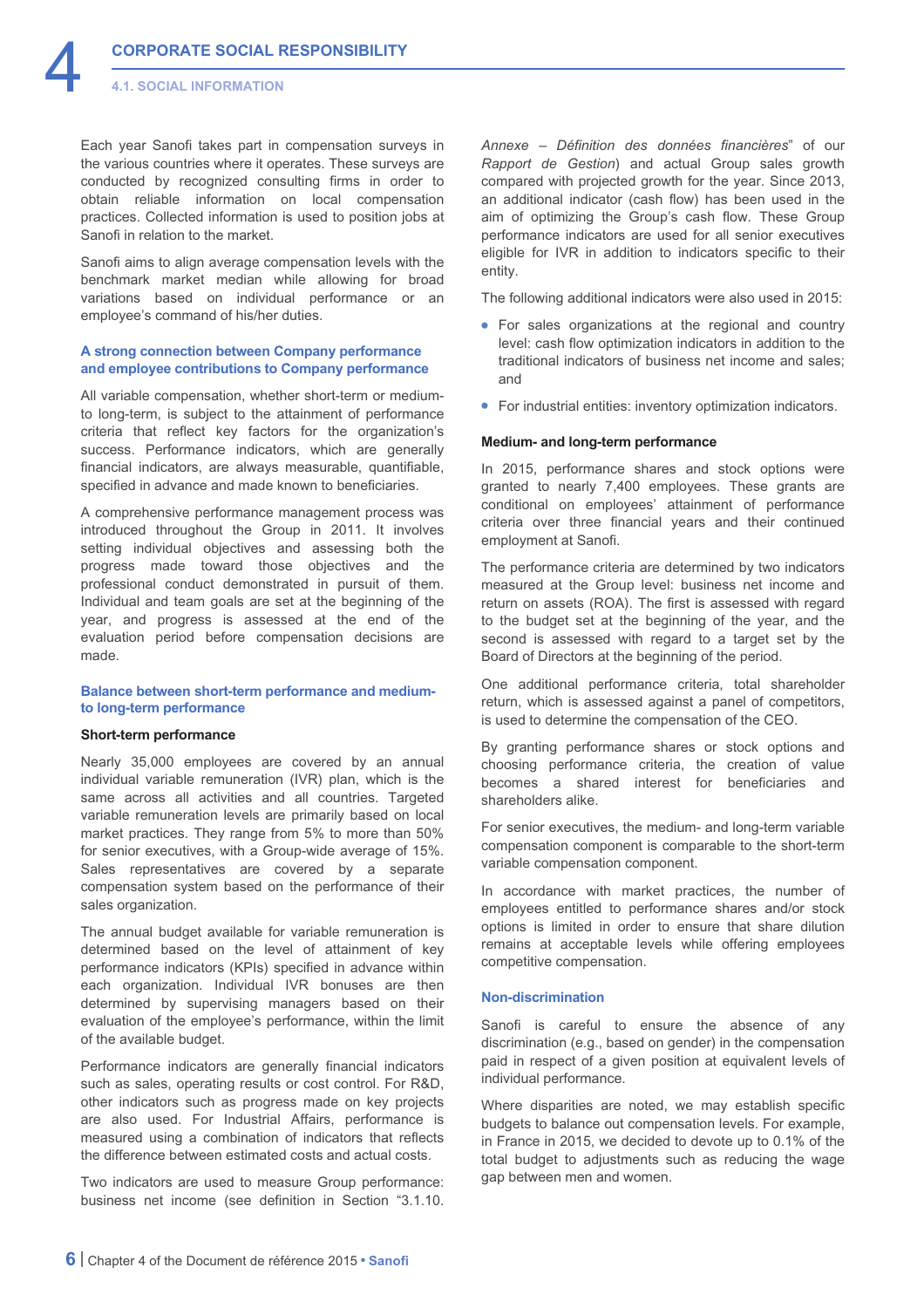# **Employee share ownership**

Sanofi regularly establishes employee share ownership plans in an effort to:

- Motivate employees and promote employee loyalty;
- Foster employees' sense of unity and belonging to the Group;
- Enable employees to share in Sanofi's growth and success; and
- Align employee and shareholder interests.

As of December 31, 2015, 1.28% of Sanofi's capital was held by employees, representing a market value of €1.16 billion. Employees have become shareholders primarily through the employee savings plan (top-ups), bonus share issues and capital increases reserved for employees (the most recent operation took place in 2013).

# **Employee benefits**

Sanofi strives to ensure that all employees worldwide receive high-quality benefits covering health, pension, incapacity, disability and death. These benefits comply with national regulations, are adapted to local cultures and provide the coverage that best meets employees' needs. In all countries, employees (as well as, in general, their spouses and children) receive reasonable reimbursements of medical expenses as well as death benefits.

In the vast majority of countries, Sanofi also offers benefits covering temporary or permanent disability. In France for example, all Sanofi employees, irrespective of the type of contract they hold (temporary or permanent, part-time or full-time), are entitled to the same medical benefits and complementary social protection from the moment they are hired.

On a regular basis, we take part in a comprehensive market survey, conducted in over 60 countries, to ensure that the employee benefits we offer are in line with current local practices.

We also make sure that our employee benefit plans are designed for the long term.

In order to limit employee-related liabilities, Sanofi prefers defined-contribution plans over defined-benefit plans.

As regards "insured" plans, we seek to optimize how we finance employee benefit plans and reduce administrative costs by instituting programs such as insurance pooling and using captive insurance companies.

In 2010, Sanofi set up an Employee Benefits Steering Committee. The purpose of the Committee, which is chaired by the Chief Financial Officer and Sanofi's Human Resources Director, is to:

- Review and approve our overall employee benefits strategy;
- Review and approve the implementation or modification of all defined-benefit plans, irrespective of their cost; and

• Review and approve the implementation or modification of all defined-contribution plans exceeding a limit set in advance by the Committee.

When possible, Sanofi provides personalized employee benefit programs (medical, dental, vision, etc.) that allow employees to adjust their coverage according to their family situations and personal needs.

These types of programs have been instituted in China, the United States and the United Kingdom.

The United Kingdom implemented the MyFlex personalized employee benefit program in 2015. This flexible plan comprises a base plan (which includes retirement, death, disability and medical benefits) and alternate options. These options are divided into three categories: additional income, health and leave. Employees have the option to increase or decrease their coverage for the base plan as well as the alternate options. For instance, employees may make additional contributions to their retirement plans, upgrade their health plan and/or retirement plan, and increase or reduce their annual leave by up to five days per year. Sanofi United Kingdom received an award for its MyFlex program.

In addition, Sanofi United Kingdom added other coverage to promote, among other things:

- Improved payment of benefits in the event of serious illness and/or the option to sign up for medical checkups. Employees may also choose to get coverage for their spouses;
- Healthy lifestyles through a dedicated website where employees can sign up for memberships to health and/ or fitness centers throughout the United Kingdom at special rates (GymFlex); and
- Respect for the environment by subsidizing bicycles (and/or accessories) used for commuting to and from work and encouraging long-term leases of clean vehicles through an approved dealer website (Green Car).

In certain countries, medical benefits also include programs focusing on prevention, vaccinations, screening (diabetes, skin cancer, etc.), nutritional advice, well-being, etc. In the United States, our employees have the option of joining our comprehensive wellness program, Health in Action.

In addition, Sanofi continues to encourage work-life balance for all employees worldwide. In France, long-term care coverage was offered to all 27,431 French Sanofi employees in 2015 as the result of a collective agreement. Employees that are coping with a spouse or family member's loss of autonomy have access to:

- A support hotline (for help finding a suitable care facility, advice about how to proceed, etc.); and
- A long-term care fund: a one-time payment in the event of the partial or total disability of the dependent (as defined by French law) to be used for expenses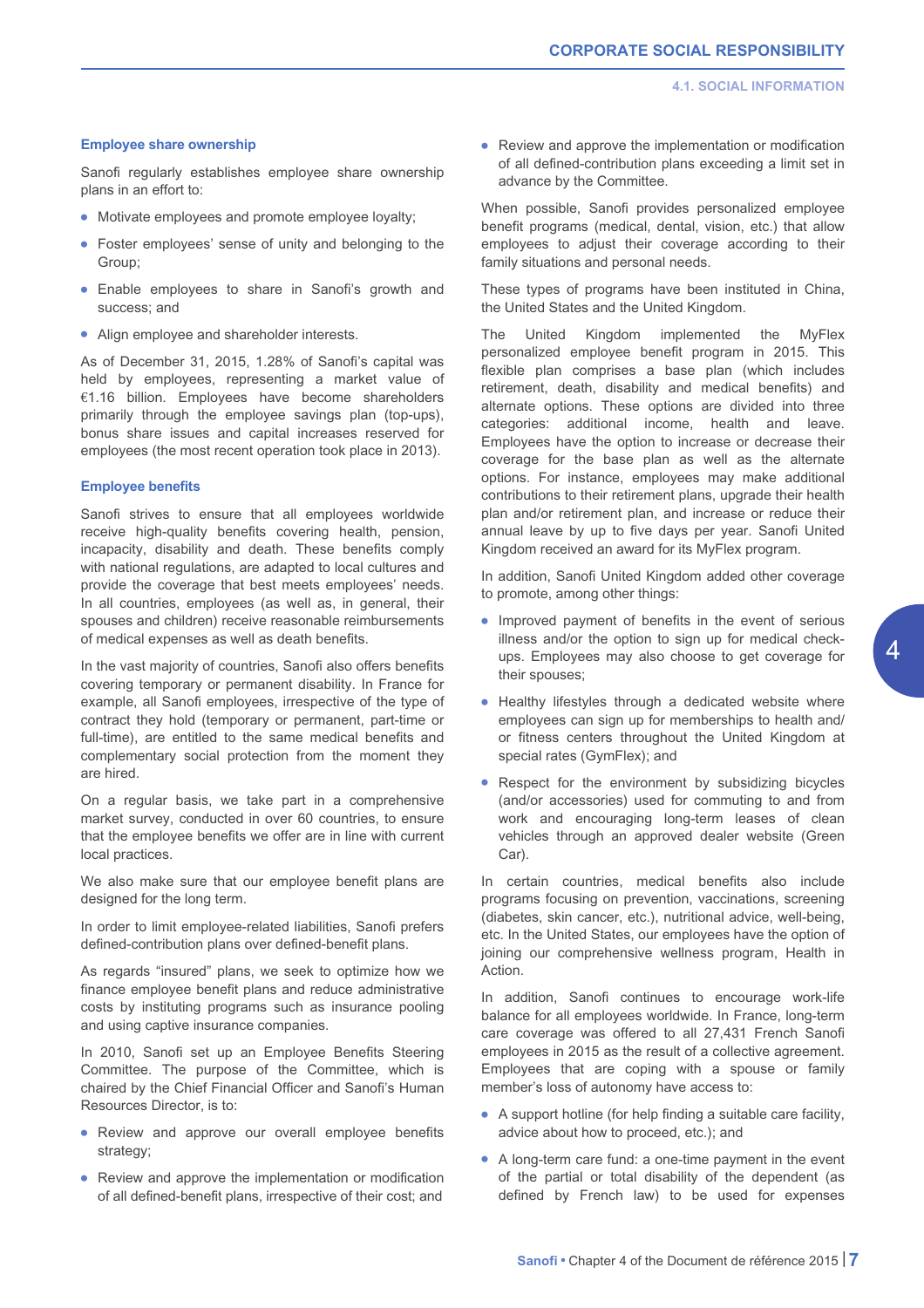incurred when making modifications to the home or placing the individual in a specialized facility.

For employees who lose their autonomy and find themselves entirely dependent, Sanofi offers a long-term care insurance plan that includes an annuity and an initial lump-sum payment. Employees can keep this coverage after they leave the company by taking over the premium payments. In 2015, more than 500 individuals called the support hotline and around 100 received one-time payments. A few employees with total disabilities are currently receiving long-term care annuities.

In addition to medical, disability and death benefits, Sanofi offers retirement benefits in all countries where this is standard industry practice (more than half of the countries where we operate).

For example, in France, Sanofi has set up an optional collective retirement savings plan (PERCO) that supplements statutory plans and encourages employees to voluntarily save for retirement. Under the plan, Sanofi tops up employee contributions by 250%, within a certain limit. The top-ups, ceilings and management decisions relating to the funds are established jointly by management and trade unions.

In Brazil, all permanent employees are eligible to participate in the company's retirement plan. Sanofi Brazil encourages employees to prepare for retirement by topping up employee contributions by 150%, within a certain limit.

We have also established a medical and travel assistance plan for employees whose jobs require them to travel abroad, regardless of the country where they work. This plan also covers emergency evacuations and repatriation.

# *1.C.b. The primary indicators relating to Sanofi's compensation policy*

At Sanofi, we provide equitable compensation for our employees in accordance with standard industry practices. In order to ensure the best possible living standards, employee compensation generally exceeds the legal minimum wage in the countries where we operate.

As indicated in Note D.24 to our consolidated financial statements, payroll expenses (primarily gross compensation and the related social security contributions) totaled €9,716 million in 2015 (€8,665 million in 2014).

# **Lowest average wages**

A comparison of the legal minimum wage in a given country or business sector with the average gross annual base pay (not including special bonuses, team bonuses, profit-sharing bonuses, etc. paid in addition to wages) of employees earning the lowest 15% of wages at the Sanofi Group shows that Sanofi employees have a substantial advantage in the following countries:

• **Brazil:** Average wages are more than double the country's legal minimum wage. Minimum wages for the

pharmaceutical sector are negotiated and applied at Sanofi. These vary by region and by employee category. Thus, average wages are nearly 30% higher than the minimum wage for the pharmaceutical sector at the Suzano plant and the Sao Paulo site. Between 2014 and 2015, average wages increased by 18%. In 2015, fewer employees received the minimum wage for their sector and some sites applied high across-theboard raises tied to inflation (9% at the Suzano plant, 10.3% at Merial, etc.) as a result of collective agreements. This was done before applying any individual raises;

- **China:** Average wages are more than 2.3 times the legal minimum wage applicable in the five largest cities (the five "first-tier" cities: Shanghai, Hangzhou, Shenzhen, Guangzhou and Beijing). Between 2014 and 2015, average wages rose 12.6%, more than the amount budgeted for raises in 2015 for all employees, in response to inflation and the need to make up for low wages;
- **France:** Average wages are 1.6 times the legal minimum wage (SMIC) and 1.3 times the minimum starting wage negotiated with the trade unions. Average wages were calculated solely on the basis of wages paid under permanent contracts. They were slightly lower in 2015 than in 2014, due to significant hiring in the worker, employee and technician categories at the recommended minimum starting wage. In addition, the minimum starting wage did not change in 2015;
- **United States**: Average wages are 2.9 times the federal minimum wage, which has not been raised since 2009. Between 2014 and 2015, the lowest 15% of wages rose 0.3%, because the employees at the new Barceloneta production center were taken into account, contributing to an increase in the number of employees earning the lowest 15% of wages; and
- **Germany**: A new national minimum wage went into effect January 1, 2015. The average wages of employees earning the lowest 15% of wages are under negotiation with employee representative bodies. The gross compensation of non-managerial staff is handled with the trade unions through sector-specific collective agreements. Average wages are more than double the new legal minimum wage and are 14.8% higher than the minimum wage for the sector applicable to nonmanagerial staff (category E4). These wages were just slightly lower in 2015 than in 2014, as a large number of production workers (600) were hired for the Toujeo® launch.

# **Salary increase budgets**

Each year, Sanofi establishes salary increase budgets (the distribution of which may vary depending on the employee categories) taking into account:

- Merit increases;
- Collective increases in countries where they apply; and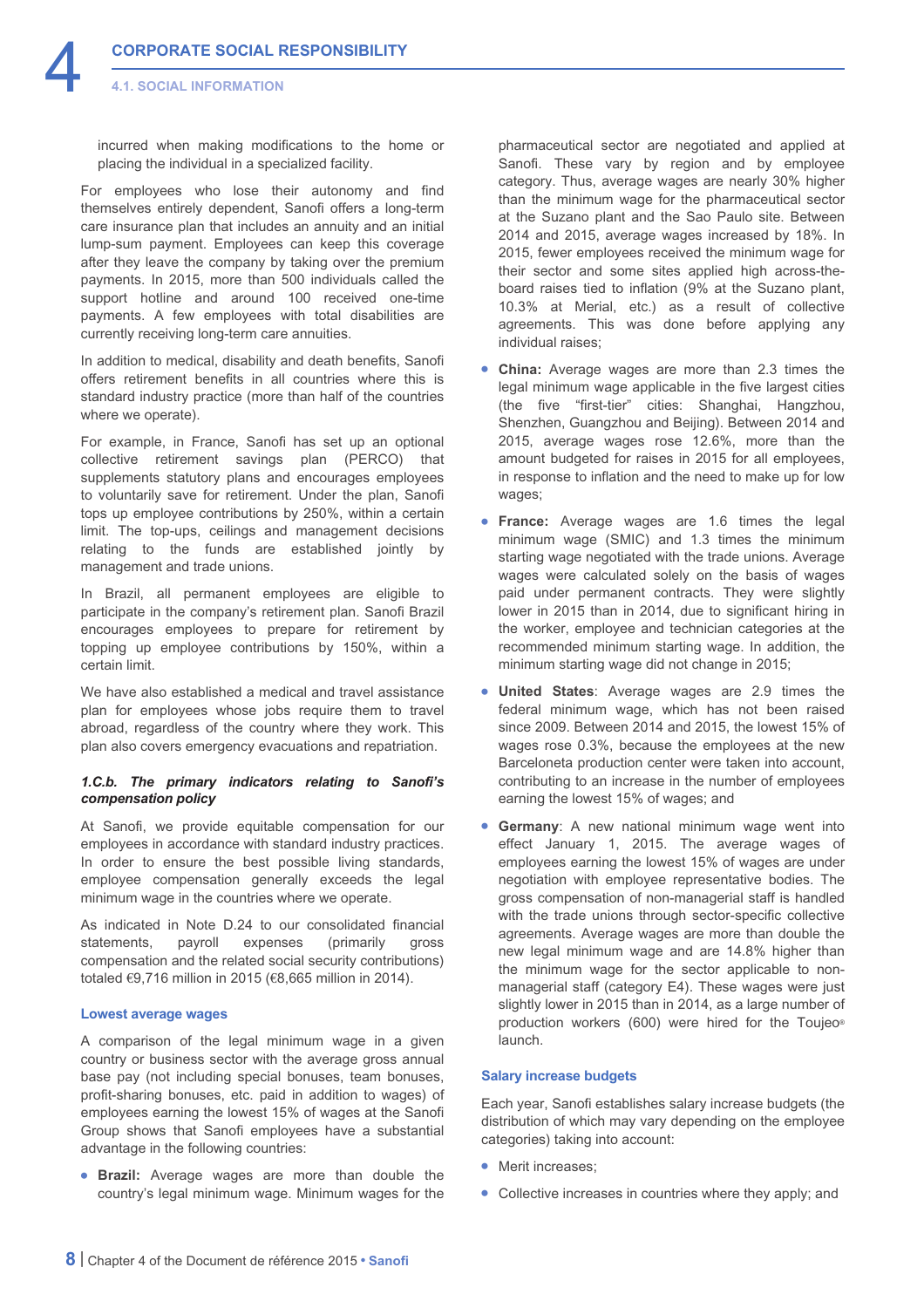• Increases for promotions and automatic increases provided for by collective agreements.

The budgets are established based on several criteria:

- Market trends anticipated by competitors and reflected in annual compensation surveys;
- Inflation forecasts; and
- Internal economic constraints specific to each country.

Annual salary increase budgets are thus the fruit of compromise, taking into account market observations and the cost to be borne by the company. In 2015, the salary increase budgets totaled 1.5% in France, 1.9% in the United States, 7.3% in Brazil, 1.5% for managers and 4% for non-managers in Germany, and 8% in China. These budgets are comparable to those of our competitors.

| Salary increase budgets | Germany*                           | <b>Brazil</b> | China   | <b>France</b> | <b>United States</b> |
|-------------------------|------------------------------------|---------------|---------|---------------|----------------------|
| 2012                    | Managers 2.5%<br>Non-managers 4.1% | 6.8%          | $9.0\%$ | $3.0\%$       | 2.3%                 |
| 2013                    | Managers 2.0%<br>Non-managers 1.0% | $6.8\%$       | $8.0\%$ | $2.2\%$       | 2.0%                 |
| 2014                    | Managers 2.0%<br>Non-managers 4.5% | $6.8\%$       | $8.0\%$ | $2.0\%$       | 2.0%                 |
| 2015                    | Managers 1.5%<br>Non-managers 4.0% | 7.3%          | $8.0\%$ | 1.5%          | 1.9%                 |

*\* Germany: mandatory sector-wide increase for all non-managers (valid 12 or 18 months depending on the year).*

# **Variable collective compensation**

In addition to individual variable remuneration, certain countries and activities have also instituted variable collective compensation.

Since 2007, our Industrial Affairs organization has been developing a performance-based collective compensation system known as the Annual Progress Plan (APP).

The plan is intended solely for employees who are not already eligible for another type of variable compensation (individual bonuses or another type of variable collective compensation such as voluntary profit-sharing).

The APP is designed to compensate eligible employees according to the overall performance of their production site with respect to the objectives set at the beginning of the year. As of 2015, the APP is in place at 33 sites in 21 countries. The amount distributed may total up to 20% of the base pay of each beneficiary, depending on the site's performance.

In addition to the system within Industrial Affairs, other variable collective compensation systems are in place in Germany, Brazil and France:

• **In Germany**, an agreement negotiated with the Central Works Council has led to a collective profit-sharing incentive system for non-managerial staff. The target amount of this incentive represents 6% of base pay, and the final bonus is linked solely to the company's performance;

- **In Brazil**, the aggregate amount of profit-sharing is calculated based on performance indicators and preestablished objectives (sales, market share, etc.). The target amount for each employee totals approximately one month of base pay; and
- **In France**, two variable collective compensation plans are in place:
	- The first is statutory profit-sharing (*participation*), which is determined based on the profit generated by all Sanofi's French entities. This plan uses a special calculation method that is more advantageous for employees than the method prescribed by law; and
	- The second is voluntary profit-sharing (*intéressement*). It was introduced at Sanofi under a three-year agreement (from 2014 to 2016) with trade unions. Sanofi's management and the trade unions determine the key performance indicators (KPIs) to be taken into account and the aggregate amount to be distributed to the employees who worked for Sanofi during the fiscal year in question.
	- In 2015 the aggregate amount distributed to employees in France under the statutory and voluntary profitsharing initiatives totaled €153.4 million, with individual amounts ranging between €5,069 and €7,690.

| Variable collective compensation (France)               | 2015           | % Change | 2014           | % Change | 2013                    |
|---------------------------------------------------------|----------------|----------|----------------|----------|-------------------------|
| Voluntary + statutory profit-sharing                    | €153.4 million | $-9.3%$  | €169.1 million |          | $-6.3\%$ €180.5 million |
| Minimum bonus: voluntary + statutory profit-<br>sharing | €5.069         | $-5.0\%$ | €5.338         | $-6.1\%$ | €5.687                  |
| Maximum bonus: voluntary + statutory profit-<br>sharing | €7.690         | $-7.1\%$ | €8.277         | $-6.0\%$ | €8.806                  |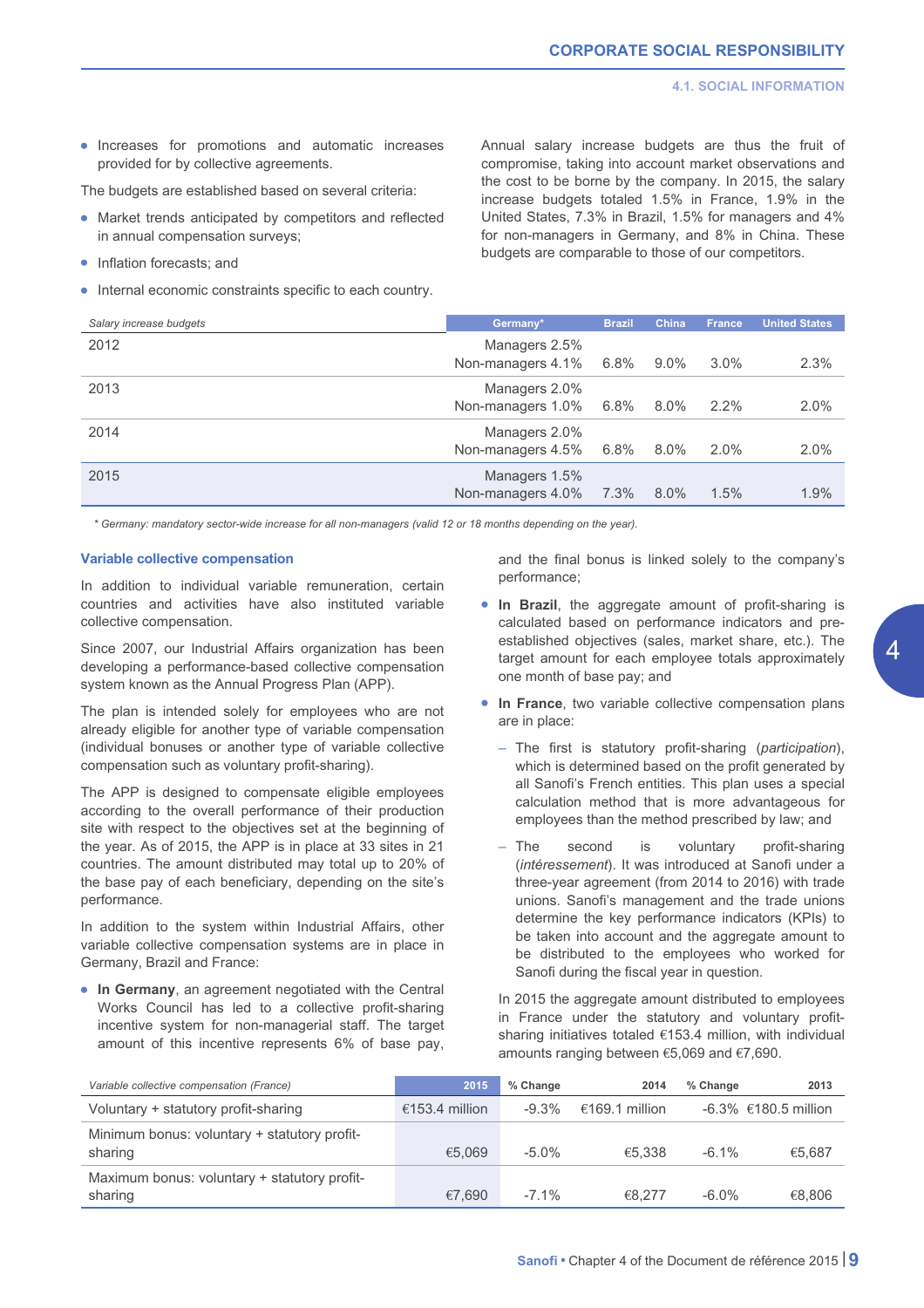<span id="page-10-0"></span>The profit-sharing bonus required by law was repealed, which partly explains the decrease in the aggregate amount of variable collective compensation distributed in 2015.

The minimum amount of variable collective compensation paid by Sanofi in France represents the equivalent of 2.6 months of base pay for the lowest-paid employees.

Finally, Sanofi also tops up employees' voluntary contributions to the employee savings plan in France.

Collective agreements have been signed to extend coverage under these programs to Saint-Herblon and Genzyme Polyclonals employees.

# **Country-specific initiatives**

**4.1.2. Organization of work 2.A. Organization of working hours**

Finally, several countries offer plans that help employees and their families in their daily lives (employee assistance, subsidized childcare, special rates for various services, etc.).

• **France**: For the last five years, a personalized comprehensive compensation overview has been sent to each employee in France. This document details the compensation received during the previous year, i.e., salary plus individual and collective compensation, employee savings plans, retirement savings plans, employee benefits and employee share ownership, as well as specific benefits offered by Sanofi.

In 2014 Sanofi put in place a new program that provides assistance to employees who support their dependent parents. In this regard, we signed a collective agreement with trade unions covering the following three points:

- An insurance policy providing employees with an annuity in the event they become dependent themselves. Spouses and former Sanofi employees are also eligible to join the program;
- A support hotline for information on benefits, placement assistance, legal assistance, etc.; and
- Emergency financial assistance (for parents or spouses);
- **United States:** The MyAwards program was established in 2013. Open to all employees, the program enables managers to recognize employees' performance through a point-based system of nonmonetary recognition. Points earned under the program can be converted to purchase goods, trips, tickets to events, etc.; and
- **Brazil:** The *Progredir* program was implemented, which entails studying sales force career paths and aligning their salary scale with industry practices. The country also reviewed the pay grade structure in order to align it with industry practices, as well as the catalogue of existing positions.

| Workforce as of                             | Worldwide |         | <b>Europe</b> |        | <b>Of which France</b> |        | <b>North America</b> |        | Other countries <sup>(1)</sup> |        |  |
|---------------------------------------------|-----------|---------|---------------|--------|------------------------|--------|----------------------|--------|--------------------------------|--------|--|
| December 31                                 | 2015      | 2014    | 2015          | 2014   | 2015                   | 2014   | 2015                 | 2014   | 2015                           | 2014   |  |
| <b>Employees under contract</b>             |           |         |               |        |                        |        |                      |        |                                |        |  |
|                                             | 115,631   | 113,496 | 54.375        | 53,341 | 27.431                 | 26,933 | 19,263               | 18,627 | 41,993                         | 41,528 |  |
| Distribution by type of employment contract |           |         |               |        |                        |        |                      |        |                                |        |  |
| Permanent contracts                         | 89.2%     | 89.1%   | 92.9%         | 93.0%  | 90.3%                  | 91.1%  | 99.7%                | 99.8%  | 79.5%                          | 79.2%  |  |
| Fixed-term contracts                        | 10.8%     | 10.9%   | 7.1%          | 7.0%   | 9.7%                   | 8.9%   | 0.3%                 | 0.2%   | 20.5%                          | 20.8%  |  |
| <b>Part-time</b>                            |           |         |               |        |                        |        |                      |        |                                |        |  |
| Number of employees                         |           |         |               |        |                        |        |                      |        |                                |        |  |
| working part-time                           | 4,429     | 4,522   | 4,177         | 4,170  | 2,645                  | 2,726  | 131                  | 220    | 121                            | 132    |  |
| Full-time equivalents                       | 3,361     | 3,434   | 3,171         | 3,169  | 2,097                  | 2,159  | 91                   | 160    | 99                             | 105    |  |
| <b>Number of temporary employees</b>        |           |         |               |        |                        |        |                      |        |                                |        |  |
|                                             | 5,725     | 5,951   | 1,070         | 2,274  | 1,388                  | 1,424  | 1,078                | 1,107  | 2,189                          | 2,571  |  |

*(1) Asia-Pacific, Latin America, Africa, the Middle East and Japan.*

The percentage of temporary contracts (10.8%) decreased 0.1 percentage point compared with 2014. The ratio of temporary contracts to permanent contracts was 5.6%, which represents a 0.3 percentage point decrease compared with 2014.

Within the Group, 3.8% of employees under permanent contracts work part-time; this rate decreased by 0.6 percentage points compared with 2014 (4.4%). The majority of part-time employees are women (84.4%), a slight decrease compared with 2014 (85%).

In the countries where we operate, the average workweek is generally set by law.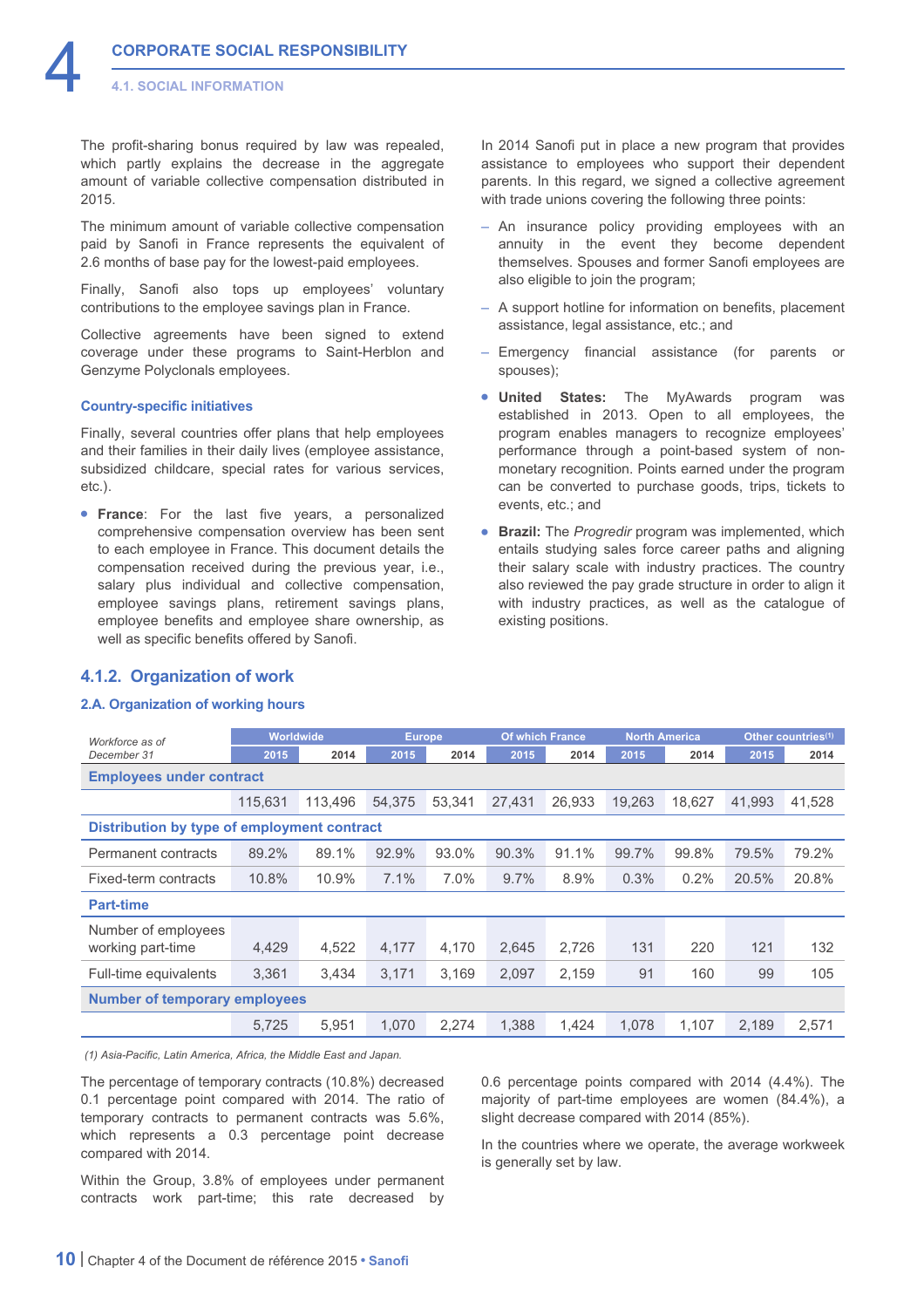In an effort to improve working conditions, a number of countries have implemented new workplace arrangements and initiatives to improve employees' work-life balance – offering more flexible on-site hours and making it possible to work from home.

A survey of our Diversity delegates throughout the world with responses from 27 countries highlighted other initiatives:

- Modifying working times:
	- In Italy: Implementing a program for teleworking one day a week (extended to two days a week from May to October);
	- In Spain: The minimum leave employees can request changed from a full day to a half day;
	- In Poland: The program for teleworking two days a week implemented in 2014 was expanded in 2015. The length of the working day can be modified based on the season;
	- In the Czech Republic: Employees have the option of teleworking one day per week or four days per month; and
	- In India: The new Parenting Policy allows for six months of maternity leave, two weeks of paternity leave and six months of leave after adopting.
- On-the-job flexibility training sessions for employees and managers were created in the United States (400 people trained), Japan (300), the Czech Republic (200), Lebanon (176), Italy (165), Finland (40) and Iran (35).
- On-the-job flexibility working groups were organized in the United States, Spain, Finland, Israel and Lebanon.

In 2012, an agreement was reached on teleworking within the Sanofi Group in France. In 2015, more than 4,300 employees, i.e., 17.6% of the workforce, opted to work from home (compared with 2,083 employees or 7.8% of the workforce in 2014).

In France, working time is set by law or collective agreements. In 2015, the theoretical average annual working time was 1,554 hours (compared with 1,547 hours in 2014).

# **2.B. Absenteeism**

As asserted in Sanofi's Social Charter, achieving both improved working conditions and the necessary adaptations of the Group to its environment is a key imperative. The Charter also states that the health and safety of all is an obligation for the Group and employees, and all necessary means must be employed to ensure compliance. Monitoring absenteeism provides a means of measuring employee satisfaction and engagement in the workplace.

The absenteeism indicator is monitored and managed at the local level in line with applicable regulations and cannot be extrapolated on a consolidated basis at the global level. Due to differences in local regulations, absenteeism is not monitored at the Group level but it does provide an accurate reflection of employee engagement in a given country. In this regard, five countries (Germany, Brazil, China, the United States and France), which accounted for 59% of Sanofi's workforce as of December 31, 2015, can be taken as a representative sample.

**Germany:** Under the German national collective agreement (*Bundestarifvertrag*), in the event of an absence due to illness or an occupational injury, employees with over 20 years of seniority are entitled to between six and 24 weeks of paid leave, and managers are entitled to 52 weeks of paid leave. For German employees, absences due to illness are not counted after 42 days, as employees are considered inactive after that point. In 2015, the company counted 114,840 days of absence due to illness and 915 days of absence due to occupational or commute-related injuries.

With regard to maternity leave, women are entitled to 14 weeks of paid leave (six weeks before giving birth and eight weeks after giving birth). Given that German law does not provide for paternity leave, absenteeism data do not include this type of leave for Sanofi Germany, where paternity leave is considered unpaid, inactive working time. In 2015, female employees took 8,265 days of maternity leave. Under German law, male and/or female employees are entitled to three years of parental leave. At the end of the leave, they must be reinstated to a suitable position at the company. In 1997, Sanofi signed a works council agreement that adds one additional year of unpaid leave to the three years provided for by law (fourth year of parental leave).

**Brazil:** In the event of an absence due to illness or an occupational or commute-related injury, under a trade union agreement employees are entitled to up to one year of paid leave. Provided their absence does not exceed 50 days, employees' positions will be reserved until they return. In Brazil, days of absence exceeding 52 weeks are not reported, as employees are considered inactive after that point. In 2015, the company counted 36,580 days of absence due to illness and 1,685 days of absence due to occupational or commute-related injuries.

With regard to maternity and/or paternity leave, Sanofi adheres to the government's corporate citizenship program, which extends maternity leave from four to six months and also provides for ten days' paternity leave. Employees' jobs are secured throughout their entire period of absence (maternity leave). In 2015, employees took 18,036 days of maternity and/or paternity leave.

**China:** In accordance with Chinese law, employees' jobs are secured for the entire period of absence duly documented pursuant to national and local regulations. In the event of illness or an occupational or commute-related injury, employees are entitled to up to 24 months of paid leave. Employees are also entitled to five days' sick leave per year. In 2015, the company counted 8,669 days of absence due to illness and 25 days of absence due to occupational or commute-related injuries.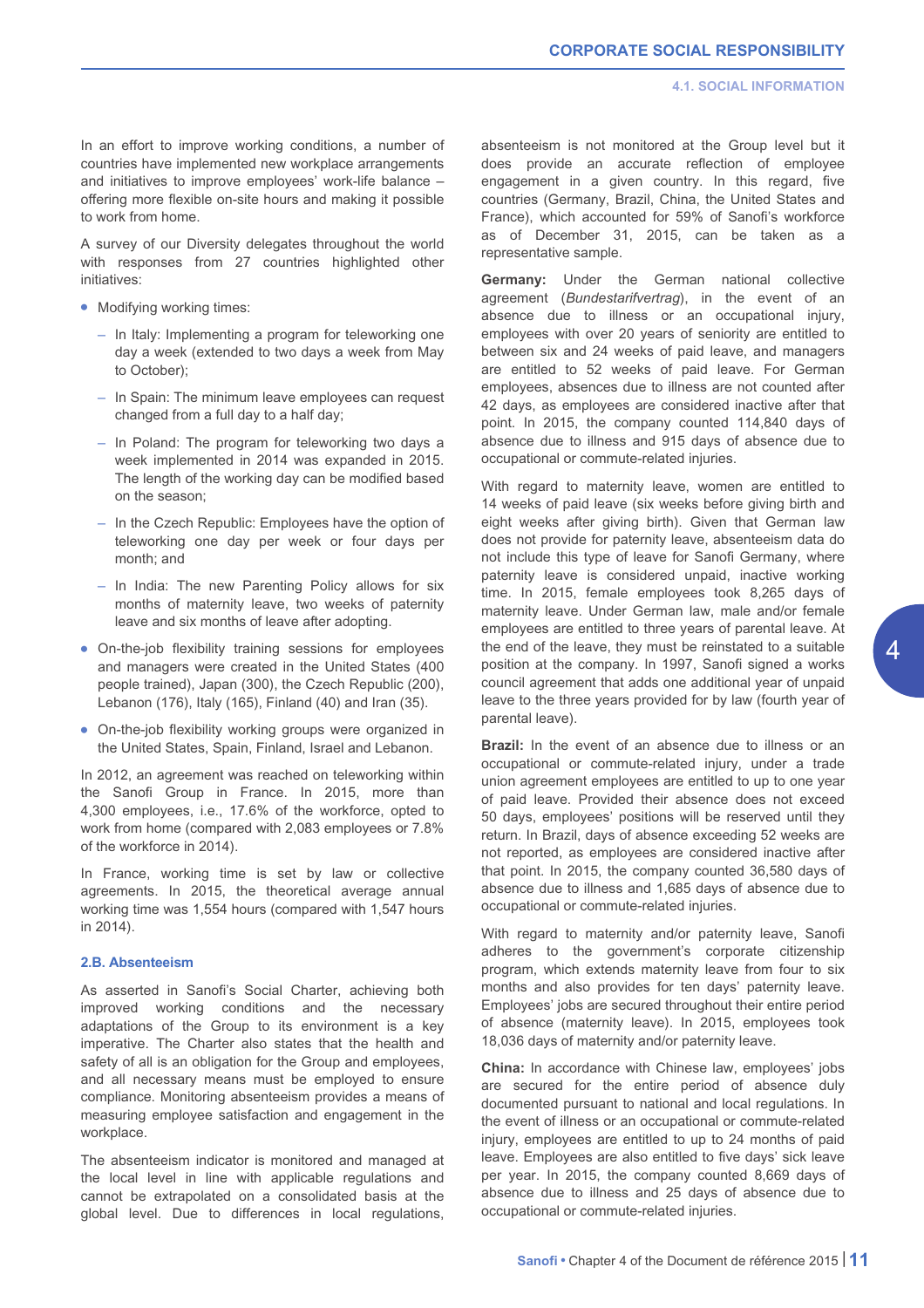<span id="page-12-0"></span>With regard to maternity leave, Chinese law provides for a period of 98 calendar days and this can be extended to up to six months by local regulations. Paternity leave is also granted through various policies adopted by local governments. For instance, in Shanghai employees are entitled to three calendar days of paternity leave. In 2015, employees took 19,963 days of maternity and/or paternity leave. This figure is expressed in calendar days, as maternity/paternity leave is granted as a number of calendar days, not business days, as required by law.

**United States:** In the event of illness, employees are entitled to a maximum of five days' paid sick leave per year. After that period, absences due to illness or injury are handled in accordance with the company's policies on short-term disability and leave for medical or family reasons. Employees who sustain injuries or illnesses arising out of their employment with Sanofi in the United States are entitled to compensation pursuant to the applicable state statutes. In 2015, the company counted 34,270 days of absence due to illness and 197 days of absence due to occupational or commute-related injuries. Absenteeism data includes only the first five days of absence.

In the United States, maternity leave falls under our shortterm disability policy, which grants mothers six to eight weeks of paid leave. Employees are also entitled to parental leave, which includes two weeks of paid leave and 10 weeks of unpaid leave. In 2015, employees took 4,246 days of maternity and/or paternity leave.

**France:** In the event of illness, employees are entitled to paid leave starting the first day, for up to nine months. If compensation for sick leave is granted by the French national social insurance agency, the employer receives the daily benefits paid by the agency (subrogation). Paid leave ends after nine months. Employees receive daily benefits directly from the social insurance agency.

For employees who are eligible to receive daily benefits from the social insurance agency for sick leave due to an illness (occupational or otherwise) or an occupational injury, Sanofi grants employees with at least one year of seniority a replacement income equal to their full salary for the first nine months of sick leave, and 90% after that period. In the event of disability, employees receive an annuity in addition to that paid by the social insurance agency.

In 2015, the company counted 190,135 days of absence due to illness and 9,498 days of absence due to occupational or commute-related injuries. In France, absenteeism data is not recorded for absences exceeding nine months.

With regard to maternity leave, in addition to statutory leave, the Sanofi Group agreement of November 15, 2006 on special leave and the amendment of June 8, 2012 provides for an additional two weeks of leave directly following maternity leave. Statutory maternity leave in France depends on the number of singleton pregnancies (up to two children: 16 weeks; three or more children: 26 weeks) or multiple pregnancies (twins: 34 weeks; triplets or more: 46 weeks). Women are entitled to paid leave for the entire maternity leave period. By law (Article 55 of Act No. 2001-1246 of December 21, 2001 on social insurance financing), fathers are entitled to 11 calendar days of paternal leave (increased to 18 days for multiple births). Leave must be taken within four months following the birth. The agreement on special leave mentioned above provides for capping paid leave at three times the maximum monthly social security limit, minus any daily benefits paid by the social insurance agency. In 2015, employees took 42,832 days of maternity and/or paternity leave.

# **4.1.3. Social dialogue**

In all countries where Sanofi operates, we strive to combine economic and social performance – which we believe are inseparable.

With regard to respect for people, Sanofi's social responsibility is based on the basic principles of the Group's Social Charter, which outlines the rights and duties of all Group employees. The Social Charter addresses Sanofi's key commitments towards its workforce: equal opportunity for all people without discrimination, the right to health and safety, respect for privacy, the right to information and professional training, social protection for employees and their families, freedom of association and the right to collective bargaining, and respect for the principles contained in the Global Compact on labor relations and the International Labour Organization (ILO) treaties.

The Group's social relations are based on respect and dialogue. In this spirit, the Company's management and employee representatives meet regularly to exchange views, negotiate, sign agreements and ensure that agreements are being implemented. Furthermore, in 2015 the Group implemented a worldwide policy on freedom of association (see Section "4.1.6 Promotion of and compliance with International Labour Organization (ILO) Conventions").

In this regard, five countries (Germany, Brazil, China, the United States and France), which accounted for 59% of the Group's workforce as of December 31, 2015, can be taken as a representative sample. Social dialogue takes place in different ways from one country to the next, as necessitated by specific local circumstances. Depending on the case, social dialogue relating to information, consultation and negotiation processes may take place at the national, regional or company level. It may be organized on an interprofessional or sectoral basis, or both. Social dialogue may be informal or it may be implemented through a specific formal body, or a combination of both methods. Whatever the situation, Sanofi encourages employees to voice their opinions, help create a stimulating work environment and partake in decisions aiming to improve the way we work. These efforts reflect one of the principles of the Social Charter whereby the improvement of working conditions and the Group's necessary adaptation to its environment go hand in hand.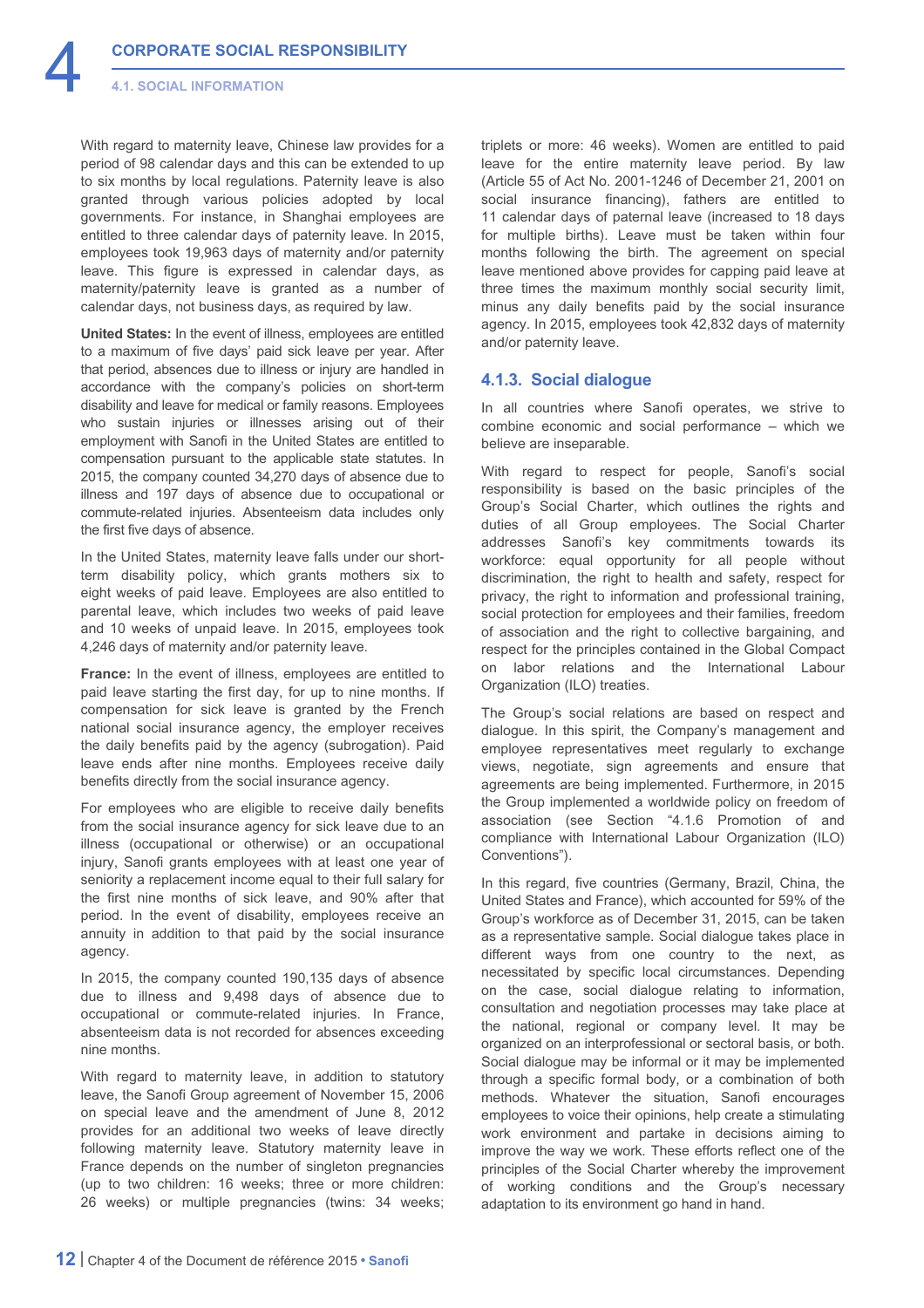# **3.A. Social dialogue in Europe**

Sanofi's European Works Council (EWC), which includes 40 members and 40 alternates, represents employees who work in European Union countries. In 2015, the EWC met in March and November to discuss the Group's strategic objectives, financial performance and prospects for developing its various activities. The EWC also received regular updates on key topics such as employment in Europe and Group reorganization plans.

Interim meetings with EWC officers also provide the body with regular or timely information based on developments within the Group. In 2015, all EWC members and alternates received special training on "Improving unity among members of the council and expanding its role within the Group."

In addition, throughout 2015, negotiations were held with employee representative bodies in each of the European countries concerned to explain the anticipated changes.

**Social dialogue in France:** The France Group Committee, made up of 25 members, 25 alternates and trade union representatives met in April, July, September, November and December 2015. During those meetings, the committee was kept abreast of the strategy, operations, financial situation and labor changes at Sanofi in France and Group reorganization plans.

# *Overview of collective agreements in France*

In 2015, six agreements (concerning equality at work for men and women, workforce planning and additional statutory profit-sharing, among other things) and eight amendments (concerning dependency/long-term care and support for employees who care for dependent relatives, voluntary profit-sharing and top-ups under the employee savings plan, among other things) were signed with trade union representatives in France. All employees were covered by collective agreements.

As part of the action plan for cross-generation contracts (*contrats de génération*) established in October 2013, Sanofi made a three-year commitment to hiring at least 500 employees under permanent contracts including 40% young people (age 30 or under), 25% of whom will be hired following work-study contracts, and 10% seniors (age 50 and over). We also plan to hire 20 post-doctoral researchers under fixed-term contracts for research projects with our R&D teams.

Two years into the plan, 910 young people have been hired in France (267 in 2014 and 643 in 2015), including 65 who were hired following work-study contracts (three in 2014 and 62 in 2015). In addition, 88 new employees age 50 and over have been hired under permanent contracts (26 in 2014 and 62 in 2015). Over the past two years, 24 post-doctoral researchers have also been hired under fixed-term contracts.

**Social dialogue in Germany:** Employees are represented through the Works Council or the Employee Representatives Committee, whose representatives are elected by employees to represent them for a four-year term in Germany's chemicals sector.

An elderly care charter for the state of Hesse was signed in July 2014, and a works council agreement on mobile working and teleworking was put in place at the national level in September 2014. In 2015, 62% of employees were covered by collective agreements and 26 internal collective agreements were signed.

# **3.B. Social dialogue in other countries**

**In Brazil:** Employees are represented by trade unions at the industry branch level. Elected by pharmaceutical company employees for a four- or five-year term, trade union representatives have guaranteed job security and cannot be laid off by the company during their term of office.

Sanofi Brazil currently has 100 employees who are trade union representatives for organizations registered with the Labor Ministry. Their role is to lead collective bargaining negotiations relating to matters such as wages and benefits.

In addition, Brazilian labor law requires companies to establish an internal committee, made up of employee representatives elected for a two-year term, to discuss and negotiate specific matters such as profit-sharing agreements and the prevention of occupational accidents. In 2015, all employees were covered by collective agreements and 16 internal collective agreements were signed.

**In China:** In accordance with the principle of freedom of association, Sanofi China has backed the implementation of employee representation at its industrial sites. Activities are created on a regular basis and organized by employee volunteers with the support of management at headquarters and in the regions. Social media are also used to motivate younger generations of employees. In 2015, 20% of employees were covered by collective agreements and two internal collective agreements were signed.

**In the United States:** In the absence of elected employee representatives, various committees enable employees to voice their opinions to management and participate in decision-making processes (see Section "5.D. Other measures to promote diversity and equal opportunity").

# **3.C. Employee engagement surveys**

Since 2012, the Group has developed surveys to measure employee engagement. In 2014, approximately 52,000 employees representing various functions and regions were invited to participate in the survey. In 2015, under the leadership of the new CEO, the results of the most recent survey were included when studying the streamlining of organizations in order to boost our performance.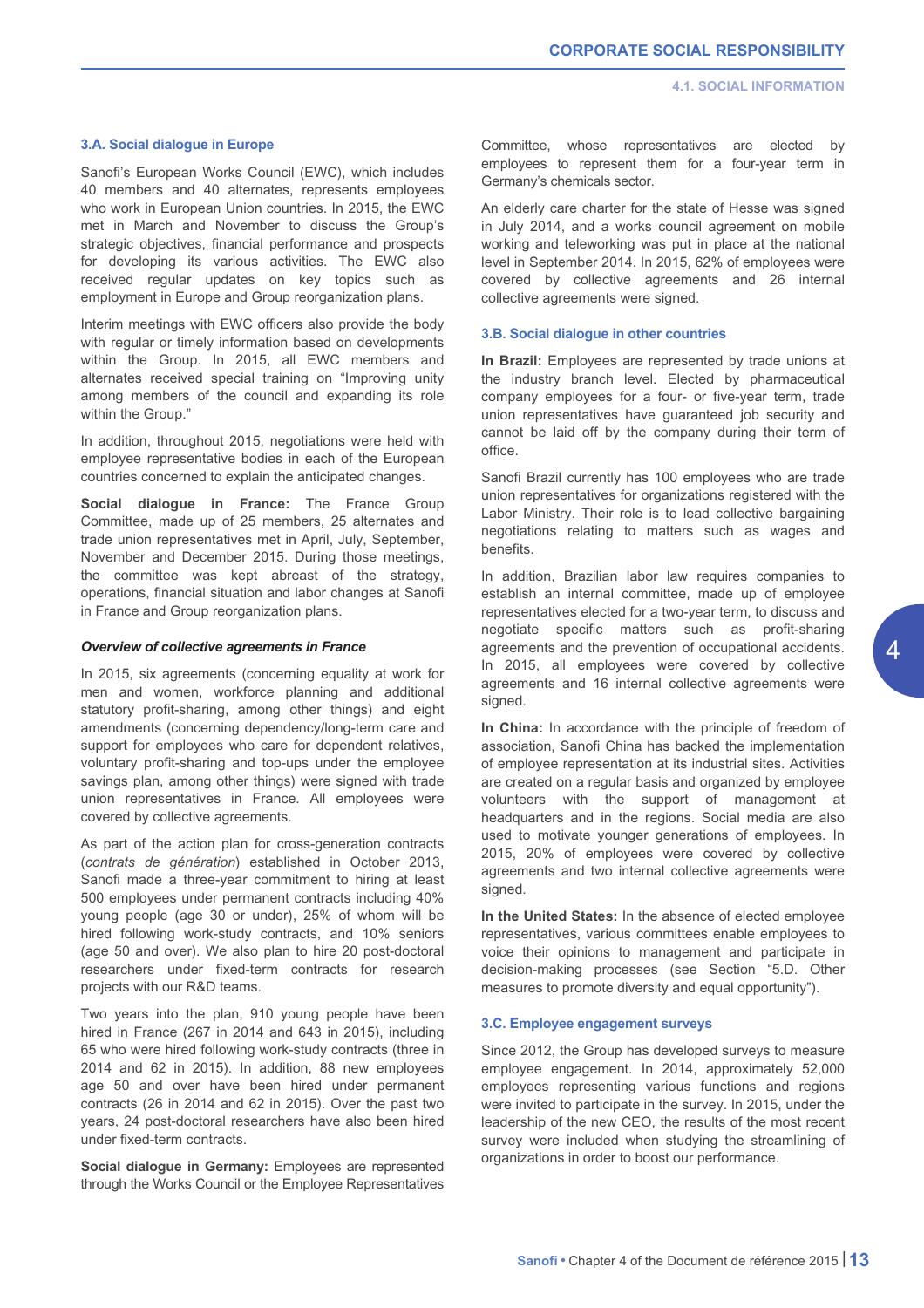<span id="page-14-0"></span>Sanofi took first place in the list of Top Employers in France on Glassdoor for 2016. Glassdoor ranks the best employers in North America and certain regions in Europe. Rankings are decided by votes from employees and applicants.

In addition, in March 2015 Sanofi China was named the best employer in the "Pleasant Working Atmosphere" category by Randstad China.

# **4.1.4. Training and career development**

# **4.A. Training and career development strategy**

Training, personal growth and career development are crucial for bolstering our employees' skills and nurturing inhouse talent; these efforts play a vital role in our human resources strategy.

In recent years, the Sanofi human resources teams have introduced the One HR model in order to harmonize processes and practices across all our affiliates and activities. The recent roll-out of the Workday software solution enabled us to globalize and standardize our performance review and talent identification processes in order to instill a shared culture that promotes employee career development.

In order to foster this culture of learning and career development, we have adopted principles that recognize the crucial role that managers play in the development of their teams, namely through succession plans and internal mobility. In concrete terms, this involves regular discussions about performance, personal growth factors, career options and advancement opportunities. This approach aims to combine managerial support to measure skill acquisition with a training-based pedagogical method.

In 2015, the Group also laid the foundation for a comprehensive approach to professional development and leadership, including acquiring and managing talent as well as developing leadership and management skills, in order to optimize our initiatives and our operational efficacy.

# **4.B. Achievements in 2015**

# **4.B.a. Key changes in our training offer and resources**

In order to be successful, all companies in the healthcare sector must develop, acquire and strengthen professional skills. For this reason, we continue to expand our training offering. In recent years, we have developed in-house Academies and management training programs in various Group business units and regions.

In 2014, the Executive Compliance Committee tasked an in-house team with harmonizing and streamlining the many Group training management systems. Sanofi opted for the Software as a Service (SaaS) approach, which allows for updates to be made on an on-going basis, ensuring that employees always have access to the latest career development technology. After conducting a number of consultations, the final decision on the solution is expected in 2016. For the planned 2017 roll-out, teams representing the Group's different businesses and regions will help implement the new platform.

A single solution for the uniform management of worldwide training activities should enable Sanofi to boost employee career development by offering consistent and standardized programs on specific topics, ensuring robust reporting methods and expanding digital options (e-learning, social learning, mobile learning, etc.).

# **Expanding our training options: Sanofi Academies**

Since 2011, Sanofi has created several Academies in the aim of maintaining adequate skills within our different functions by promoting specific training programs.

In light of the success of our first Academies (Legal, Finance, Human Resources, Information Systems, Procurement and HSE), we have established other Academies (Quality, Alliance Management, Diabetes Medical Affairs, LEAN, Supply Chain, etc.).

In 2015, there were 22 Academies, including the new Launch Excellence, Marketing and Market Access Academies to strengthen critical skills relating to new product launches. In parallel, the Biotech Campus and Dengue Academies were expanded. Sanofi continues to promote the professional development of its teams by offering certifications in instructional design.

The following are just a few examples of the Academies' activities in 2015:

- Our Biotech Campus continues to offer training and skill development for employees who are directly or indirectly involved in our biotechnology activities and are interested in specializing in emerging technologies or updating, supplementing or refining their expertise. The Campus also offers training to all employees who are interested in finding out more about what biotechnology means to the Group today. It offers training for Industrial Affairs teams transitioning from traditional pharmaceutical activities to biotechnology. In 2015, 655 participants took part in the 34 available sessions for a total of 4,532 training hours;
- The LEAN methodology training offered through our LEAN Academy was expanded. This training, which focuses primarily on optimizing costs and the performance of our industrial processes, was extended to all our management processes. Worldwide, 1,631 employees have been trained on the different aspects of the LEAN methodology for a total of 64,944 training hours;
- The Market Access (MAx) Academy focuses on three pillars: building strategic market access capabilities, promoting a collaborative culture across the Sanofi inhouse network (especially in the R&D, Marketing and Regulatory Affairs teams) and centralizing related knowledge. Thus, in addition to a comprehensive curriculum, a series of courses was created based on seven basic principles so that Sanofi can achieve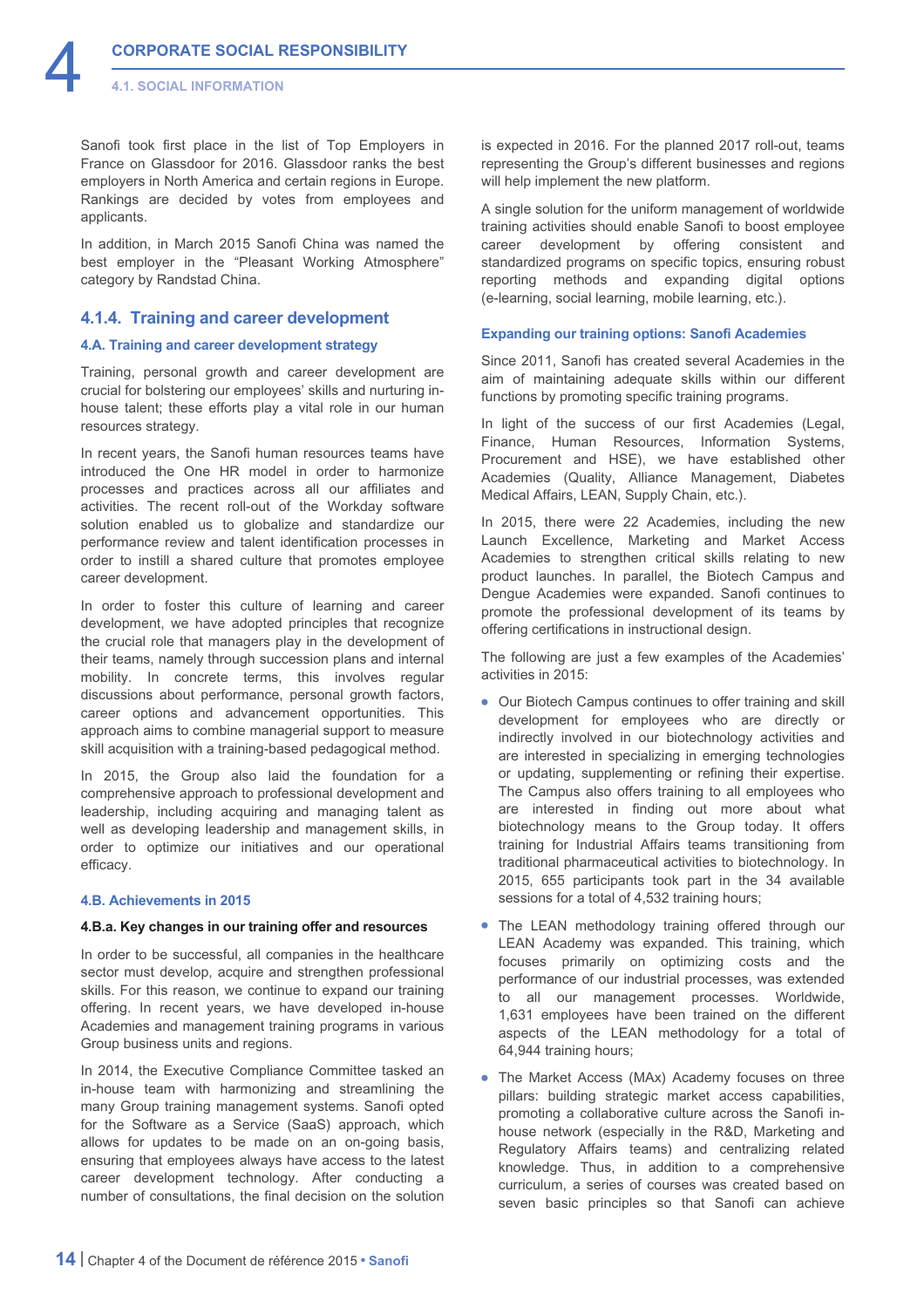new approaches to lead and drive growth in a context of

• The Evolution Center for Leadership enabled over 640 high-potential managers to review their careers and prepare to take their professional development to the

• The Evolution Center for Excellence, launched in 2014, helped over 200 senior executives prepare robust plans to develop their leadership excellence (compared with

profound change (compared with 120 in 2014);

next level (compared with 270 in 2014); and

100 in 2014).

<span id="page-15-0"></span>excellence in this area. In 2015, this resulted in 48 sessions being organized for more than 800 employees throughout the world; and

• The Launch Excellence (LEx) Academy was introduced in 2014 with the aim of enhancing the Group's new product launch capabilities. The Academy opened in 2015 and provided its first support materials and its own training sessions. Many LEx workshops have been held in the countries and regions where Sanofi operates in order to ensure that the teams possess and adopt a harmonized methodology.

#### **Maintaining our global leadership pipeline**

In 2015, we went to great lengths to expand and roll out our leadership development offer:

• The Business for Tomorrow and Leading for Tomorrow programs helped over 190 senior managers develop

#### **4.B.b. Training worldwide**

Training data are presented below for five countries (Germany, Brazil, China, the United States and France), which account for 59% of Sanofi's workforce as of January 1, 2016 and can thus be taken as a representative sample.

| Training data <sup>(1)</sup>                | Germany | <b>Brazil</b> | <b>China</b> | <b>United</b><br><b>States</b> | <b>France</b> |
|---------------------------------------------|---------|---------------|--------------|--------------------------------|---------------|
| Total number of hours of training           | 314.094 | 159.158       | 368.254      | 721.262                        | 554.739       |
| Total number of participants <sup>(2)</sup> | 477.902 | 50.461        | 170.712      | 407.898                        | 82,802(3)     |

*(1) The data include all Sanofi entities in each of the five countries, except Brazil where Animal Health activities are not included.*

*(2) The total number of participants is higher than the total number of employees. When one employee takes part in three training sessions, this is counted as three participants.*

*(3) The number of participants was estimated.*

**In Germany,** a total of 314,094 hours of training were provided in 2015 to 477,902 participants, representing an increase compared with 2014 (321,327). The average number of hours of training amounted to 0.66 hours per participant in 2015. This figure is low due to the many short training courses offered online.

**In Brazil,** a total of 159,158 training hours were provided in 2015 to 50,461 participants. The average number of hours of training amounted to 3.15 hours per participant. Of these hours, 77% (122,067 hours) were provided inperson and 23% (37,091 hours) took place online. The training activity increased by 23% compared with 2014 (132,930 hours).

**In China,** a total of 170,712 employees received 368,254 hours of training in 2015 covering professional skills (products, diseases, marketing, etc.) and soft skills and leadership (compared with 258,195 in 2014). With regard to in-person training, 276,540 hours were provided to 26,007 participants for an average of 10.63 hours per participant. With regard to online training, 91,714 hours were provided to 144,705 participants. Reporting procedures were modified in 2015 to comply with local rules, and the increase in hours of training compared with 2014 may be explained by more exhaustive reporting.

**In the United States,** a total of 721,262 hours of training were provided to 407,898 participants. The total number of hours increased significantly compared with 2014 as a result of the changes to the structure and scope of the reporting (125,700 hours in 2014). The average number of hours per training for each participant was 1.7 hours, the result of the wide use of short online training sessions.

**In France,** 554,739 hours of training were provided to 22,357 employees in 2015, i.e., 82% of the workforce (compared with 74% in 2014). The average number of hours of training amounted to 24.8 hours per employee in 2015, which is more than in 2014 (21.2 hours).

# **4.1.5. Equal treatment**

# **5.A. Diversity policy**

Diversity is one of the building blocks of our Corporate Social Responsibility. We created our Diversity Department, which reports to our Senior Vice President of CSR, in 2007, and we continue to harness the diversity of our workforce to drive innovative solutions that better address the needs of patients.

Our diversity policy outlines our principal commitments with regard to non-discrimination, equal opportunity and the promotion of diversity, as well as our commitment to monitoring the progress of the Group's initiatives on a yearly basis.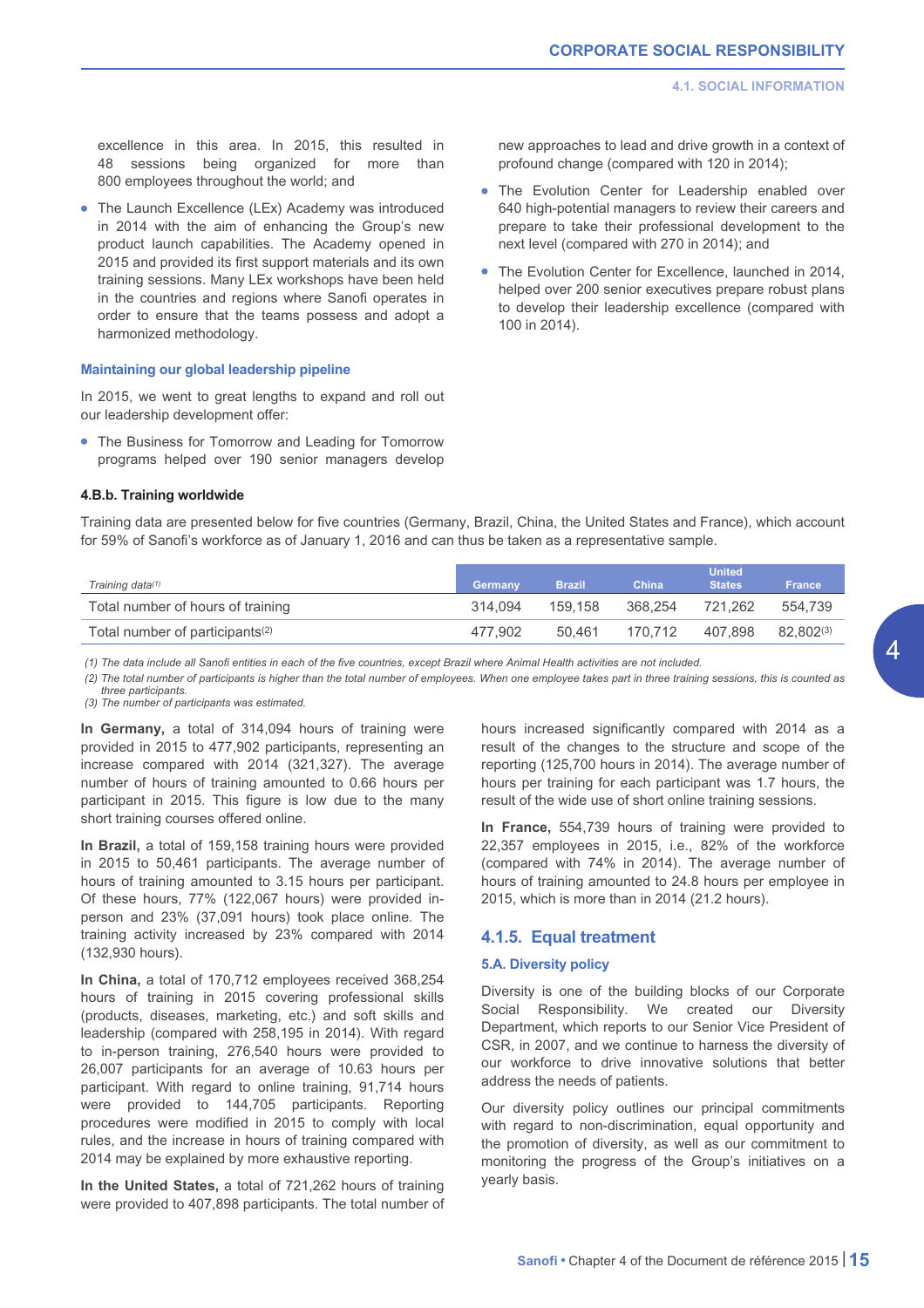Our diversity policy is implemented through our network of Diversity delegates and partners. Outside France, this network comprises 73 Diversity delegates (69 in 2014) across more than 90 countries. These delegates translate Sanofi's group-wide policy into concrete measures adapted to the local context of our various affiliates. In 2015, the entire network was invited to take part in a two-day forum attended by 59 employees representing 30 countries. Our Diversity network in France comprises 32 Diversity and/or Disability delegates across all of our French sites.

In-house communications and building awareness among all Sanofi employees about the importance of this policy continued during global events such as International Women's Day, the International Day of Persons with Disabilities and during local events.

A Diversity intranet and the Group website (under "Our Responsibility") provide an opportunity to illustrate examples of best practices at our different affiliates and entities. Beyond our commitments, these practices cover a vast range of subjects and showcase a variety of complementary actions. The bimonthly publication *Diversity Breaking News* is distributed to our entire network and our partners.

# **5.B. Gender equality at work**

The promotion of gender equality lies at the core of Sanofi's strategy, and onboarding more female talent is one of the Executive Committee's individual variable remuneration objectives. In 2015, we continued to uphold our commitment to promote gender equality at Sanofi. As of December 31, 2015, 45.5% of the Group's workforce and 40.3% of managers (whose duties involve supervising direct subordinates) were female (compared with 45.2% and 40%, respectively, in 2014) (see Section "4.1.1. Employment").

At the end of 2015, women represented 21% of the Group's 400 senior managers. Women represented 30% of the appointments announced as part of the new organization for 2016.

Since 2014, the Global Gender Balance network has operated through correspondents across all of Sanofi's regions and functions worldwide and helped implement local initiatives to promote gender balance and equality at work. The network is administered by six members, three of whom also sit on the Executive Committee. In 2015, the Sanofi network joined Cercle InterElles, providing a link to 12 other companies active in the tech world.

Several initiatives to promote gender balance and equality at work were introduced in 2015 for various countries and activities. For example:

• Support for organizations that promote gender balance: For the fifth consecutive year, Sanofi was a sponsor of the Women's Forum in Deauville, and a delegation of 24 men and women from the Group attended the event.

Since 2010, more than 150 employees have taken part and thus had the opportunity to act as ambassadors of this approach within the Group; and

- Sanofi affiliates organized many events:
	- International Women's Day was celebrated in over 35 countries with a variety of initiatives, including conferences and debates, employee meetings with management, examples of women's careers across the Group, promoting women's and gender balance networks, and information sharing through a variety of media;
	- Conferences and debates on the topic of gender balance with members of the Executive Committee and/or the Board of Directors: in Prague at our Generics division, in Paris on the theme of "Women in Finance," in Singapore on the theme of "Women and Science" and in Chilly-Mazarin on the theme of "Recognizing barriers to equality;"
	- In Germany, a second day devoted to gender balance, sponsored by a member of the Executive Committee, brought together nearly 120 managers ;
	- In Paris, a mentoring program involving more than 40 participants from the WoMen@Sanofi network was launched as a complement to the lunches and events held across Group sites in the Paris region;
- In Brazil, Sanofi was awarded the Pro-gender & Racial Equity Seal by the Federal government for our management of gender balance and our diversity policy;
- Sanofi Pasteur Colombia received *Equipares Silver* certification from the Ministry of Labor for promoting gender equality at work; and
- Sanofi in Morocco formed a committee to identify priority gender balance focus areas.

# **5.C. Employment and integration of people with disabilities**

Sanofi continued its commitment to employing people with disabilities, placing a particular emphasis on the following goals, while ensuring respect for local cultures and compliance with local regulations:

- Priority support for employees with disabilities to ensure that they retain their jobs;
- Depending on the activity, the continued integration of employees with disabilities, regardless of the nature of their disability;
- Improved information and communication, as well as ongoing efforts to raise awareness about disabilities;
- Continued relations with specialized centers and disability-friendly structures; and
- Ongoing actions to improve accessibility to buildings and information.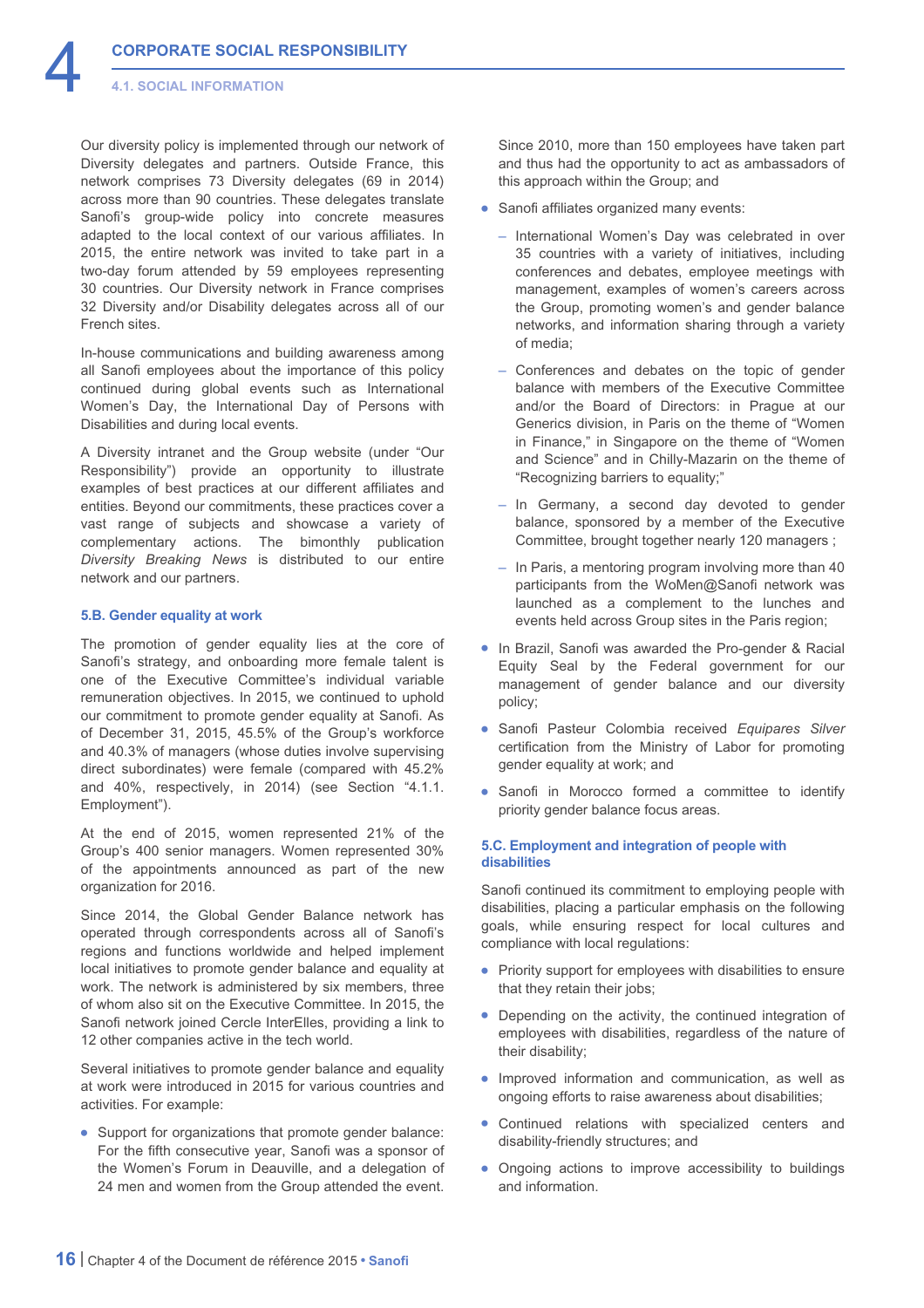# <span id="page-17-0"></span>**5.C.a. Employment of people with disabilities**

Employees with disabilities are always identified in line with local regulations, where applicable.

Sanofi employs a total of 2,252 people with reported disabilities in 44 countries (compared with 2,038 in 2014), including:

- 525 employees outside Europe, primarily in the United States (314 employees with disabilities), Brazil (122), Japan (39) and Egypt (39);
- 545 employees in Europe outside France (countries with more than 30 employees), primarily in Germany (393), Italy (83) and Turkey (37); and
- 1,182 employees in France (compared with 1,217 in 2014).

# **5.C.b. Initiatives in 2015**

In France:

- Thirty sites organized events during Disability Employment Awareness Week in November 2015 (22 sites in 2014); and
- A new brochure, *Mémo Handicap*, was distributed to raise awareness among employees about different types of disability and the support available from the Group as part of the third agreement on disability in France (2013 – 2016).

Group-wide:

- We provided the affiliates with a kit to help prepare International Day of Persons with Disabilities events, including a video statement made by an employee living with a disability (part of the Good Morning Sanofi series of videos about diversity), an international version of the disability brochure and a list of recommendations; and
- Sanofi also continued its commitment to the issue of disabilities through the *Enfants de Sanofi* association. In 2015, 80 employees' children with disabilities in 23 countries received assistance involving healthcare, education, institutional care and family aid.

# **5.D. Other measures to promote diversity and equal opportunity**

Sanofi has initiated projects to promote equal opportunity, prevent discrimination and foster a culture that is inclusive of all employees. Some noteworthy initiatives:

• The continuation of the Good Morning Sanofi program of videos created by and for employees. These portray the diversity of our personnel throughout the world in terms of, for example, cultural diversity, work-life balance, gender equality and minorities. Some 20 videos are accessible via the Group's intranet site as well as the Sanofi corporate website. The series will continue in 2016. This project was recognized in France at the 2014 Diversity Awards and the Green Awards Festival in Deauville;

- The diversity policy specific to Lesbian, Gay, Bisexual and Transgender (LGBT) individuals, which was put in place two years ago and aims to challenge stereotypes about sexual minorities, was recognized at the 2015 Diversity Awards in Paris;
- The integration of young people of all origins into the working world is an important issue for the future, and we are developing partnerships to meet this challenge. Internships, apprenticeships, work-study programs and International Corporate Volunteer Program (VIE) contracts all provide ways for businesses to help young people discover the working world and learn how businesses work (see Section "4.1.3.A. Social dialogue in France");
- In France, 83 employees took part in sponsorship initiatives focused on equal opportunity, with *Nos Quartiers ont des Talents* facilitating the process of entering the workforce, *L'institut Télémaque* supporting talented and motivated students from underprivileged backgrounds, and *Job dans la Ville* helping troubled young people find their place in society and begin their careers; and
- In the United States, employees may decide to take part in one of the nine Employee Resource Groups focusing on various topics. In 2015, two new groups were formed: Millennials Influencing Learning and Leadership, focusing on Generation Y, and CareGIVE, which helps caregivers by providing material and personal support to these employees.

# **4.1.6. Promotion of and compliance with International Labour Organization (ILO) Conventions**

Sanofi's Social Charter and Code of Ethics (see Section "3.2.1. *Rapport du Président – 2.B. Environnement de contrôle*" of our *Document de Référence*; the Code of Ethics is available at *[www.sanofi.com](http://www.sanofi.com)*) set out employees' fundamental rights under the principles of the UN Global Compact and the relevant ILO conventions:

- Freedom of association and recognition of the right to collective bargaining;
- Abolition of all forms of forced labor;
- Abolition of child labor; and
- Elimination of discrimination in employment.

In addition to our Social Charter and Code of Ethics, Sanofi has established a Suppliers Code of Conduct, which also refers to the following ILO conventions:

- ILO Convention Nos. 138 and 182 on child labor:
- ILO Convention Nos. 29 and 105 on forced labor:
- ILO Convention Nos. 14 and 106 on weekly rest;
- ILO Convention Nos. 95, 131 and 135 on wages and employee benefits;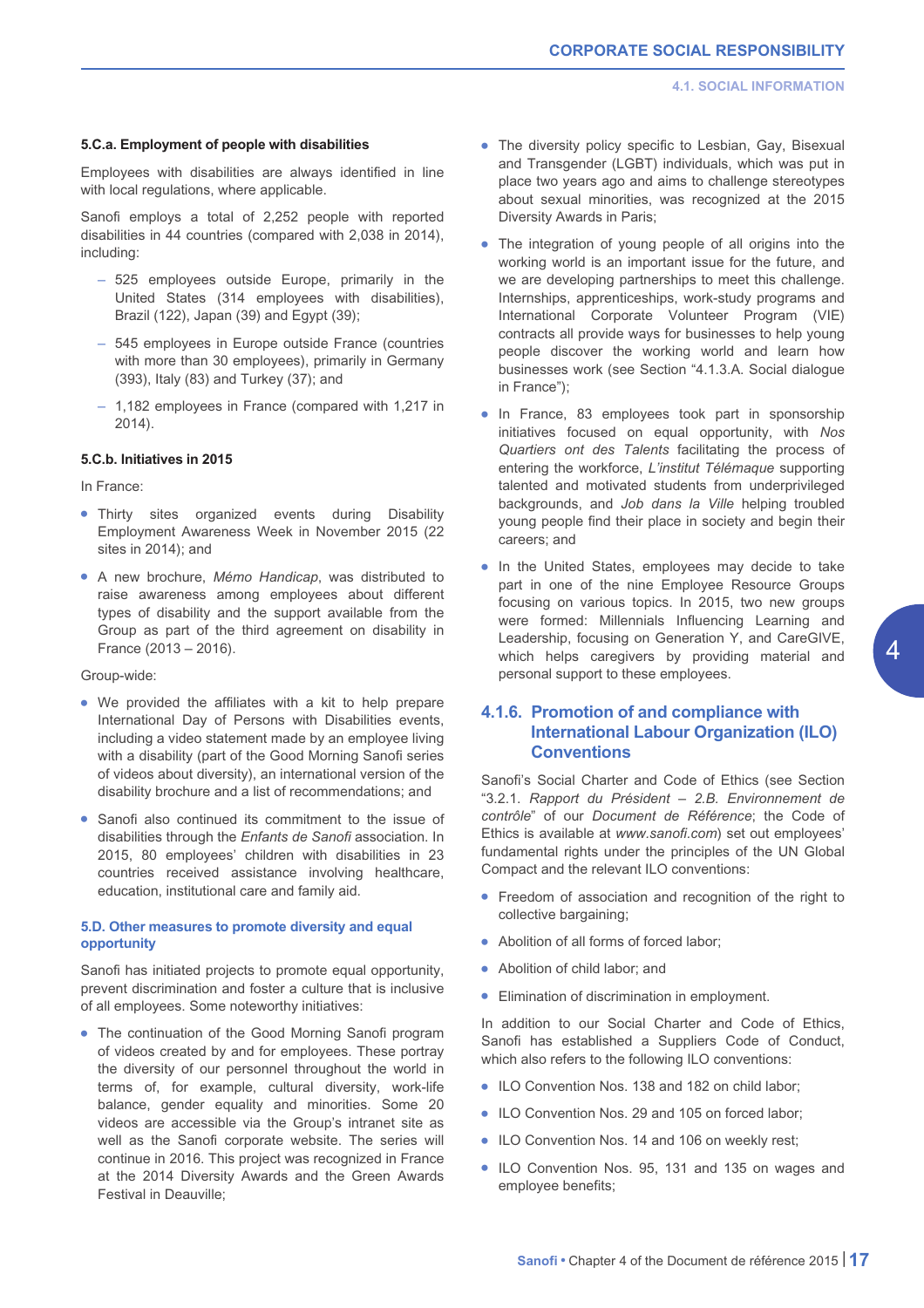<span id="page-18-0"></span>**4.2 INFORMATION ON HEALTH, SAFETY AND THE ENVIRONMENT**

- ILO Convention Nos. 87 and 98 on freedom of association, protection of the right to organize and collective bargaining; and
- ILO Convention Nos. 100 and 111 on equal opportunity.

Three new policies relating to the freedom of association, the prohibition of forced labor and the abolition of child labor were approved and introduced in 2015. They seek to establish processes for identifying and controlling the risk of violations of these rights at the operational level. They require the implementation of processes involving due diligence and grievance mechanisms for potential victims.

For these policies, which also apply to working conditions in the Group's chain of subcontractors and with its suppliers, internal controls have been instituted with five specific points covering: compliance with the freedom of association and recognition of the right to collective bargaining, the elimination of all forms of forced labor, the abolition of child labor, and the promotion of diversity and well-being in the workplace.

Our Code of Ethics invites all Sanofi employees to report any doubt they may have regarding potentially illegal or unethical practices to their supervisor or the Ethics & Business Integrity Organization.

In addition, a targeted audit program for suppliers has been in place since 2007 (see Section "4.3.3. Subcontracting and suppliers").

# **4.2. Information on health, safety and the environment**

Sanofi's methodology for reporting health, safety and environmental data is presented in Section "4.4. How corporate social responsibility information is reported: Methodological note."

# **4.2.1. General policy on health, safety and the environment**

Sanofi's Health, Safety and Environment (HSE) Policy is established by the Group HSE Department, which oversees implementation of the policy throughout all our entities and sites worldwide.

Information relating to employee health and safety in 2015 is presented in Section "4.2.2. Health and safety in the workplace."

# **1.A. Presentation of Sanofi's HSE policy**

Sanofi's manufacturing and research operations are subject to increasingly stringent health, safety and environmental laws and regulations. These laws and regulations are complex and rapidly changing. Sanofi has implemented a worldwide master policy on health, safety and the environment to promote respect for the environment and the health and well-being of the employees and contractors working on our sites. In 2015, we continued to promote the policy among our subcontractors, as we consider it to be an integral part of our commitment to social responsibility. In order to implement this master policy, 78 rules (policies) have been drawn up in the key fields of HSE management (21 rules), good HSE practices in the areas of safety in the workplace (13 rules), process safety (10 rules), industrial hygiene (12 rules), health in the workplace (8 rules) and protection of the environment (14 rules). Standards and methodology handbooks are developed for most of these rules, enabling them to be implemented at all Group sites and entities worldwide. The HSE Department verifies compliance with rules defined at the Group level through regular audits at sites and entities. Information relating to the audit process is set out in Section "1.C. Environmental audits and certifications" below. In addition, all assignments performed by the HSE Department (defining, implementing and verifying the application of the HSE policy) may be audited by the Sanofi Internal Audit Department.

# **1.A.a. Occupational health**

From the development of compounds to the commercial launch of new drugs, Sanofi research scientists continually assess the effects of products on human health, especially that of our employees. This expertise is made available to employees through committees responsible for chemical and biological risk assessments, which are used to determine appropriate risk prevention and protection measures for employees.

An in-house lab based in Aramon, France develops specific analytical methods for pharmaceutical products that enable us to monitor employee exposure via inhalation. All Sanofi sites have access to the lab, which received NF EN ISO/CEI 17 025 accreditation in 2014 by the French Accreditation Committee (COFRAC) for quantitative analyses of air samples taken at our sites.

Appropriate industrial hygiene practices and programs are defined and implemented at each site, in accordance with Sanofi's HSE rules. These practices essentially consist of containment measures and measures for individual and collective protection against exposure in all workplaces where chemical substances or biological agents are handled. All personnel are monitored through appropriate initial and routine medical programs, focused on the potential occupational health risks associated with their duties.

We thus take a multidisciplinary approach to protecting health in the workplace that involves more than relying on occupational health services.

Each site has appropriate internal and/or external medical resources, in compliance with local regulations. They also develop programs for preventing and identifying occupational health impacts in coordination with occupational hygienists.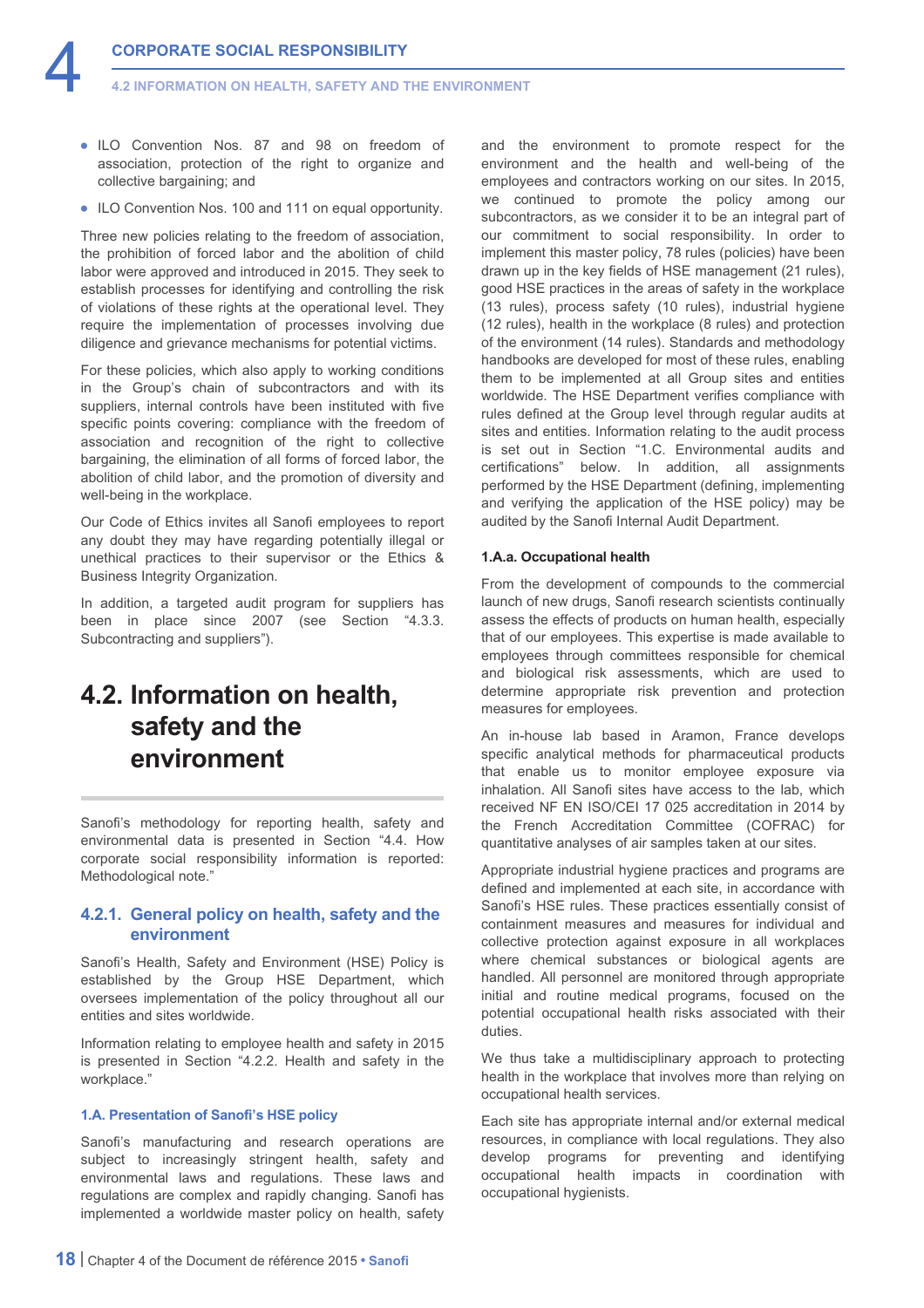In addition, specific resources are allocated to the implementation of the European Union regulation on Registration, Evaluation, Authorization and Restriction of Chemicals (REACH). In compliance with the European CLP regulation on the Classification, Labeling and Packaging of chemical products and substances, we have registered the relevant chemical substances with the European Chemicals Agency (ECHA).

# **1.A.b. Safety**

Sanofi has rigorous policies to identify and evaluate safety risks and to develop preventive safety measures and methods for checking their efficacy. These policies are implemented on a worldwide scale to ensure the safety of all employees and to protect their health. Each project, whether in research, development or production, is subject to evaluation procedures, incorporating the chemical substance and process data communicated by the COVALIS and TRIBIO committees described above. The preventive measures are designed primarily to reduce the number and seriousness of occupational injuries and to minimize exposure involving permanent and temporary Sanofi employees as well as our subcontractors.

Risk assessments of processes and installations are drawn up according to standards and internal guidelines incorporating the best state-of-the-art benchmarks for the industry. Among other things, this process is used to assess compliance with regulatory obligations. Particular attention is paid to any risk-generating changes, such as process or installation changes, changes in production scale or transfers between industrial or research units.

Our laboratories that specialize in process safety testing, which are fully integrated into our chemical development activities, apply methods to characterize the substances produced (intermediate chemical compounds and active ingredients) and model the potential impact of leachable substances in the event of a major accident. In these laboratories, the parameters for qualifying hazardous reactions are also determined in order to define the parameters of the scale-up process from the development stage to industrial scale. All these processes ensure that our risk assessments are relevant.

We believe that the safety management systems implemented at each site, the hazard studies carried out and the risk management methods implemented, as well as our property insurance policies covering third-party physical damage, are consistent with legal requirements and best practices in the industry.

At the Group level, the French chemical manufacturing sites in Aramon, Sisteron and Vertolaye, France; the plants located at the industrial platform in Frankfurt am Main, Germany; and the chemical production site in Budapest, Hungary, are listed Seveso III (from the name of the European directive relating to potentially dangerous sites, providing a list of activities and substances and the associated classification thresholds). In accordance with French law on technological risk prevention, the three French sites mentioned above are subject to more stringent safety inspections due to the toxic or flammable materials stored on the sites and used in their operating processes.

# **1.A.c. Environment**

The main objectives of our environmental policy are to prevent accidental pollution that may occur at production and research sites, minimize the use of natural resources and implement manufacturing techniques designed to reduce the environmental impact of our activities. In order to optimize and improve our environmental performance, we adopt a strategy of continuous improvement at all our sites through the annual implementation of HSE progress plans. We believe that this strategy clearly expresses the commitment of both management and individuals to health, safety and the environment.

In 2010, we made ambitious commitments to reduce  $CO<sub>2</sub>$  emissions, with the goal of decreasing scope 1 and 2 emissions by 20% between 2010 and 2020. We also set a goal for reducing water use, committing to reducing water withdrawal by 25% between 2010 and 2020. Our goals also include managing traces of pharmaceuticals in the environment; we set a goal of evaluating our chemical and biochemical manufacturing sites by the end of 2015 and determining the environmental thresholds for a priority list of compounds.

In 2015, we decided to enhance and broaden our environmental strategy to include the entire value chain, from raw materials purchases, R&D, manufacturing, transportation and distribution up through the end of the life cycle of our pharmaceuticals and our suppliers' value chain. The Planet Mobilization project was born out of the ambition to create a new environmental strategy. In 2015, a steering committee was formed under the leadership of the Sanofi General Secretary. It comprises members of the senior management and represents a number of Group functions, including Industrial Affairs, Corporate Social Responsibility, Procurement, Supply Chain, R&D and Communication. Planet Mobilization was introduced throughout the Group through a series of seven launch events in France, the United States and China and workshops where joint strategy decisions were made with company employees and within the steering committee. The development process will be completed in 2016, at which time the new environmental strategy will be defined, implemented and presented to stakeholders.

Our goal is to create a roadmap that will better integrate environmental issues into the Sanofi decision-making process, especially by taking into account the circular economy, the impact of climate change on our activities, and how the goods and services we provide are used. The aim is also to promote innovation, reduce costs and limit environmental impacts while taking social responsibility into consideration. Many initiatives carried out in recent years at Sanofi already address the challenges posed by the circular economy (see Sections "4.2.3. Environmental information – 3.A. Sustainable use of resources – 3.B. Climate change – 3.C. Pollution and waste management," below).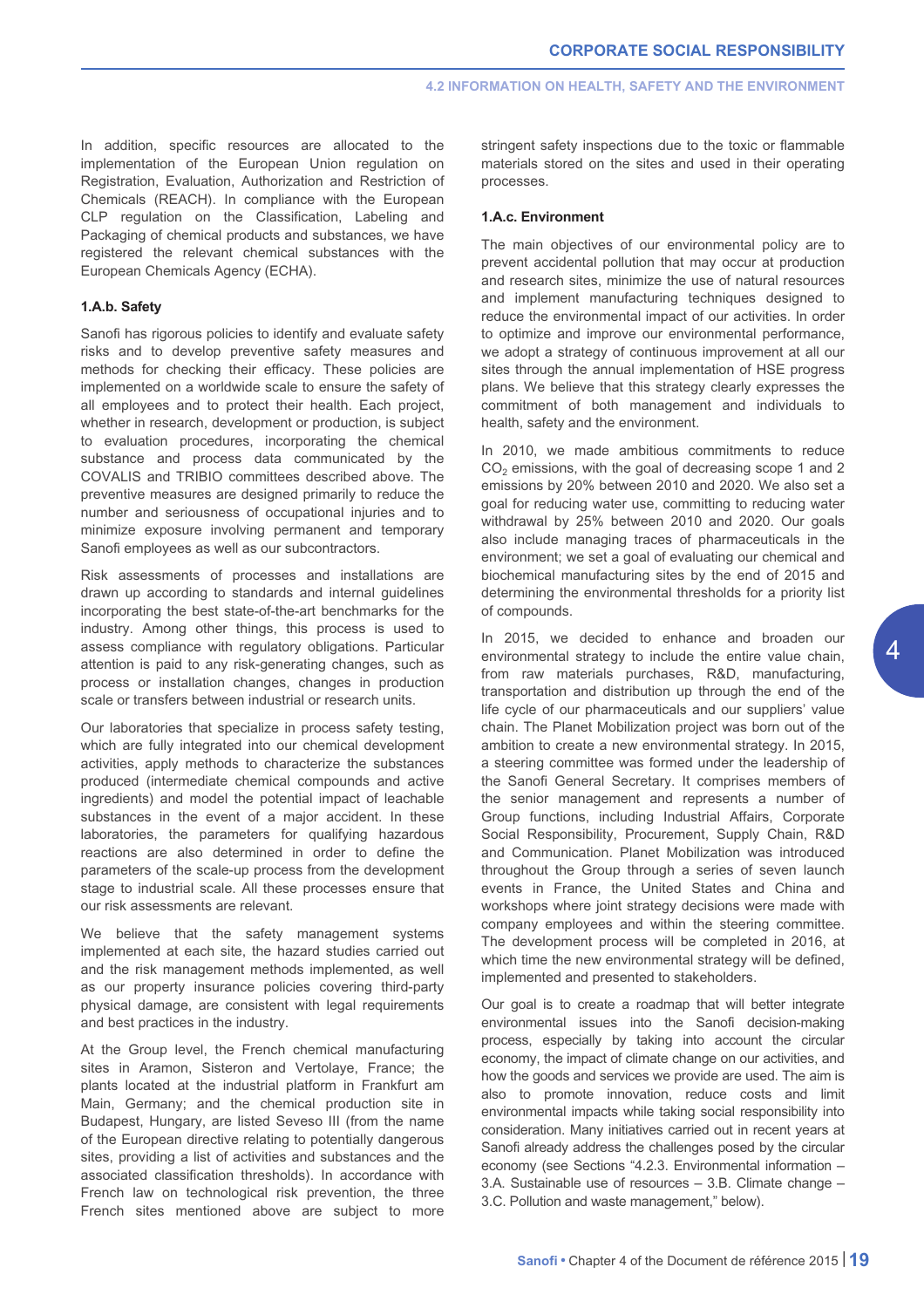**4.2 INFORMATION ON HEALTH, SAFETY AND THE ENVIRONMENT**

# **1.B. Organization of the HSE function within the Sanofi Group**

The Group's HSE Department, active at all Sanofi sites, comprises more than 30 experts in the areas of the environment, industrial hygiene, industrial toxicology, workplace safety, fire safety, industrial risks and occupational medicine. It is responsible for establishing HSE policy and general objectives, coordinating and leading initiatives to meet these objectives, maintaining and developing expertise, and reporting on overall HSE performance to management.

The HSE function is organized as follows:

- The HSE Department is active at each of Sanofi's industrial and research sites, which represent around 140 sites (not including headquarters or administrative centers) as well as more than 700 employees who run and implement HSE programs at the sites; and
- Medical surveillance at the sites is provided by occupational physicians who are either employed fulltime or part-time by Sanofi or by physicians who are members of inter-professional networks. They are assisted in their duties by occupational nurses.

The five European sites classified as Seveso III establishments have specialized response resources implemented by shift crews and employees who have received second response training.

Finally, each site establishes and maintains its own emergency response plan according to the risks to be prevented and the internal or external resources that would be implemented or requested in response to those risks.

The HSE Department relies on committees of in-house experts:

- A committee called ECOVAL assesses the environmental impact of the pharmaceutical agents found in products marketed by Sanofi. It has developed an environmental risk assessment methodology, in line with regulatory expectations, and runs programs to collect the necessary data for such assessments. Assessments have been conducted for products launched since 2006, in accordance with regulatory requirements. Sanofi exceeds current regulatory requirements by conducting additional environmental toxicity tests on products launched prior to 2006 to obtain additional data when the available data are insufficient. These tests have made it possible to supplement or update product assessments and determine the environmental risks resulting from their use by patients. In addition to these assessments, the HSE Department is working on more innovative environmental impact monitoring projects by testing new technologies available on the market or by developing scientific partnerships with academia;
- The Group's TRIBIO committee is responsible for classifying all biological agents according to their

degree of pathogenicity and establishing rules for their containment and preventive measures to be respected throughout the Group (see Section "3.1.8. *Facteurs de risque – 4. Risques industriels liés à l'environnement*" of our *Document de Référence*). This committee assesses the environmental risks associated with biological agents. Through audits, the committee ensures that environmental risks remain under control and in-house and international standards are met. The committee also helps develop training courses to maintain levels of expertise within the Group; and

• The COVALIS committee is responsible for assessing hazards and classifying all the pharmaceutical agents and intermediate chemical compounds handled at Group sites. This covers all the active ingredients produced at our sites or subcontracted to third parties. In addition, important issues involving raw materials or other substances that are not subject to regulatory workplace exposure limits are also reviewed. The committee establishes the applicable workplace exposure limits for the Group.

#### **1.C. Environmental audits and certifications**

Regulatory monitoring of developments relating to the environment, part of the HSE regulatory monitoring system, is performed for all of Sanofi's industrial and scientific activities in France. Affiliates with industrial and scientific activities in other countries also perform their own monitoring of regulatory developments relating to HSE. The Group HSE Department runs audit programs to assess compliance with local administrative and regulatory requirements and Sanofi's 78 HSE rules. These audits are conducted in order to:

- Help sites and activities define HSE priorities and action plans;
- Measure site performance with regard to Sanofi rules and regulatory requirements;
- Provide senior management with an objective and documented overview of the application of the HSE policy and performance of sites and affiliates;
- Identify, promote and organize good practices from sites and affiliates; and
- Verify the implementation of the components of the HSE management system and the HSE programs.

These HSE audits are performed throughout the year by three Sanofi Lead Auditors certified by the International Register of Certified Auditors (IRCA). They receive support from Group employees (88 in 2015) who generally conduct one audit per year (four to five days of HSE audits depending on the nature and size of the entity being audited). All these employees, who have recognized HSE experience, take a special training course on HSE audits. The program has been accredited by IRCA and leads to individual IRCA certification for some internal auditors (seven applications for certification submitted in 2015).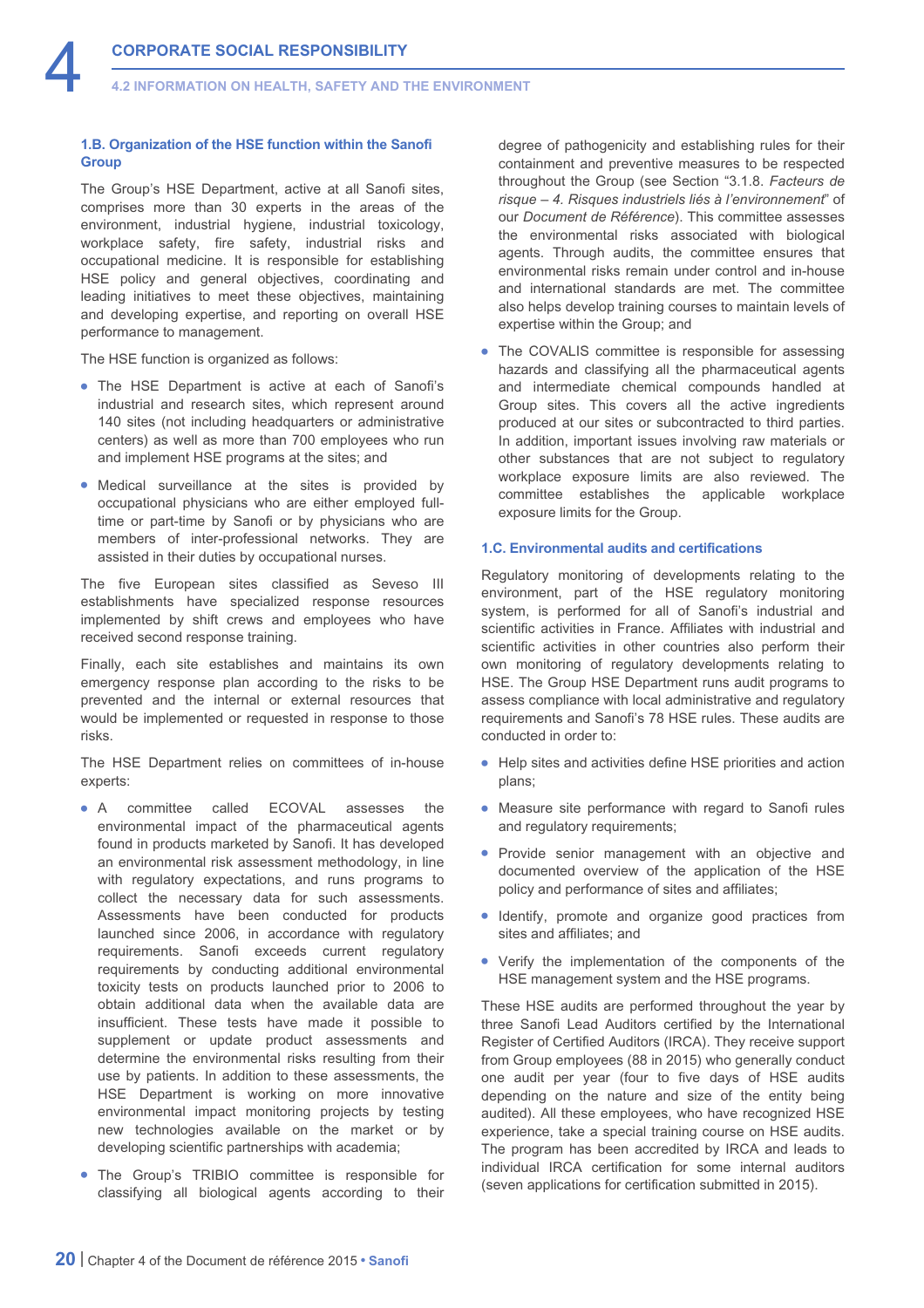In 2015, in-house teams carried out 55 complete health, safety and environment audits at Group sites and pharmaceutical operations head offices. In addition, a total of 11 biosafety audits were conducted by in-house experts. Moreover, 133 loss prevention technical visits and 63 specific audits were conducted with the assistance of technical experts from Sanofi's insurers.

In addition to internal verifications and audits, Sanofi sites are also subject to regular inspections by local authorities and regulatory verifications by third parties with respect to specific concerns. We also believe that we are in substantial compliance with current HSE laws and regulations, and that all environmental permits required to operate our facilities have been obtained.

Through our HSE policy and internal audits, we encourage adherence to our HSE standards, which are specifically tailored to Sanofi's activities. By complying with these standards, sites may, if they wish, obtain official recognition of their commitment through international certifications (ISO 14001, ISO 50001, OHSAS 18001, etc.).

Environmental indemnification in 2015 was immaterial.

# **1.D. HSE Training and communications for employees**

Sanofi invests in training that is designed to incorporate environmental protection into all our professional activities. Training on environmental protection is an integral part of our overall HSE approach.

Upon hiring, all Sanofi employees receive HSE training adapted to their position enabling them to perform their duties in strict compliance with HSE rules. Depending on their jobs, employees may also take other training modules specifically related to their position (for example, eco-driving for medical and other sales representatives, chemical risks for employees who work with chemical products, etc.).

Also in 2015, the HSE Department continued to develop the HSE Academy established in 2012, which provides HSE culture training modules for all managers and employees (see Section 4.2.2.).

# **1.E. Measures to prevent environmental risks and pollution**

Investments and operating expenses devoted to preventing environmental risks and contamination are included in the investments and expenses incurred in respect of implementation of the Group's HSE policy.

HSE operating expenses totaled €220 million in 2015, including payroll expenses for HSE staff, consumables, energy and labor at treatment installations, the cost of waste treatment and recycling, environmental taxes, studies and audit services.

Sanofi continued a forward-looking "Ten-year strategic plan for the environment" for all Group chemical and biochemical sites. Under the plan, the different environmental challenges for each site, including both regulatory issues and factors associated with the local context, are outlined and prioritized. This information is then used to determine the resources required for managing the identified risks. The action plans and proposed investments based on the conclusions of this approach are progressively implemented and monitored.

#### **1.F. Provisions for environmental risks and remediation**

Applicable environmental laws and regulations may require Sanofi to eliminate or reduce the effects of chemical substance discharge at our various sites. The sites in question may belong to the Group, be currently operational, or they may have been owned or operational in the past. In this regard, Sanofi may be held liable for the costs of removal or remediation of hazardous substances on, under or in the sites concerned, or on sites where waste from activities has been stored, without regard to whether the owner or operator knew of, or under certain circumstances, caused the presence of the contaminants, or at the time site operations occurred, the discharge of those substances was authorized.

As is the case for a number of companies in the pharmaceutical, chemical and intense agrochemical industries, soil and groundwater contamination has occurred at some Group sites in the past, and may still occur or be discovered at others. In Sanofi's case, such sites are mainly located in the United States, Germany, France, Hungary, the Czech Republic, Italy and the United Kingdom. As part of a program of environmental audits conducted over the last few years, detailed assessments of the risk of soil and groundwater contamination have been carried out at current and former Group sites. In cooperation with national and local authorities, Sanofi regularly assesses the rehabilitation work required and carries out such work when appropriate. Long-term rehabilitation work is in progress or planned in Mount Pleasant, East Palo Alto and Portland in the United States; Barceloneta in Puerto Rico; Frankfurt in Germany; Brindisi and Garessio in Italy; Dagenham in the United Kingdom; Ujpest in Hungary; Prague in the Czech Republic; Beaucaire, Valernes, Limay, Rousset, Romainville, Neuville, Vitry, Tours and Toulouse in France; and at a number of sites divested to third parties and covered by contractual environmental guarantees granted by Sanofi.

Sanofi may also have potential liability for investigation and cleanup at several other sites. Sanofi has established provisions for the sites already identified and to cover contractual guarantees for environmental liabilities for sites that have been divested. In France specifically, Sanofi has provided the financial guarantees for environmental protection required under French regulations.

Potential environmental contingencies arising from certain business divestitures are described in Note D.22.e to the consolidated financial statements. In 2015, Sanofi spent €63 million (including €0.4 million in connection with the Animal Health activity that is to be traded) on rehabilitating sites previously contaminated by soil or groundwater pollution.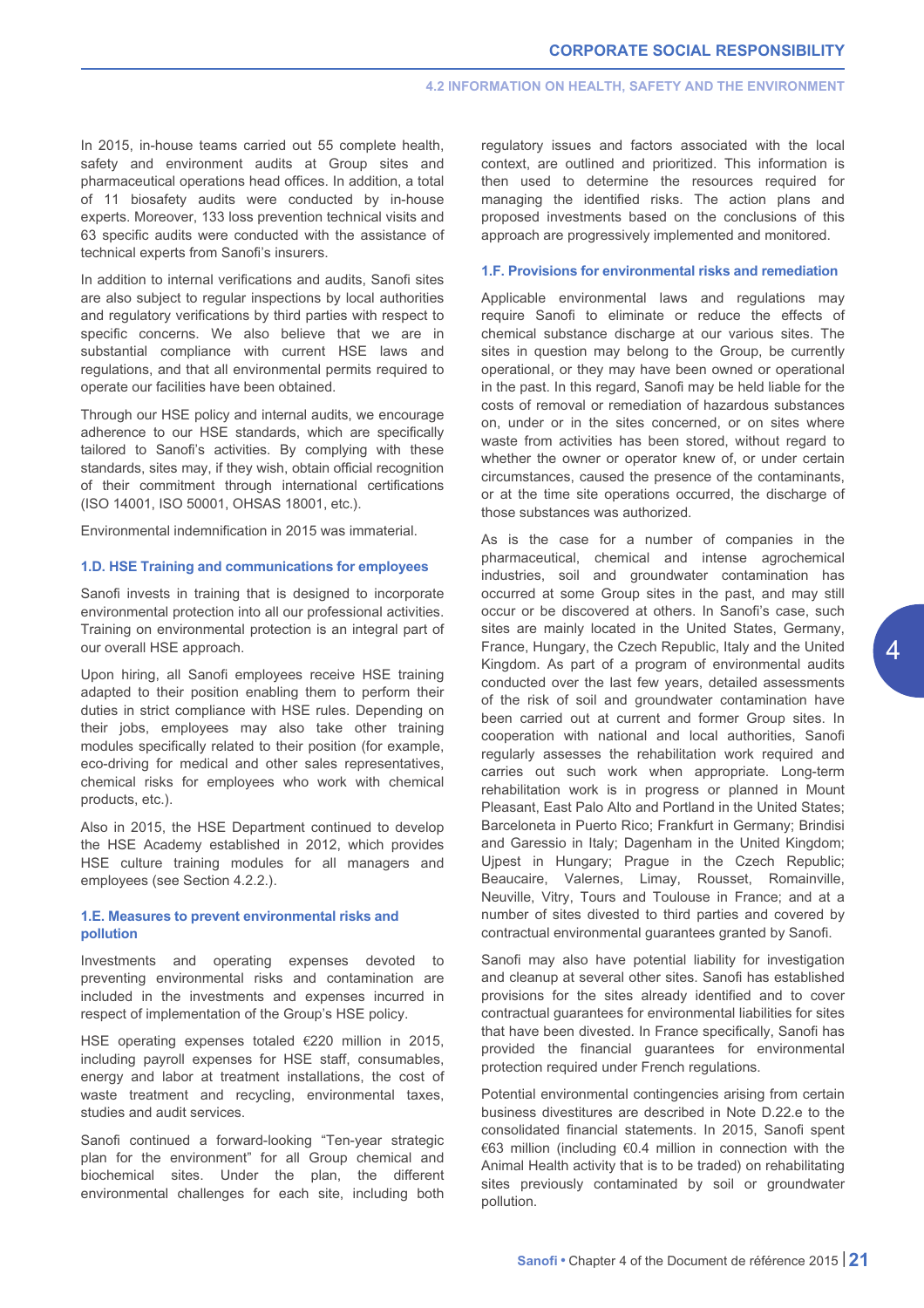<span id="page-22-0"></span>Due to the changes in environmental regulations governing site remediation, Sanofi's provisions for remediation obligations may need to be reevaluated as a result of the multiple factors involved. These include the complexity of operational or previously operational sites, the nature of claims received, the rehabilitation techniques considered, the planned timetable for rehabilitation, and the outcome of discussions with national regulatory authorities or other potentially responsible parties, as in the case of multiparty sites. Given the long industrial history of some of our sites and the legacy obligations arising from the past involvement of Aventis in the chemical and agrochemical industries, it is impossible to quantify the future impact of these laws and regulations with precision (see Section "3.1.8. *Facteurs de risque – 4. Risques industriels liés à l'environnement*" of our *Document de Référence*).

Sanofi has established, in accordance with our current knowledge and projections, provisions for cases already identified and to cover contractual guarantees for environmental liabilities relating to sites that have been divested. During the year, a comprehensive review was carried out on the legacy of environmental pollution. In light of data collected during this review, we adjusted our provisions to approximately €720 million as of December 31, 2015 (including €12 million relating to the Animal Health activity that is to be traded), compared with €696 million in 2014. The terms of certain business divestitures, and the environmental obligations and retained environmental liabilities relating thereto, are described in Note D.22. to our consolidated financial statements. In accordance with Group standards, these provisions are reviewed twice a year and updated in light of new information, if applicable.

# **4.2.2. Health and safety in the workplace**

## **2.A. Policy and initiatives in 2015**

A number of initiatives launched in 2012 were pursued to ensure comprehensive monitoring of occupational health and safety conditions.

#### **2.A.a. Collective agreement**

A new agreement concerning the creation of an occupational health department at Sanofi in France was signed in November 2014, approved in November 2015 and subsequently implemented.

In light of the opportunities created by occupational health reforms (especially the French Act of July 20, 2011 and the decrees of January 30, 2012) and taking into account the plans to bring employees from different Group legal entities together at new sites (the Sanofi Val de Bièvre Campus and Sanofi Lyon Campus projects), Sanofi wished to implement a new occupational health structure. The goal is to create a sustainable system that both anticipates and adapts to the new geographical distribution of employees. It also contributes to optimizing medical time management.

The aim is to standardize medical surveillance for Group employees by developing medical coordination while respecting the independence of occupational physicians. This also involves making it easier to devise training plans for medical teams and bringing together all those who contribute to health and quality of life in the workplace. We constantly strive to protect the physical and mental health of our employees in accordance with the principles and fundamental values in the agreement of December 21, 2009 relating to occupational health at the Sanofi Group in France.

# **2.A.b. Special training on health and safety issues: the HSE Academy**

In 2015, about 4,824 employees received training through the HSE Academy, which groups together HSE training programs proposed and approved by the HSE Department (regulatory training not included).

The principal training initiatives during the year included the following:

- Various HSE culture training modules continued to be offered primarily at Genzyme, Merial, Sanofi Pasteur and Sanofi Chimie, providing training for 251 employees. A total of nearly 8,151 managers have taken part in the program since it was launched in 2003;
- Road safety, see Section 2.A.d.;
- HSE management and leadership training sessions were developed for the following employee categories:
	- Group employees who perform HSE audits; these training sessions may lead to certification from the International Register of Certified Auditors (IRCA);
	- Site directors and management committee members: A total of 41 employees followed the European Centre for Executive Development's Safety and Leadership (CEDEP) program in 2015 (for a total of 141 since the start of this training); and
	- Site managers: In 2015, 276 managers in France, Argentina, Mexico, Canada, China, India, Thailand and Germany participated in the Human Organizational Management for Safety (HOMS) program, which has been offered in France since 2012;
- We continued our efforts to reinforce employees' industrial hygiene capabilities on-site through training modules offered by the Occupational Hygiene Training Association (OHTA). In addition to modules W201 (Basic Principles of Occupational Hygiene), W505 (Control of Hazardous Substances) and module W506 (Ergonomics Essentials), module W501 (Measures against Chemical Exposure) was offered. Since 2012, 189 people have taken these training modules for a total of 279 weeks of courses and testing on every continent. At the end of this multi-year training program, employees are eligible to receive an internationally recognized diploma; and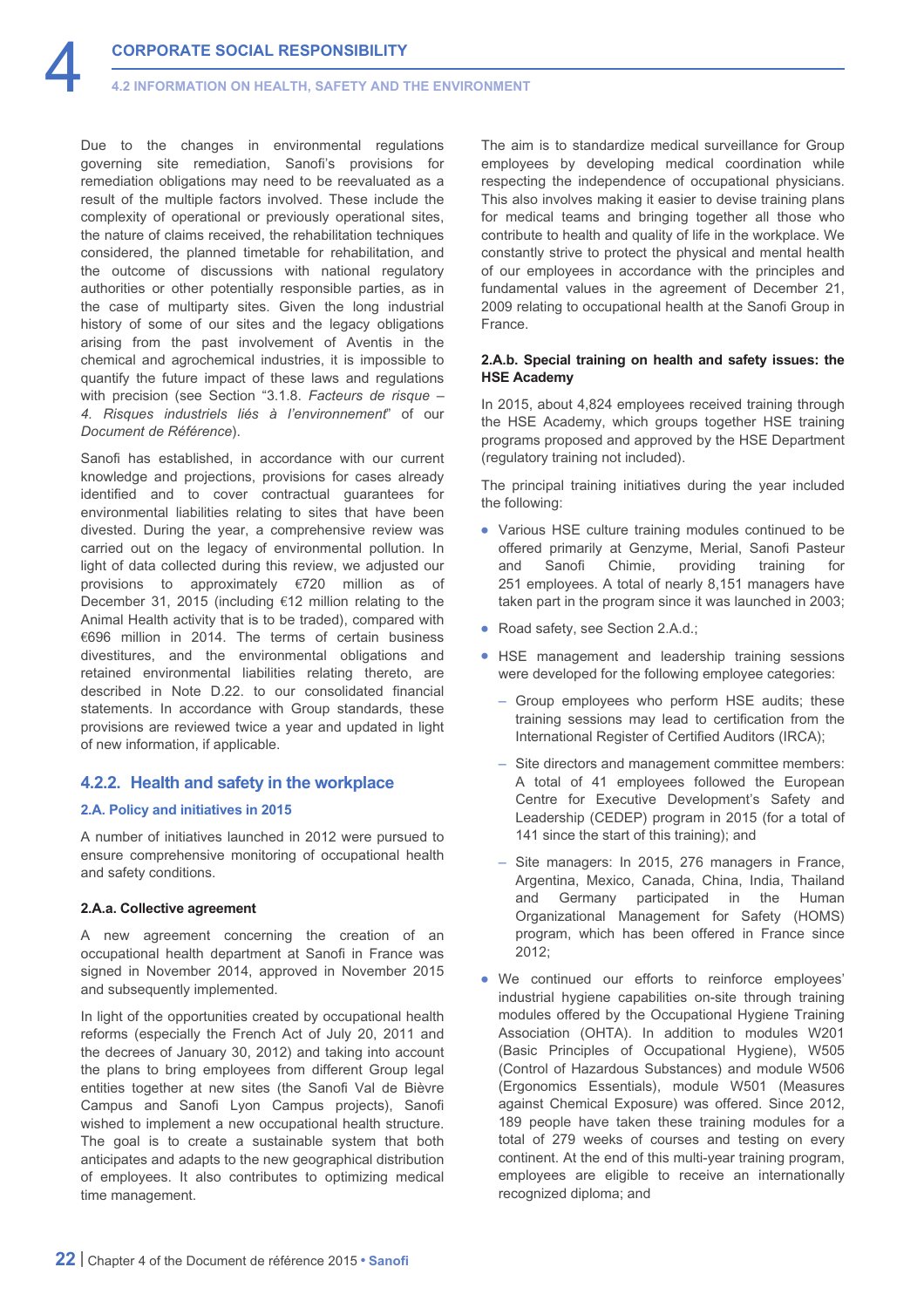- The three biosafety training programs were offered to employees at sites exposed to biological risk:
	- Basic module (7h);
	- Bio Safety Officer (BSO) training program (36h); and
	- Program for quality control lab staff (3h).

Worldwide, 154 employees participated in these three programs.

# **2.A.c. Initiatives to prevent occupational injuries**

# **Prevention of serious and potentially serious accidents**

In 2015, we bolstered our preventive initiatives through training and the development of a methodology to analyze the root causes of serious and potentially serious accidents. The goal is to prevent future occurrences of these events and to progressively develop a safety culture for all Sanofi employees, employees of independent contractors and temporary employees.

# **2.A.d. Road safety training**

In 2015, Sanofi continued its commitment to road safety. During the year, our accident rate reached a ten-year low thanks to training efforts in the majority of countries where we operate. In all, we offered nearly 50,000 hours of training in road safety this year. Web-based training modules specifically designed to meet the individual needs of medical sales representatives were put in place in around 15 countries (including Algeria, Germany, Australia, Russia and Vietnam), covering nearly 3,500 drivers. Brazil and Mexico developed their own web-based training systems. China trained more than 3,700 drivers in theory-based sessions. Hands-on training courses offered every three years help sales forces to improve their techniques for emergency braking and driving in slippery conditions, and to better assess safe following distances, while practicing on a closed track in a safe environment. Defensive driving training was continued in the countries where it was already offered, as well as in Malaysia and Venezuela.

Sanofi has renewed its endorsement of the European Road Safety Charter, with the following three commitments: to continue and further develop hands-on training, to join the Good Practices label program for road safety, and to analyze road accidents with the aim of identifying corrective measures. The European Commission recognized Sanofi's efforts with the Excellence in Road Safety Award.

Sanofi's HSE Department worked closely with the affiliates to carry out in-depth analyses of serious and potentially serious accidents in order to improve our prevention policy.

In April 2015, during a ceremony at the *Carrousel du Louvre* in Paris, the Road Safety Committee presented awards for exemplary performance to medical sales representatives in Canada, Finland and the United States; to the sales representatives regional heads of Brazil, India, the United Kingdom and Ukraine; and to the HSE managers of Egypt, the Philippines and Spain.

## **2.A.e. Preventive health program for employees**

Take Care & Bwel!, Sanofi's employee wellness and prevention program initiated in 2012, aims to promote healthy lifestyles and prevent or delay the onset of chronic disease by focusing on three pillars: a balanced diet, regular physical activity and prevention of chronic diseases through measures developed with the help of in-house and outside experts.

In 2015, an assessment of the impact of targeted interventions on employee behavior carried out with the help of academic experts during the pilot program launched in 2013 at the Group headquarters found significant changes in employee behavior (making better diet choices, taking the stairs more often, etc.). This pilot program helped identify the most effective interventions that can now be introduced at other sites.

At the end of 2015, the program had already been rolled out in 30 countries in Europe, Asia-Pacific, Africa, South America and North America. In France, the deployment was completed at the La Boétie, Montpellier, Vitry R&D and Val de Reuil sites, and is in progress in Lyon and at the new Gentilly site. Sanofi's goal is to continue expanding the program by supporting sites as they implement good practices and track changes to employee behavior while also promoting the use of e-health tools. In light of this, the program was recognized in September 2015 by EIT Health (European Institute for Innovation and Technology) and will receive financial support in 2016 to develop e-health tools recognized for their scientific value and positive impact on employee education.

Sanofi also made commitments at various levels in 2015 by signing two charters: *Bouger en Entreprises* for the Montpellier site and *Etablissements Actifs* from France's national program for health and nutrition (PNNS) for the Montpellier and Chilly-Mazarin sites. In August 2015, Sanofi China was awarded CEO Cancer Gold Standard-China accreditation, recognizing the Group's commitment to reducing the risk of cancer for employees and their family members. Sanofi was the first company to receive this accreditation in China.

# **Occupational health in a changing environment**

Under the leadership of the Workplace Health Committee created in 2010, Sanofi continued to introduce initiatives to prevent psychosocial risks (PSR) across the Group's French sites. In 2014, 96% of French sites were covered by the Group's Stress Observatory, which was modified to reduce the lag time between the release of findings and the introduction of action plans. The results from this observatory are scheduled to be released in the first half of 2016.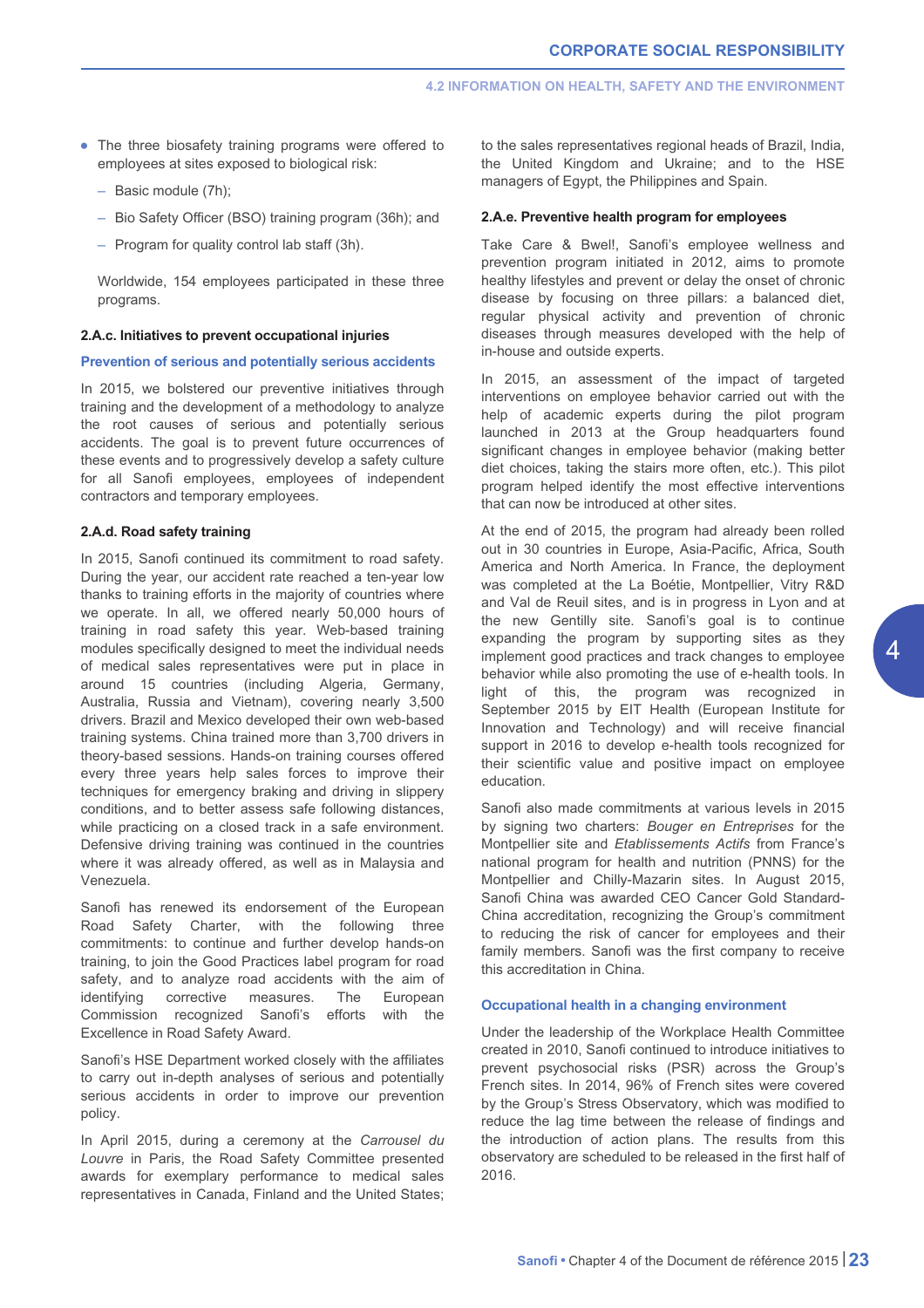**4.2 INFORMATION ON HEALTH, SAFETY AND THE ENVIRONMENT**

In April 2015, more than 120 individuals from all the Sanofi sites in France (such as site managers and HR directors, HSE managers, occupational physicians, nurses, social workers, representatives from the Health, Safety and Working Conditions Committee, or CHSCT) gathered at the Chilly-Mazarin R&D site in France for the fourth annual Occupational Health and Quality of Life Day organized by the Human Resources Department for France in partnership with the HSE – Occupational Health Department.

Occupational health was addressed through the lens of supporting change. Many local initiatives were showcased (training management on PSR and well-being in the workplace, groups focusing on analyzing practices centered on human and organizational factors, initiatives put in place to develop protective factors and raise awareness about all aspects of occupational health, co-development groups for HR representatives, working and support groups, etc.).

The mental health training program for the occupational health teams at sites in France is ongoing with 75% of the medical personnel now trained to prevent burnout and suicidal crises.

In 2015, a new training program to prevent occupational risks linked to addictive behaviors was implemented; 53% of occupational health personnel have now received this training.

Internationally, for the first time China developed a De-Stress Program to assess the psychological burden on

#### **2.B. Health and safety indicators**

## **Occupational injuries**

employees caused by stress, based on recommendations from Key Medical Doctors (KMDs), the coordinating regional physicians for occupational health. In the United States, a new medical surveillance program for occupational risks met its goal of reaching 97% of employees.

#### **2.A.f. Learning from experience (LEX)**

Learning from experience is a continuous improvement initiative coordinated by the HSE Department. Its purpose is to examine past events, both positive and negative, in order to analyze (in ordinary situations or impaired conditions) how practices and prevention systems intended to protect people and property actually operate, and offer suggestions to make them more effective.

Learning from experience is carried out through the use of PRESS sheets (prevention by learning from Sanofi experience), which contain an analysis of major safety and environmental incidents, immediate corrective actions taken and areas of improvement. Videos are also available to facilitate manager training on the topic of managerial safety inspections.

LEX reports are also circulated throughout the Group. Incidents within the Group were used as examples for training on in-depth incident analysis (87 employees attended 10 training sessions in 2015).

Discussions with site HSE managers are held during seminars (in Asia and Brazil) in order to strengthen HSE managerial practices and learning from experience.

| Lost time injury frequency rate*            | 2015 | 2014 |
|---------------------------------------------|------|------|
| <b>Sanofi employees:</b>                    |      |      |
| France                                      | 3.7  | 4.2  |
| Worldwide                                   | 1.7  | 1.9  |
| Distribution of worldwide rate by function: |      |      |
| <b>Industrial Affairs</b>                   | 1.5  | 1.9  |
| Vaccines                                    | 2.7  | 3.2  |
| Genzyme                                     | 1.3  | 1.3  |
| Merial                                      | 3.0  | 3.1  |
| Research and Development                    | 1.4  | 1.7  |
| <b>Global Operations</b>                    | 1.5  | 1.6  |
| <b>Support Functions</b>                    | 1.7  | 0.8  |
| <b>Independent contractors</b>              | 2.7  | 3.0  |

*\* Number of accidents resulting in lost time of one day or more within a 12-month period, per million hours worked. For non-mobile personnel, accidents occurring during the home-workplace commute are not included in this indicator. However, they are included for medical sales representatives, in accordance with reporting rules. To obtain comparative data, the figures for 2014 have been restated for the scope of the Group at the end of 2015.*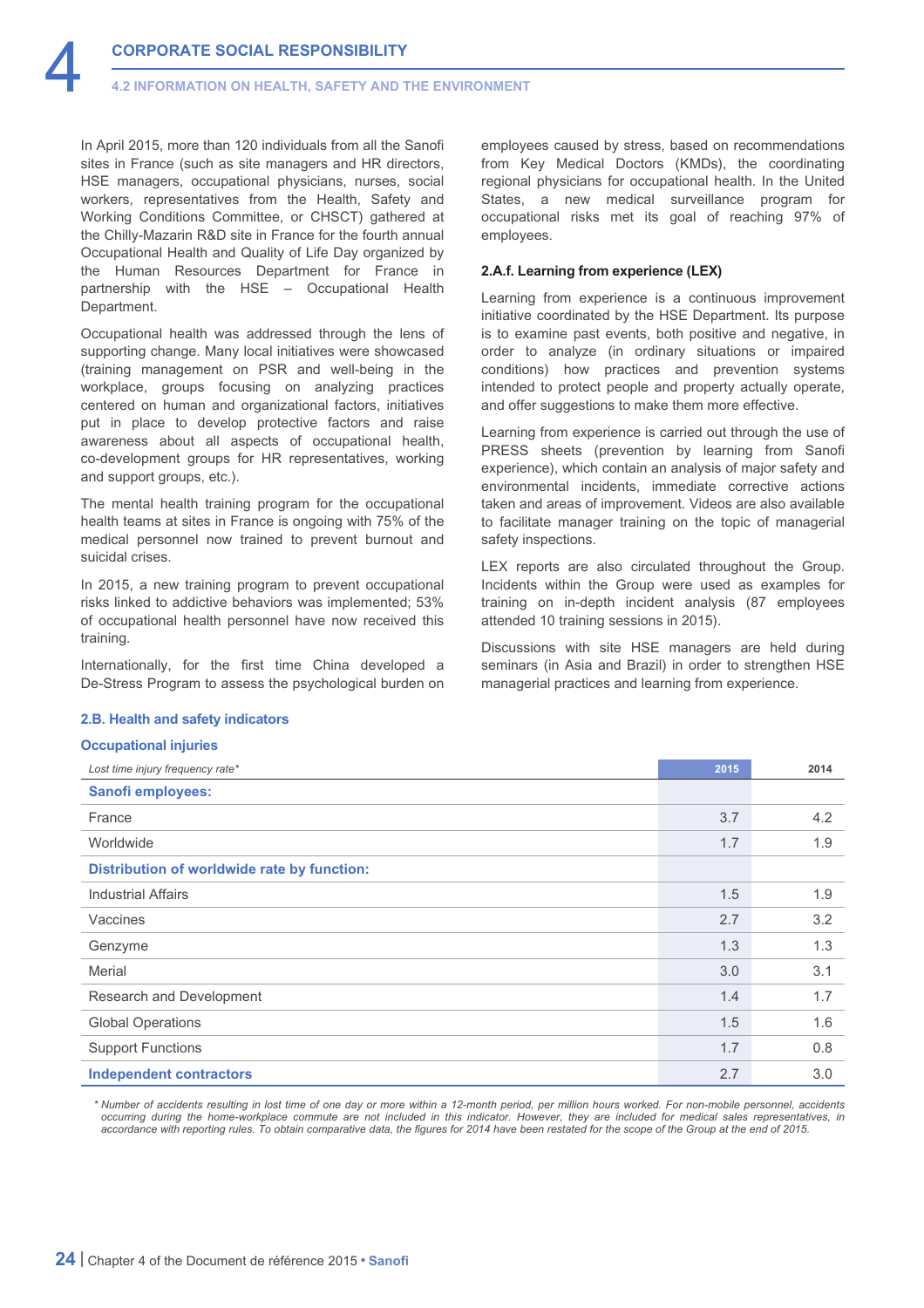#### **4.2 INFORMATION ON HEALTH, SAFETY AND THE ENVIRONMENT**

The lost time injury frequency rate for Group employees decreased by 10.5% in comparison with 2014 and was 19% lower than in 2010.

In France, the lost time frequency rate for Sanofi employees was 3.7%, which represents an 11.9% decrease over 2014 and a 15.9% decrease compared with 2010. The Sanofi frequency rate was much lower than the national average, which was 22.9%1 (2014 data). This means that out of 170 Group employees, approximately one experienced an occupational injury, whereas the French national average is around one out of 30 employees (2014 data).

The lost time injury frequency rate for Vaccines, Industrial Affairs, R&D, Merial, Global Operations and independent contractors improved over the rate from 2014. The frequency rate for Genzyme employees remained on the same order of magnitude as in 2014 and the frequency rate for Support Functions increased, though it remained low.

Sanofi decided not to publish the severity rate calculated according to the criteria defined by French regulations. Because this rate is calculated solely on the basis of the number of days of lost time, it does not reflect the actual severity of injuries from an international standpoint. In other words, for a given injury, the number of days of lost time may vary considerably from one country to another depending on the applicable regulations and compensation systems. As a result, Sanofi has decided to publish the total occupational injury frequency rate. This indicator takes into account occupational injuries with and without lost time, i.e., all serious accidents, thereby avoiding the variations due to regulatory contexts specific to each country, as mentioned above. The total occupational injury frequency rate for the Group decreased by 9.7% compared with 2014.

| Total occupational injury<br>frequency rate | 2015 | 2014 |
|---------------------------------------------|------|------|
| Sanofi employees/<br><b>Worldwide</b>       | 28   | 31   |

Moreover, in 2013 Sanofi's HSE Department defined criteria for the potential severity of occupational accidents to better target the actions to be implemented to reduce the number of potentially serious accidents and take into account human and organizational factors in an in-depth analysis of these incidents. The ultimate aim is to focus the Group's efforts on ways to prevent potentially severe injuries, rather than reacting after accidents occur. Potentially serious accidents are systematically identified, reported and, since January 2014, thoroughly analyzed.

## **Occupational diseases**

Occupational diseases and their causes are divided into categories according to the CEFIC (European Chemical Industry Council) classification system. More than one occupational disease may be reported for a single individual.

For the purposes of prevention, the number of occupational diseases is consolidated for the entire Group each year in order to progressively improve the information reported in accordance with local regulations, which may vary greatly from one country to the next.

As of December 31, 2015, 25 occupational diseases were reported for all sites in France. At the global level, 36 occupational diseases were reported in 2015, essentially in France and North America, where reporting and recognition systems are well-established and readily accessible.

Recognition of the occupational nature of a disease in France may require rather lengthy investigations (lasting more than six months). For this reason, as of January 19, 2016 in France, out of 25 reported occupational diseases, four were recognized as such. In comparison, out of ten reported occupational diseases in North America, ten were recognized and in Germany the one reported occupational disease was not recognized.

The leading cause of occupational diseases at Sanofi is musculoskeletal disorders, which accounted for 79% of occupational diseases in 2015, and for which we have introduced a number of preventive initiatives.

*<sup>1</sup> Occupational injury risk; statistics for accident occurrences in 2014, according to France's NAF industry classifications, p. 9 published November 2015 by the National Health Insurance Fund for Employees (CNAMTS), available here: http://www.risquesprofessionnels.ameli.fr/fileadmin/user\_upload/ [document\\_PDF\\_a\\_telecharger/etudes\\_statistiques/AT2014/AT%202014-%20par%20NAF%20\(n-2015-224\).pdf](http://www.risquesprofessionnels.ameli.fr/fileadmin/user_upload/document_PDF_a_telecharger/etudes_statistiques/AT2014/AT%202014-%20par%20NAF%20(n-2015-224).pdf)*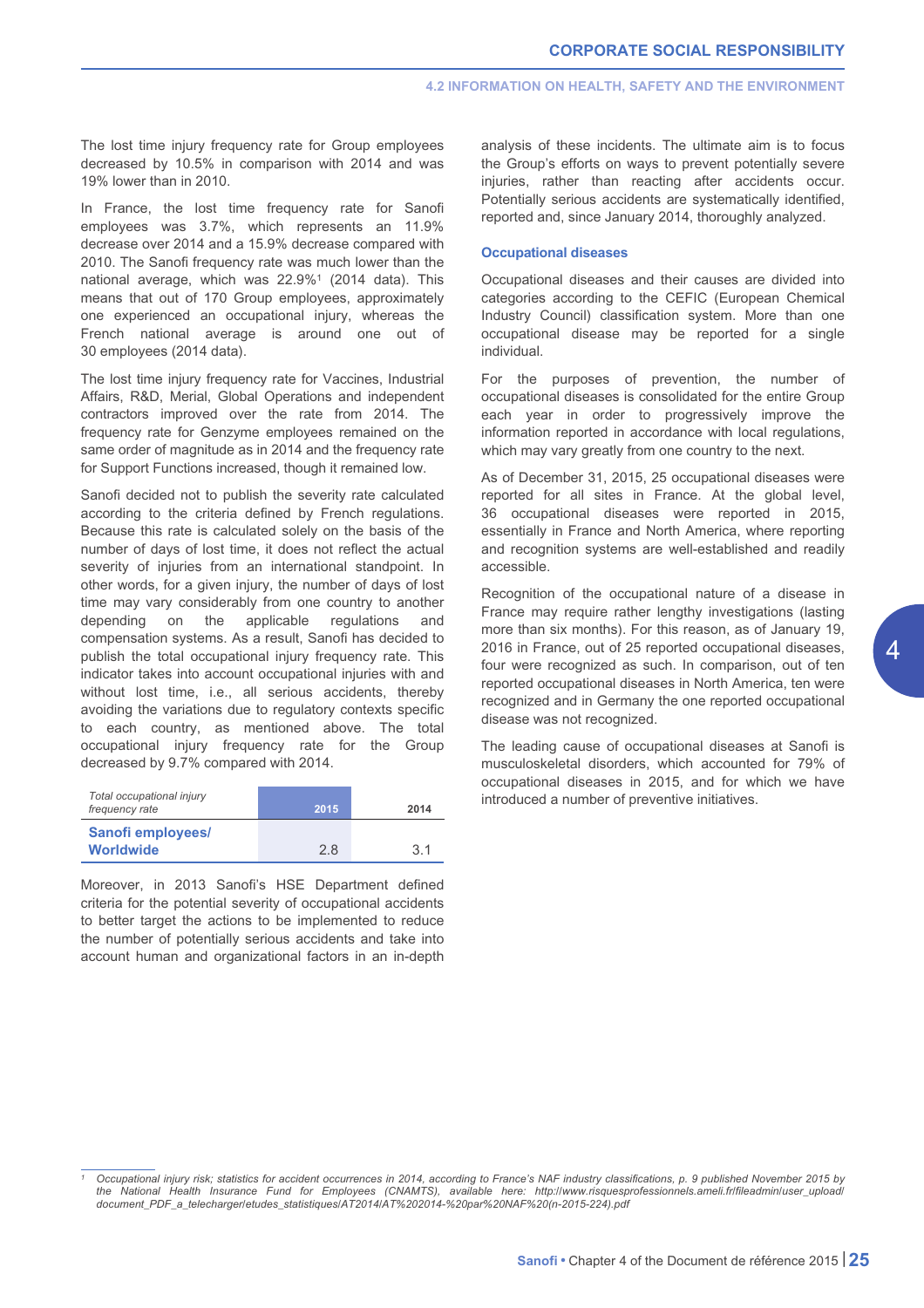# <span id="page-26-0"></span>**4.2.3. Environmental information**

# **3.A. Sustainable use of resources**

# **3.A.a. Water consumption**

Water utilized during manufacturing (for fermentation in particular) and heat exchange processes (cooling without product contact) is essentially drawn from available waterways and groundwater. Specific operating measures aimed at managing water use effectively and reducing consumption (moderation and recycling) continued. Nevertheless, the Group's water withdrawal increased by 8.67% in 2015 over 2014. This rise resulted primarily from an increased need for water at the Elbeuf site where major fermentation processes take place. An open loop cooling system is used, so that all the water that is withdrawn is returned to the alluvial water table. This limits the impact on bodies of water, according to studies performed by an expert consultant and according to the authorities whose prior approval was requested.

| (m <sup>3</sup> )                                 | 2015       | 2014       |
|---------------------------------------------------|------------|------------|
| Withdrawal of surface water (lakes, rivers, etc.) | 15.011.962 | 14,277,192 |
| Withdrawal of groundwater                         | 24.085.427 | 21,241,291 |
| Withdrawal of water from public supply            | 9.322.729  | 8,989,002  |
| <b>Total</b>                                      | 48.420.118 | 44,507,485 |

We have taken on the ambitious goal of reducing water consumption by 25% between 2010 and 2020. In 2015, the Group reduced water consumption by 14.8% compared with the reference year (2010).

# **3.A.b. Water supplies and local constraints**

Water is needed for many of the steps to produce medicines and vaccines, and Sanofi is committed to responsibly managing this vital resource, particularly in areas where water supplies are limited.

Our internal HSE standards require all Group sites to create and follow a water management plan. In addition, our internal rules require any sites that are potentially concerned by water scarcity to establish and comply with a plan for reducing water consumption that is tailored to the site's local context and industrial characteristics. This reduction plan must set appropriate goals for reducing water consumption and specify how they will be monitored, as well as any specific investments.

All sites for which there is insufficient knowledge of the local water context or that consume more than one million m<sup>3</sup> per year must perform an appropriate study in order to determine and document whether water scarcity is a possibility. These sites are asked to conduct in-depth studies on the local water supply situation.

In 2014, we revised and fine-tuned our approach at potentially water-sensitive sites, taking into account the absolute volume of water withdrawn by the site, absolute conditions of water stress and relative water scarcity affecting the site locally.

In 2015, further investigation, comparisons with local internal data and a comprehensive external review enabled us to fine-tune our list of sites potentially at risk of experiencing water scarcity and those where additional studies are needed at the local level to confirm the situation.

In all, 13 sites accounting for 20.5% of Sanofi's total water use in 2015, appear to be affected by a water supply issue and additional studies are needed at the local level for 13 other sites (accounting for 7.4% of the Group's water use).

In addition, three other sites that use more than one million m<sup>3</sup> of water per year must demonstrate that this level of water use is acceptable at the local level (These sites account for 24% of the Group's water use.).

In 2015, special studies on water resources and/or internal site use were launched (e.g., at the vaccines site in Toronto, Canada and the site in Vertolaye, France). Similarly, an in-depth study of regional water resources was conducted with a world-renowned expert in the context of studying the expansion of production at the Shanta site in India. This study provided information about the local context and confirmed the sustainability of the water resource. The findings of these investigations enabled us to remove both sites in question from the list of sites that could potentially experience water scarcity. In the context of the tensions over water supplies in the area around Sao Paulo, Brazil a special monitoring mechanism has been implemented.

A four-year working plan was established at the end of 2015 for all 29 of these sites.

Sanofi has been an active participant in the CDP's Water Questionnaire program since its inception. The official ratings awarded Sanofi a B score for 2015 (for 2014 data), which puts the Group above the sector average and highlights the overall soundness of our water policy.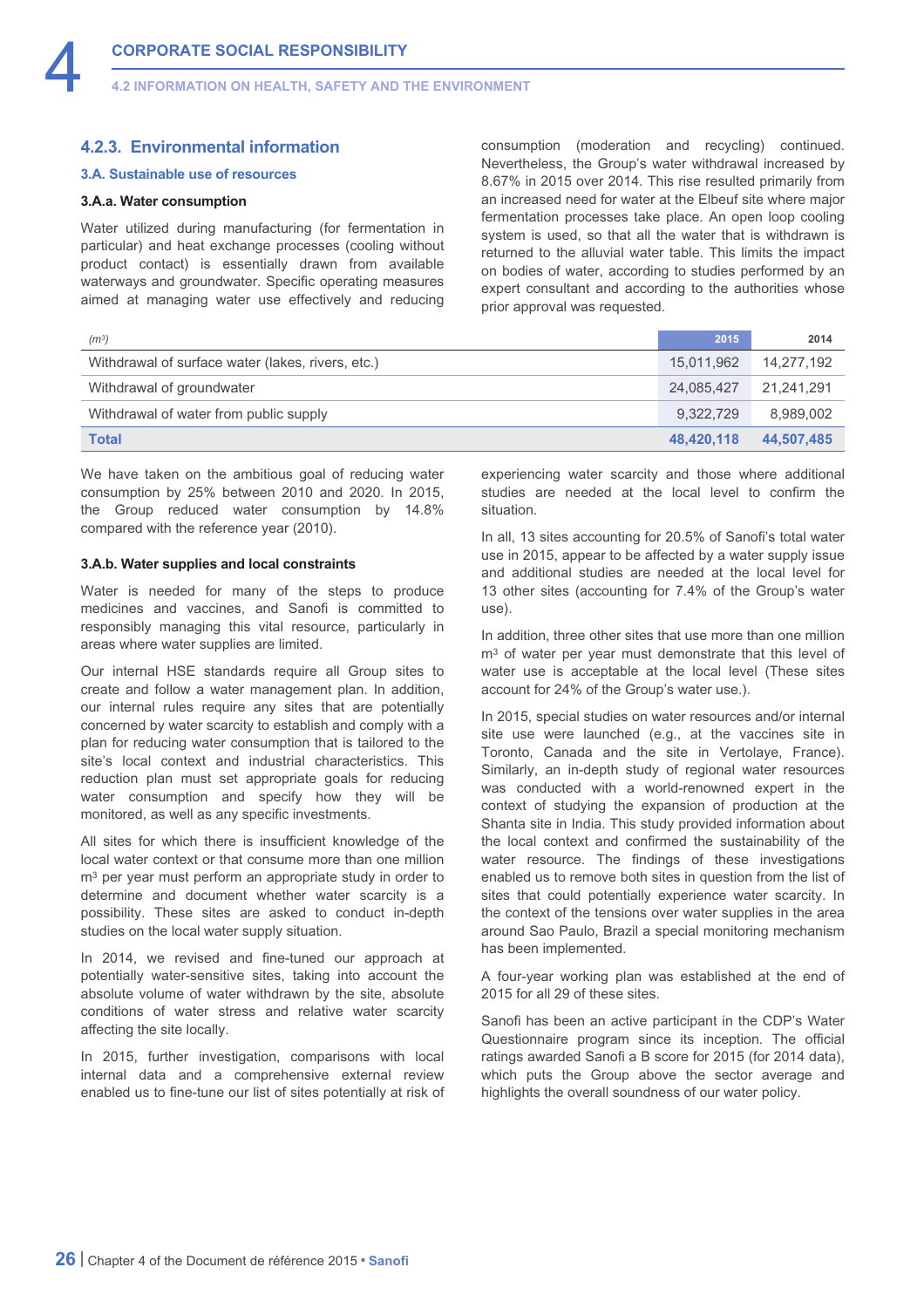# **4.2 INFORMATION ON HEALTH, SAFETY AND THE ENVIRONMENT**

# **3.A.c. Energy consumption**

Energy is used directly for the implementation of our production processes, to operate environmental protection facilities, and for air conditioning in buildings in order to ensure compliance with good pharmaceutical manufacturing practices and provide good working conditions for employees. Energy consumption rose by 2% compared with 2014, particularly due to increased activity at Group plants.

| GJ (Gigajoules)                                              | 2015       | 2014       |
|--------------------------------------------------------------|------------|------------|
| Natural gas                                                  | 8,707,641  | 8,516,725  |
| Electricity                                                  | 6,840,753  | 6,764,148  |
| Coal                                                         | 38,700     | 64,476     |
| Liquid hydrocarbon fuel (not including methanol)             | 288,097    | 264,259    |
| Renewable fuels                                              | 76,677     | 71,521     |
| Other (steam, thermal fluids, cooling water, compressed air) | 1,390,911  | 1,317,069  |
| <b>Total</b>                                                 | 17,342,779 | 16,998,198 |

Renewable energy accounted for 8.4% of Sanofi's total energy consumption in 2015 and remained stable compared with 2014 (8%). It includes, for each country, the percentage of purchased electricity generated from renewable sources as well as consumption of thermal fluids from renewable sources (geothermal energy) and biomass for heat generation.

# **3.A.d. Measures to improve energy efficiency and the use of renewable energies**

The Group applies a comprehensive strategy to address the challenges of climate change and a limited supply of fossil fuels. The Group's overall strategy is discussed in Section "3.B. Climate change."

Our strategy focuses on three goals:

#### **Reduced consumption**

An energy conservation program has been implemented at all our sites with a specific focus on air treatment systems, which ensure high-quality production environments. These systems are some of the largest users of energy, accounting for up to 70% of energy consumption at certain pharmaceutical and vaccine manufacturing sites. In 2013, Sanofi signed a three-year collaboration agreement with Schneider Electric to deploy energy performance management tools and carry out feasibility studies in key technological fields such as air treatment, the production and distribution of electricity, heat and cooling, as well as the development of renewable energies.

Our energy efficiency approach impacts all our activities, affecting industrial facilities as well as vehicle fleets for medical sales representatives and the mode of transport we use for product transportation and distribution.

# **Optimized consumption**

We develop the best available equipment at our industrial sites, factoring in the total cost of equipment ownership. particularly equipment with the highest proportion of energy costs (engines and lighting). In 2012, Sanofi entered into a master service agreement with Cofely for the construction of high efficiency cogeneration units and/ or heat production units powered by renewable energy at Sanofi sites in Europe. This will help reduce the sites' overall fossil fuel consumption. In 2013, the term of the agreement was extended to 2017 and its scope was expanded to include sites located in China, Latin America and North America. Cogeneration units continued to be installed in 2015 at four sites in Italy (Origgio, Anagni, Brindisi and Scoppito) as well as in Cologne, Germany.

# **Alternative consumption (using renewable energies)**

As part of our strategy to reduce greenhouse gas emissions, we conduct regional assessments relating to the use of renewable energies, based on risk/opportunity analyses (risk of supply shortages versus opportunities offered by government incentives).

Progress toward these three strategic goals (reduced consumption, optimized consumption and alternative consumption) is monitored through extensive, detailed energy consumption measurements that are used to assess our performance.

Launched by the Group over ten years ago to coordinate efforts at all our industrial and R&D entities, the Sanofi Energy Network is now fully operational. This expert network meets twice a year for Energy Days, generally at an industrial site, to share the company's strategic vision for energy and possible ways to improve operating methods with Group specialists around the world. In addition, these events provide an opportunity to discuss good practices, talk about any technical problems and monitor progress.

All our industrial activities have an Energy Network task force. These groups meet at least once a year to set goals and establish action plans for their activity to reduce energy consumption and meet  $CO<sub>2</sub>$  emissions objectives. Energy managers and/or energy specialists have also been appointed at each site.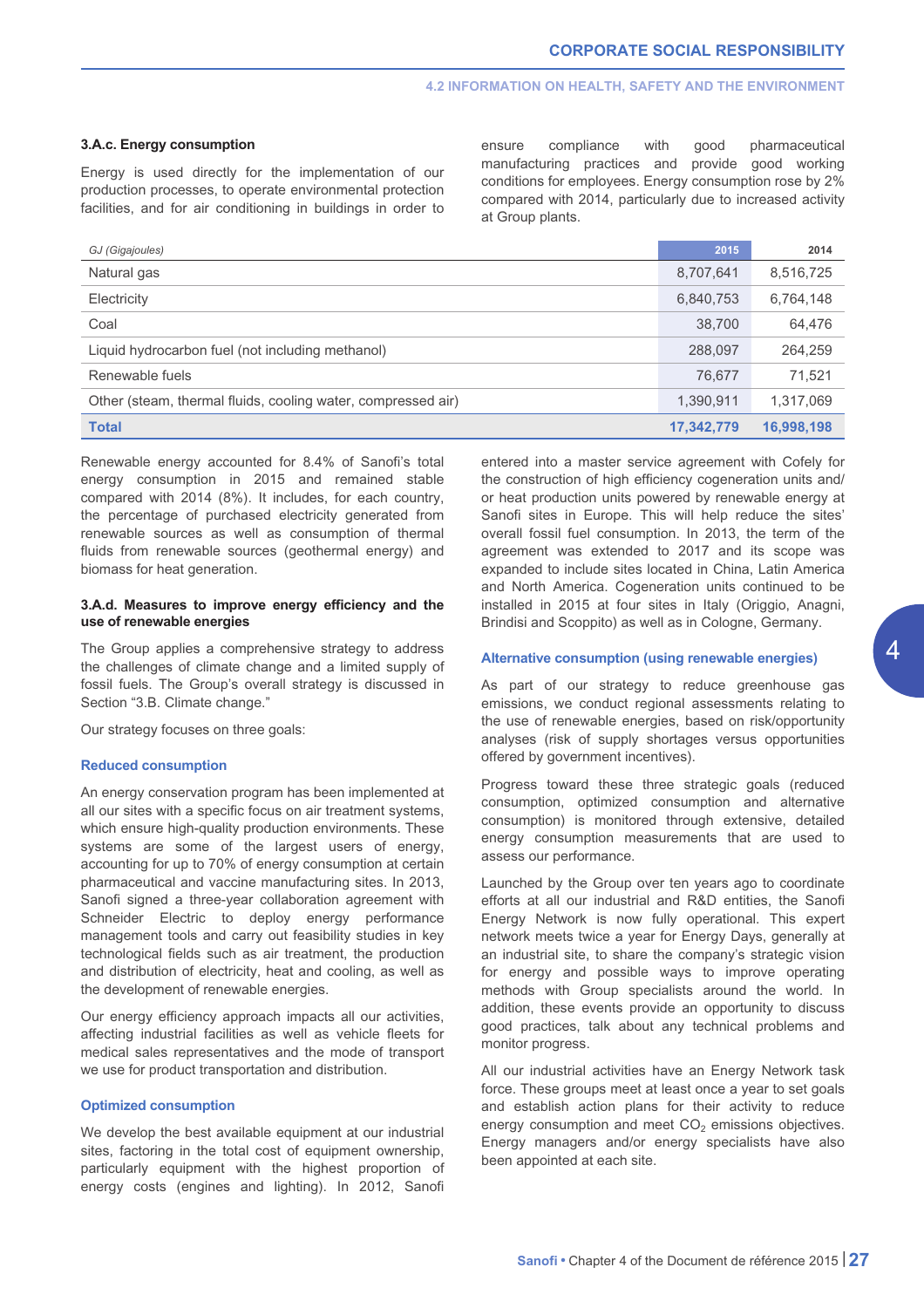#### **3.A.e. Consumption and optimization of raw materials**

Solvents, primarily used for the synthesis and formulation of active pharmaceutical ingredients (essentially solid forms), have the greatest environmental impact. We have established recommendations for proper use at the Group level, and solvents are selected or substituted based in particular on the degree to which they help reduce health, safety and environmental risks.

Solvents used in the production process are either purchased (consumed quantities) or regenerated at Sanofi

sites. Sanofi encourages process optimization, regeneration when possible, and incineration with energy recovery in an effort to reduce consumption of nonrenewable raw materials.

In 2015, the quantity of solvents used by Sanofi increased by 6.4% over 2014 and is consistent with developments in the Group's chemical production. The solvent regeneration rate remained high and stable (65%).

| (Tons)                             | 2015    | 2014    |
|------------------------------------|---------|---------|
| Solvents used                      | 190,016 | 178.483 |
| Percentage of regenerated solvents | 65.32%  | 65.45%  |

# **3.A.f. Land use**

Land use is not a major issue at Sanofi. Only our developed property has an impact on land use, which is considered very limited compared with other industries. The limited impact of our activities on land use and any indemnifications resulting therefrom are detailed in Section "4.2.1.F. Provisions for environmental risks and remediation."

## **3.B. Climate change**

#### **3.B.a. Greenhouse gas emissions**

Sanofi's strategy to address energy and climate change challenges focuses on three key areas: energy consumption, greenhouse gas emissions and energy spending. Aware of the dwindling supply of fossil fuels and the impact of their use on climate change (conversion of fossil carbon into atmospheric carbon), we have made it a priority to reduce scope 1 and 2 greenhouse gas emissions by 20% by 2020 (not including vehicle fleets for medical sales representatives) on a like-for-like basis compared with 2010. This goal is being pursued by all our industrial and R&D sites through a specific policy aiming to improve energy efficiency and the use of renewable energies. The measures taken by the Group are detailed in Section "4.2.3.A.d. Measures to improve energy efficiency and the use of renewable energies."

The combustion of natural gas and liquid hydrocarbons releases carbon dioxide into the atmosphere (direct emissions). The European CO<sub>2</sub> Emissions Credit Trading Scheme (ETS), established in accordance with the Kyoto Protocol, concerns seven of our European industrial sites for the 2013-2020 period.

Electricity consumption generates emissions qualified as indirect for the suppliers that provide electricity for our sites. These emissions are calculated based on emission factors published by the International Energy Agency (for countries other than the United States) and the GHG Protocol (for the United States). Indirect emissions resulting from purchased utilities are included in indirect emissions for each site. Although emissions from the transportation of materials are not included in this total, efforts made since 2009 to reduce such emissions were continued in 2015 (development and continued use of barges and maritime shipping as an alternative to road and air transportation).

In line with changes in energy consumption (fossil fuels and electricity), total direct and indirect  $CO<sub>2</sub>$  emissions remained essentially unchanged (down 0.5%) compared with 2014 levels. Compared with the reference year for Sanofi's new objective (2010), direct and indirect (scope 1 and 2) emissions from manufacturing and research sites (not including vehicle fleets) decreased by 15.8% overall.

| (Tons $CO2 e(1)$ )                                                                 | 2015      | 2014      |
|------------------------------------------------------------------------------------|-----------|-----------|
| Direct emissions: Fuel (Scope $1$ – not including vehicle fleets for medical sales |           |           |
| representatives)                                                                   | 464.199   | 454.227   |
| Indirect emissions: Production of electricity and other forms of energy (Scope 2)  | 610.239   | 625,806   |
| <b>Total</b>                                                                       | 1.074.438 | 1.080.033 |

 $(1)$   $CO<sub>2</sub>$   $e = CO<sub>2</sub>$  *equivalent.* 

In addition to measures taken to reduce our energy consumption (fossil fuels and electricity), we have also taken measures to decrease work-related travel. Videoconferencing rooms have been installed, allowing multi-site meetings to be held without systematically requiring employees to travel.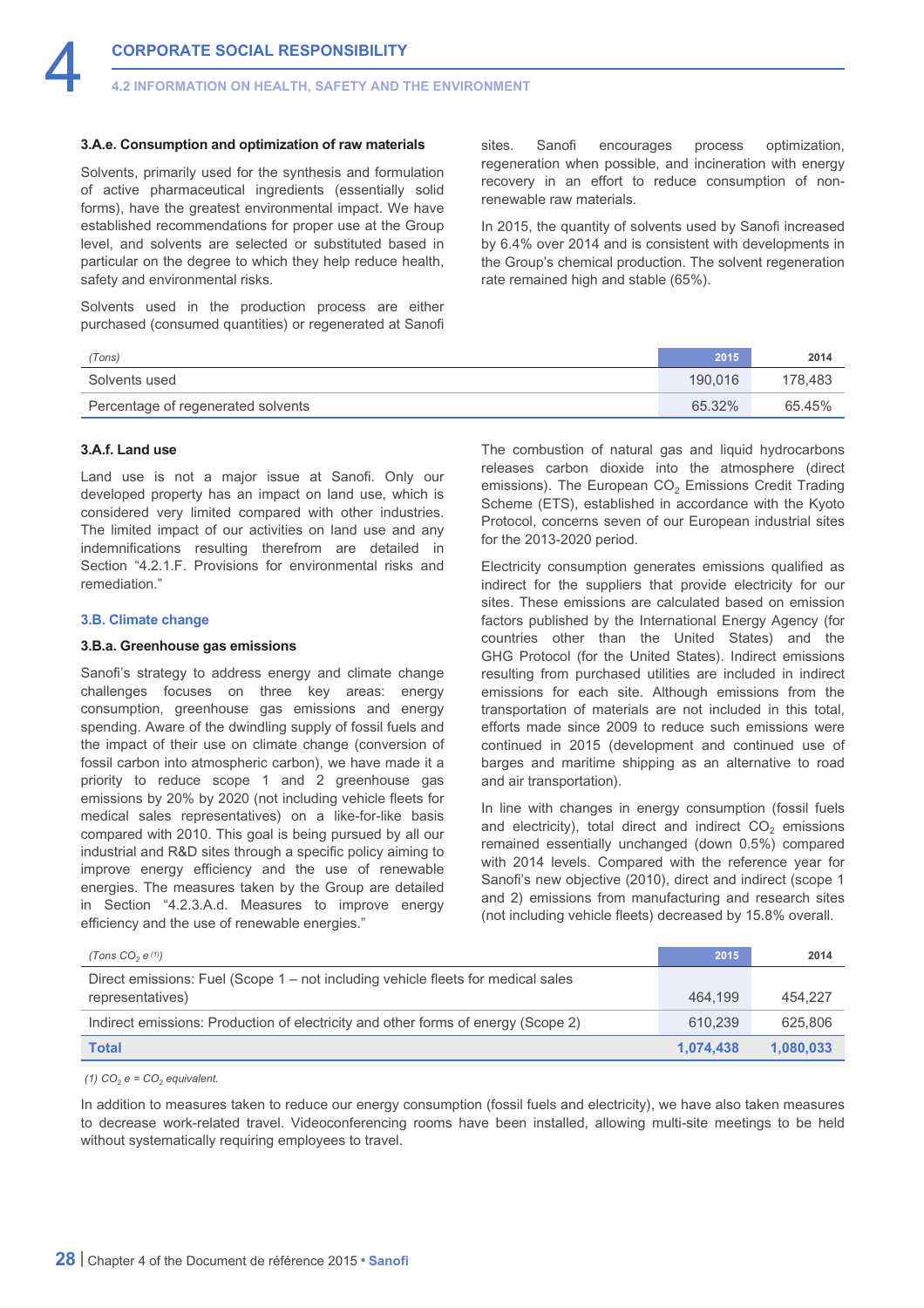### **3.B.b. Adapting to the consequences of climate change**

Extreme weather caused by climate change could present a risk to both our production facilities and our distribution chain, right up to delivery of our products to patients. To guard against these risks, our facilities are constructed to the highest standards, using state-of-the-art engineering techniques and taking maximum constraints into account in the design phase. In addition, during site visits, technical experts from the Group's insurers issue recommendations for dealing with extreme weather conditions, such as putting in place an emergency plan for flood risks. Risks related to natural disasters are also taken into consideration in Sanofi's crisis management plan, across all levels of our production sites and supply chains.

# **3.C. Pollution and waste management**

# **3.C.a. Measures to prevent and reduce air, water and soil pollutants with a serious impact on the environment**

# **Air emissions**

Controlling volatile organic compound (VOC) emissions from drug synthesis and manufacturing activities is a critical priority for Sanofi. Steps to control these emissions are integrated into each stage of product development, from research to production:

- Reduced use of organic solvents thanks to green chemistry techniques and key process performance indicators used by our R&D teams;
- Reduced point-source emissions through specific adjustments in manufacturing processes and maximum solvent containment; and
- Because manufacturing processes and equipment are never completely isolated from their environment, residual VOC emissions are captured and treated at special treatment facilities using the best available techniques for the specific physico-chemical properties of the VOCs emitted (cryogenic capture, gas scrubbers, thermal oxidizers, etc.).

In 2015, Sanofi paid particular attention to sites with the highest VOC emissions. VOC emissions data (2014 calendar year) were collected by sending a specific questionnaire to sites consuming more than five tons of solvents as reported in 2014, or 68 sites in all. The total VOC value is estimated at 3,336 tons.

In addition to carbon dioxide  $(CO<sub>2</sub>)$ , local pollutants such as sulfur oxides  $(SO_x)$  and nitrogen oxides  $(NO_x)$  are generated by combustion. Most boilers have been converted from coal or fuel oil (energy resources that emit SO<sub>v</sub>) to natural gas.

Only  $SO_x$  emissions related to coal and fuel oil combustion are presented. Besides the coal used to produce electricity for emergency generators at a single site located in China, fuel oil is essentially used to produce electricity for emergency generators (and a few minor uses for heat production). The 7.6% increase in Sanofi's  $SO<sub>x</sub>$  emissions between 2014 and 2015 is primarily linked to the use of emergency power generators that run on fuel oil following recurring outages on the national power grid affecting our vaccine production site in Shantha, India. SO<sub>v</sub> emissions related to the use of coal decreased by 40%.

Nitrogen oxides  $(NO<sub>x</sub>)$  are released during the combustion of liquid and gaseous fuels.

NO<sub>x</sub> emissions from manufacturing processes – of little significance in comparison with emissions from combustion facilities – are not included in the consolidated data. The table below presents annual emission volumes resulting from hydrocarbon combustion, based on emission factors.  $NO_x$  emissions increased by 1.6% between 2014 and 2015, having remained largely unchanged due to the decreasing use of coal despite the 9% increase (in power) of hydrocarbon consumption.

| (Tons)                           | 2015 | 2014 |
|----------------------------------|------|------|
| Direct $SOx$ emissions           | 284  | 264  |
| Direct NO <sub>v</sub> emissions | 308  | 303  |

# **Wastewater discharge**

Industrial effluent wastewater is treated either on-site at our in-house facilities or at municipal water treatment plants under agreements signed with plant operators. The data reported correspond to effluents after internal and/or external treatment. Chemical oxygen demand (COD) is the primary environmental indicator of effluents. If no information on external treatment is available, a 50% purification rate is assumed. All internal wastewater treatment plants, regardless of type – membrane bioreactors, conventional biological or physico-chemical – undergo continuous improvement: sorting at the source of the effluents and separate treatment upstream for certain waste streams, and the optimization of biological treatment with the support of Sanofi's environmental laboratory teams.

| (Tons) | 2015  | 2014  |
|--------|-------|-------|
| COD    | 2,853 | 2,896 |

Sanofi water experts pursue efforts to reduce wastewater discharge. They evaluate the best available techniques and anticipate their implementation in order to ensure the continued compliance of our treatment facilities. This explains the 1.5% decrease in COD between 2014 and 2015, despite production increases.

At the local level, each site is responsible for determining its own wastewater management program, based on environmental impact assessments and regulatory impact analyses. These programs involve:

- Characterizing the principal pollutants and sources of wastewater:
- Determining the technologies to be implemented depending on the type of wastewater; and
- Monitoring discharge and facility performance.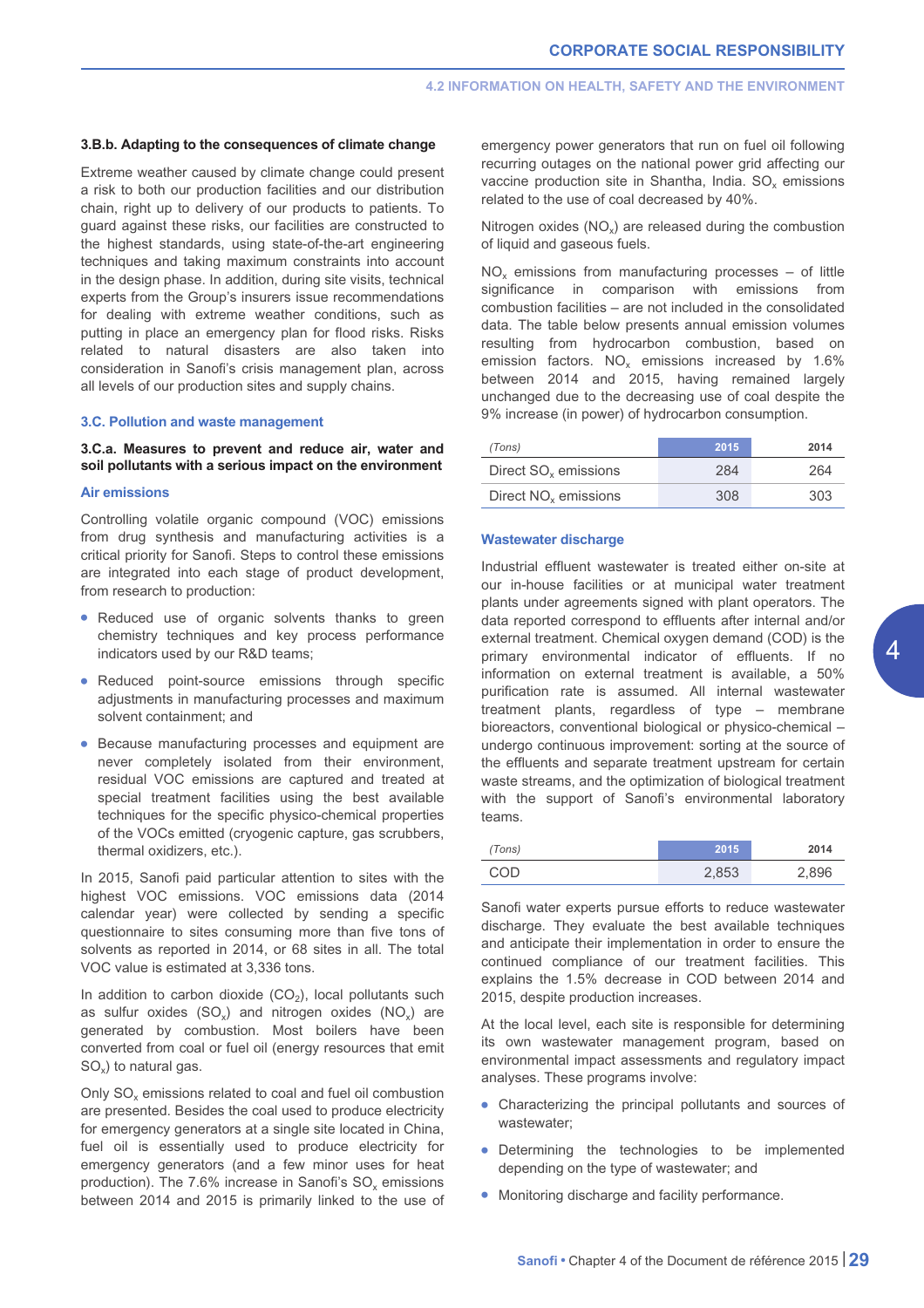In response to the emerging topic of pharmaceuticals in the environment (PIE), Sanofi has developed an approach coordinated by the HSE Department in line with the requirements of the Group's HSE policy.

Our approach focuses on four key areas:

- Improving the Group's knowledge about the impact of our products by assessing environmental hazards and risks. These assessments are either required by regulations or conducted by Sanofi on a voluntary basis, and are performed by the ECOVAL committee on both new and marketed products;
- Developing the Group's general knowledge about pharmaceuticals in the environment through research partnerships with academia (such as the University of Montpellier) and other stakeholders (pharmaceutical associations);
- Analyzing wastewater effluents at our manufacturing sites and assessing their impact on the environment, if necessary by developing environmental target values for pharmaceutical products with the ECOVAL committee or ad hoc analytical methods at in-house labs. As part of a 2012-2015 program affecting several sites, environmental guideline values have been determined for 30 compounds detected in effluents, pre-selected on the basis of criteria relating to hazard levels. To date, 100% of these pre-selected compounds, quantified for effluents, have been assigned an environmental guideline value; and
- Exploring new technologies for treating these types of micro-pollutants.

In 2014, the Vertolaye site installed quaternary micropollutant treatment equipment that uses innovative technology. Since this is the first time it has been used at an industrial site, deployment continued in 2015.

To promote proper disposal practices, Sanofi also supports take-back programs to collect unused medicines from patients. To this end, Sanofi has developed a list of recommendations for patients, entitled "What to do with your unused medicines."

# **Soil contamination**

With regard to prevention, in accordance with the Group's Health, Safety and Environment policy and regulatory requirements, all Group sites are equipped with containment systems and/or systems for collecting accidental releases to prevent them from penetrating the soil. All containment systems are built to the highest standards and are covered by appropriate maintenance programs to ensure the integrity of the sites' effluent collection systems. Our sites are also equipped with emergency spill control kits wherever potentially harmful substances are stored or handled.

Sanofi systematically implements a multi-year soil and groundwater monitoring and evaluation program for Group sites, both for those with ongoing operations and those being sold. Where necessary, remediation work is carried out following detailed evaluations.

# **3.C.b. Waste prevention, recycling and disposal measures**

Reducing waste volume and appropriate waste management are important objectives for Sanofi. The key to our policy is to reduce waste generation at the source, followed by a systematic examination of recycling possibilities before waste is disposed of in any other manner.

Each site manages its waste according to the following principles:

- Reduce waste at the source;
- Reuse, recycle or recover on-site or with selected subcontractors;
- Incinerate with energy recovery wherever possible; and
- Send waste to landfills as a last resort, provided that the landfill is duly regulated and monitored. Landfills used for hazardous waste are audited annually, and those used for non-hazardous waste are audited every three years.

Sanofi's waste management program includes procedures to categorize process streams and properly identify, organize, collect, sort, treat, store, transport and dispose of each type of waste. In addition, we keep records of all waste management documents to ensure traceability through final treatment.

Prior to engaging a new waste contractor, the contractor's qualifications, competence and compliance with regulations are thoroughly verified.

Integrated waste management approaches have been implemented (Canada, the United States and France) or initiated (Germany, Italy and Hungary) to optimize waste disposal at our different sites in these countries.

Additionally in 2015, Sanofi signed an agreement with Suez Environnement to optimize the operation of water and waste treatment systems and promote energy recovery. As part of the agreement, a project to build a waste-to-energy treatment unit got underway at the Sisteron chemicals site in France.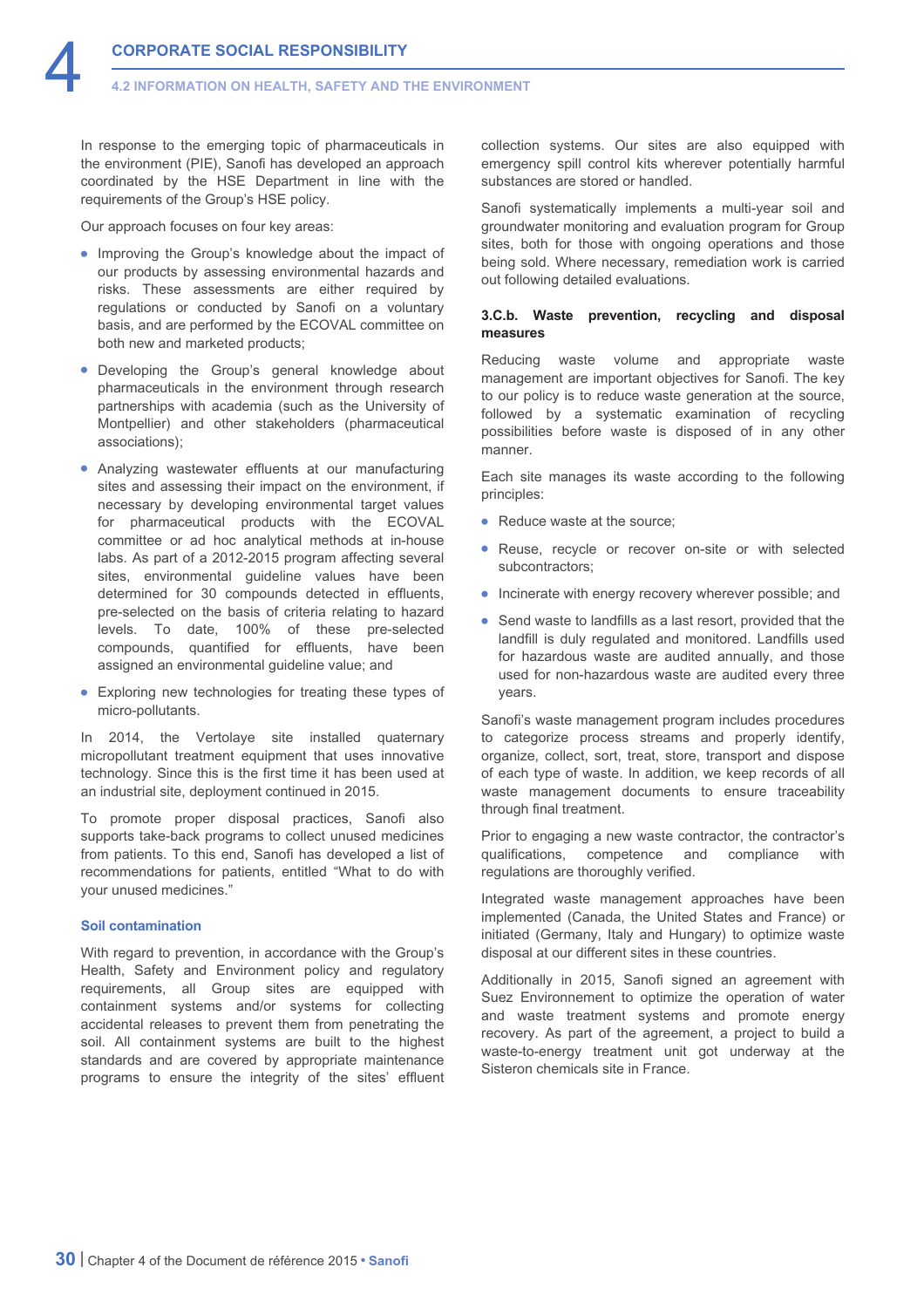# **4.2 INFORMATION ON HEALTH, SAFETY AND THE ENVIRONMENT**

# **Hazardous waste**

| (Tons)                                               | 2015    | 2014    |
|------------------------------------------------------|---------|---------|
| Recycled hazardous waste                             | 35,325  | 32.251  |
| Hazardous waste incinerated with thermal recovery    | 41.325  | 30,615  |
| Hazardous waste incinerated without thermal recovery | 105.508 | 70,023  |
| Hazardous waste sent to authorized landfills         | 3.561   | 3,020   |
| <b>Total</b>                                         | 185.719 | 135,909 |

An increase in hazardous waste (36.6%) resulted primarily from an increase in the production of wastewater sludge at our Elbeuf site, which has taken over management of the platform treatment plant. Moreover, activity at the site has intensified. Changes at other sites were related primarily to growth in production (Germany, Italy) or specific operations (France, Brazil). These types of waste are generally incinerated, with a recovery rate of 41%.

Hazardous waste sent to landfills represents 1.9% of the total hazardous waste produced by the Group. This means of disposal is used only as a last resort when local incineration plants are unavailable.

#### **Non-hazardous waste**

| (Tons)                                                   | 2015    | 2014    |
|----------------------------------------------------------|---------|---------|
| Recycled non-hazardous waste                             | 102.090 | 103.820 |
| Non-hazardous waste incinerated with thermal recovery    | 19.239  | 16.255  |
| Non-hazardous waste incinerated without thermal recovery | 2.254   | 1,908   |
| Non-hazardous waste sent to authorized landfills         | 21,060  | 20.106  |
| <b>Total</b>                                             | 144.643 | 142.089 |

The quantity of non-hazardous waste essentially remained stable from 2014 to 2015 (increasing 1.7%). The recovery rate (recycling and thermal recovery) remained high at 85%.

It should be noted that non-hazardous building waste is not included in the data below, even though Sanofi focuses on recovery after treatment.

# **3.C.c. Consideration of noise and other forms of pollution**

Sanofi's activities do not cause any major nuisances relating to noise or odors.

Noise pollution is above all seen as a health risk for employees who work near machines. Noise measurements are taken around our sites on a case-bycase basis; however, this is not part of an overall Group strategy. As an example, noise measurements taken around a site in Canada led Sanofi to install noise barriers around cooling towers located at the edge of the site.

Issues related to odors are primarily linked to fermentation activities. We are naturally committed to responding to any complaints that may be voiced by neighbors in the immediate vicinity of our sites.

# **3.D. Protecting biodiversity**

We continuously seek new ways to limit and lower the environmental impacts of business activities in accordance with the Group CSR and HSE policies. As a global healthcare leader, Sanofi is aware that natural resources (plants, animals, etc.) from ecosystems are sources of potential innovative new medicines that could prevent or cure diseases. Thus, the Group recognizes the necessity to protect and conserve all natural resources and preserve the ecosystems that make up biodiversity. The Group adheres to the global conventions that define biodiversity preservation principles:

- The Convention on Biological Diversity, included in the United Nations Environment Programme (UNEP), signed at the Earth Summit in Rio de Janeiro in 1992 and especially the Nagoya Protocol on Access to Genetic Resources and the Fair and Equitable Sharing of Benefits Arising from their Utilization (2010);
- Human rights principles regarding the respect of rights for indigenous people to maintain, control, protect and develop their intellectual property over cultural heritage, traditional knowledge and traditional cultural expressions; and
- The United Nations Global Compact and Sustainable Development Goals.

The Group is aware that unapproved or substantial removal of natural resources, as well as production activities that cause pollution, may jeopardize the ecology and economy of the affected countries.

Sanofi is developing processes to protect and preserve biodiversity that call for:

• Monitoring suppliers responsible for collecting natural resources used in research projects to discover new medicines;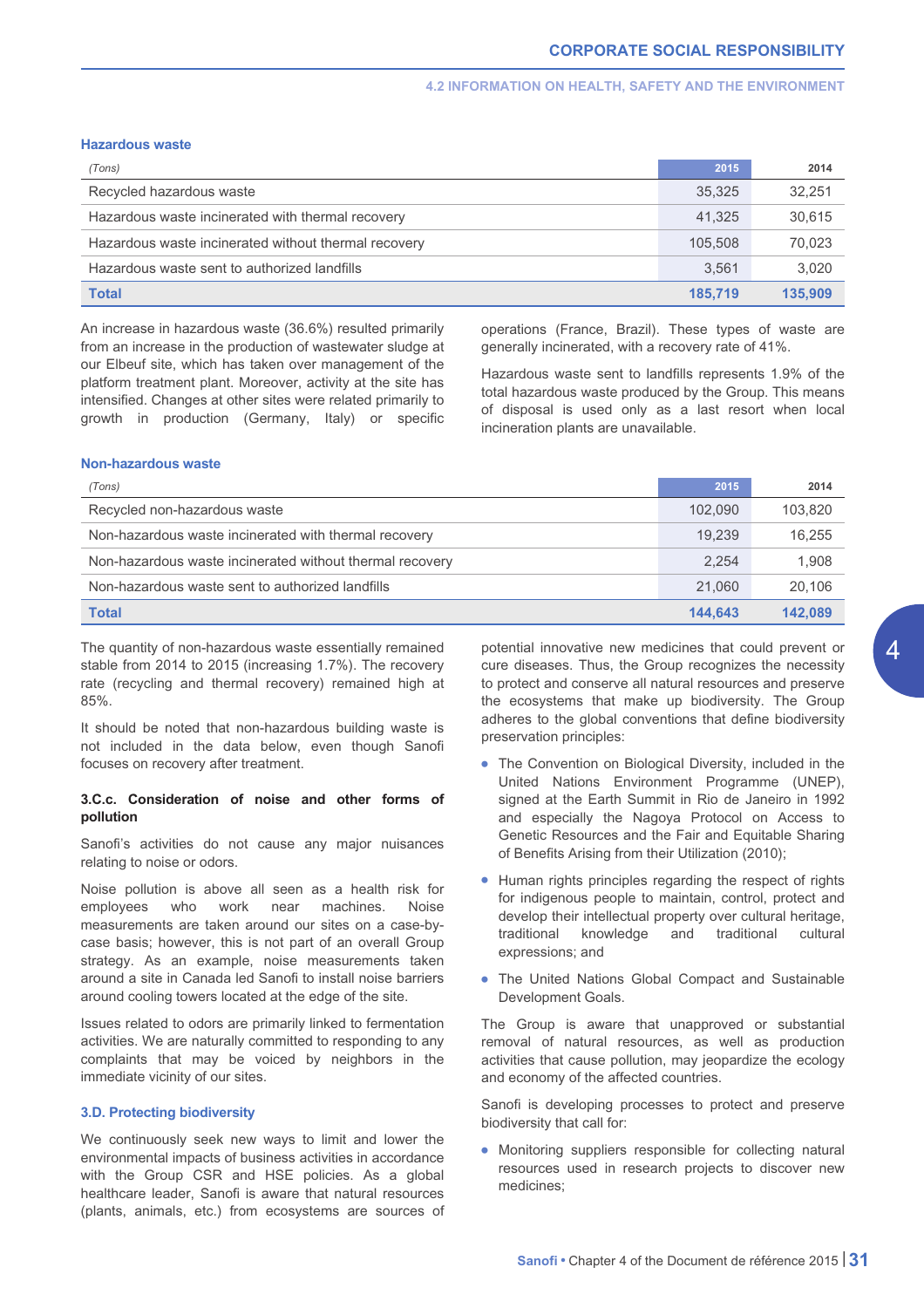- <span id="page-32-0"></span>• Understanding the effects of the production and use of our medicines on natural resources through a review, initiated in 2013, of the active substances used at production sites for industrial purposes. According to the information collected to date, no plants or animals included in the CITES lists (Convention on International Trade in Endangered Species) are used in our production activities;
- Implementing a fair process for sharing the benefits associated with the marketing of medicines derived from natural resources;
- Conserving habitats and species around Sanofi sites throughout the world. In 2014, Sanofi commissioned an independent firm to conduct a document-based assessment of our industrial sites with respect to their biodiversity sensitivity. The evaluation looked at six criteria: proximity to a natural area, proximity to a protected area, proximity to wetlands, integration into an ecological network (green corridor, etc.), presence of sensitive species/habitats, and anthropic pressure. According to the evaluation, only nine sites (including six in Europe) present high biodiversity sensitivity. A good practices guide to promote biodiversity at Sanofi sites was published in 2013; and
- Sourcing biological materials and related services from suppliers who respect appropriate environmental and biodiversity preservation standards.

# **4.3. INFORMATION ABOUT EXTERNAL COMMITMENTS TO PROMOTE SUSTAINABILITY**

# **4.3.1. Local economic and social impact of Sanofi's activities**

# **1.A. Worldwide**

Participating in the local economic development of communities where Sanofi operates is a responsibility that the Group takes seriously. The ways in which the Group contributes to the economic development of these communities include:

- Investment choices:
- Local job creation, both direct and indirect;
- Healthcare training and education programs for local communities;
- Decisions about where to locate production sites with the aim of being closer to patients; and
- Purchase volumes and tax contributions.

Sanofi operates in over 100 countries, with industrial and R&D sites across the globe (see Section "2.4. *Investissements – Principaux établissements*" of our *Document de Référence*). The geographic distribution of our workforce, sales and investments can be found in Section "4.1.1 – Employment" and in note "D.35.3. *Information par zone géographique*" to the consolidated financial statements included in our *Document de Référence*.

In addition to Sanofi's impact as an economic player and global public health partner, our commitment to the United Nations Sustainable Development Goals is exemplified by the Sanofi Espoir Foundation's initiatives to help local communities. Beyond responding to humanitarian emergencies, these initiatives aim to combat diseases, improve maternal and infant health, promote gender equality and empower women, fight poverty and implement a global partnership for development.

The following examples illustrate Sanofi's activities in three countries.

# **1.B. China**

Sanofi established operations in China more than 30 years ago, and today offers diversified care options through the Sanofi, Sanofi Pasteur, Sanofi Genzyme and Merial divisions. With 2015 sales of 8.22 billion Chinese yuan renminbi (CNY), or €1.14 billion, Sanofi China is number three on the Chinese pharmaceutical market with a market share of 6.5% (Sanofi China's market share stands at 1.6% if domestic pharmaceutical companies are taken into account; source: IMS data, October 2015.).

Boasting eleven regional offices and seven production centers, Sanofi China's diversified offering of medicines meet patient needs in therapeutic areas such as cardiovascular disease, thrombosis, diabetes, central nervous system disorders, rare diseases, internal medicine and over the counter (OTC) drugs. Sanofi China is also active in vaccine production and drugs for animal diseases. The Pharma production site in Beijing was established in 1995 and in 2009 we invested CNY 545 million (€76 million) to build the Lantus Solostar® assembly and packaging line and the Lantus<sup>®</sup> cartridge filling line. The OTC drug site in Tangshan (1996) has an annual capacity of 800 million therapeutic units. At the Hangzhou production centers (1995), we invested CNY 430 million (€60 million) in a new pharmaceuticals site that opened in 2013 and CNY 350 million (€49 million) in a new OTC drug site. Another CNY 700 million (€98 million) was invested in launching local influenza vaccine production at the Shenzhen site in 2014. Sanofi China also has two Merial production centers: the Nanjing site where the inactivated bird flu vaccine is manufactured and the Gaoxin high-tech site in Nanchang, which opened in 2013, representing a cumulative investment of CNY 470 million (€66 million).

Sanofi China plays an important role in developing the local economy and as of the end of 2015 employed more than 9,000 people, of whom 49.5% were women.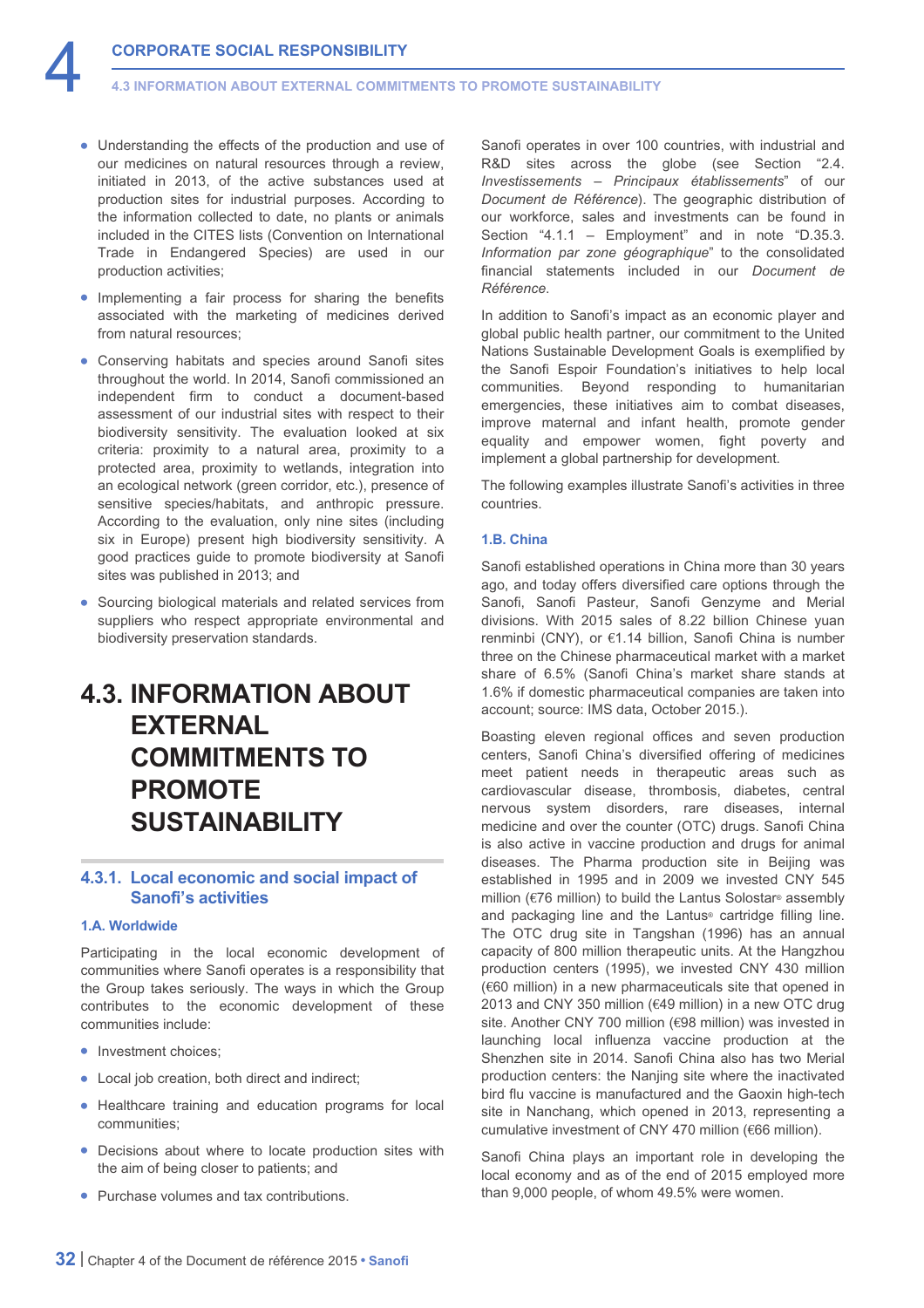Sanofi China actively contributes to driving the Group's innovations and has enhanced its local R&D capabilities with over 300 employees and more than 30 projects carried out in collaboration with scientific and research institutions in China.

After the 2008 earthquake, Sanofi China launched a relief program for victims of the disaster. More than 5,000 of those injured in the earthquake received care through this initiative. Sanofi China's volunteer programs continue today. In 2015, employees took part in more than 40 activities in China, volunteering over 550 times and helping more than 3,000 people throughout the country.

# **1.C. Germany**

Sanofi Aventis Deutschland GmbH covers every link in the pharmaceutical industry value chain, from research to manufacturing to commercialization.

Our German affiliate employs approximately 9,000 people (or 7.3% of the total number of people working in Germany's pharmaceutical industry) with sales of over €1.8 billion, not including €5 billion in exports. The Group (including Zentiva and Genzyme) is number three in Germany with a market share of 3.6% (source: IMS data, November 2015).

Commercial Operations (marketing and sales for Sanofi in Germany, Austria and Switzerland) are based in Berlin and employ over 1,100 people.

With the Höchst industrial park, the Frankfurt am Main site is the largest integrated Sanofi site in the world. Approximately 7,300 employees work there in Research & Development, Industrial Affairs and Support Functions, including the Corporate Diabetes Division. The focus is on producing sterile biological products (insulin), drugs and medical devices (insulin pens). Each year, Sanofi Aventis Deutschland GmbH produces around 2,300 tons of active substances, more than 600 million ampoules and bottles for injections and infusions, and over 306 million insulin pens, supplying the German market and 100 other countries (more than 84% of the products manufactured in Frankfurt am Main are exported to other countries).

The Sanofi affiliates in Germany are Genzyme GmbH in Neu-Isenburg (distributing drugs to treat rare diseases), Merial GmbH in Hallbergmoos (Animal Health), Nattermann & Cie GmbH in Cologne (manufacturing OTC drugs) and Zentiva Pharma GmbH in Berlin (Generics).

# **1.D. France**

Sanofi in France in 2015 represented:

- Approximately 27,000 employees;
- $\bullet$  42 sites<sup>(1)</sup> in 14 regions and 24 administrative districts (*départements*):
	- 8 R&D sites;
- 23 production sites;
- 4 distribution sites; and
- 7 administrative sites including Sanofi's corporate headquarters and the global headquarters of R&D. Industrial Affairs, Sanofi Pasteur (Vaccines) and Merial (Animal Health);
- Sales of approximately €2.4 billion in 2015, i.e., 6.46% of the Group's global sales (including Merial);
- 45.3% of total Sanofi R&D expenses, or €2.4 billion, with 6,600 employees (41% of all R&D personnel worldwide);
- One-third of the Group's global production with 14,900 employees at the 27 industrial sites in France (one-third of the Industrial Affairs global workforce);
- 28% of global Sanofi purchases, for a total of €3.5 billion, with 15,000 suppliers.

For over 30 years Sanofi has operated dedicated entrepreneurial units (Sanofi Développement and the Sanofi entrepreneurial start-up unit) to drive local economic development around the Group's 42 sites in France by promoting sustainable job creation and encouraging individual entrepreneurial initiatives.

#### • **Sanofi Développement** is in charge of:

- 1. Implementation of local economic development initiatives around Sanofi sites in France;
- 2. Support for the development of very small enterprises (VSEs) and small and medium-sized enterprises (SMEs) and start-ups, in order to help accelerate job creation, especially in the healthcare, industrial and business services sectors, as part of the Sanofi SME Plan that was implemented in 2015;

Through the SME Plan, Sanofi in France hopes to make these actions more visible and help structure and articulate them to yield new synergies so that it can lead the way as a reference in relations with SMEs and start-ups. Beyond the traditional relationship of contractor and subcontractor, a startup or SME can also be considered an essential link in the value chain. Sanofi enables these companies to ensure their long-term viability while improving the Group's image as a good corporate citizen (see Section "4.3.3 Subcontracting and suppliers"); and

3. Management of revitalization agreements.

In 2015, Sanofi Développement's initiatives focused primarily on eight geographical areas of France: Alpes de Haute Provence (04), Côte d'Or (21), Eure (27), Indre et Loire (37), Loiret (45), Rhône (69), Seine Saint-Denis (93) and Val de Marne (94).

Sanofi Développement set up loans for developing businesses that create new jobs, organized

*<sup>(1)</sup> Some of our locations are home to several activities (e.g., production and R&D at the Vitry-sur-Seine/Alfortville site, or production and distribution at the Amilly site), and are therefore counted as multiple sites.*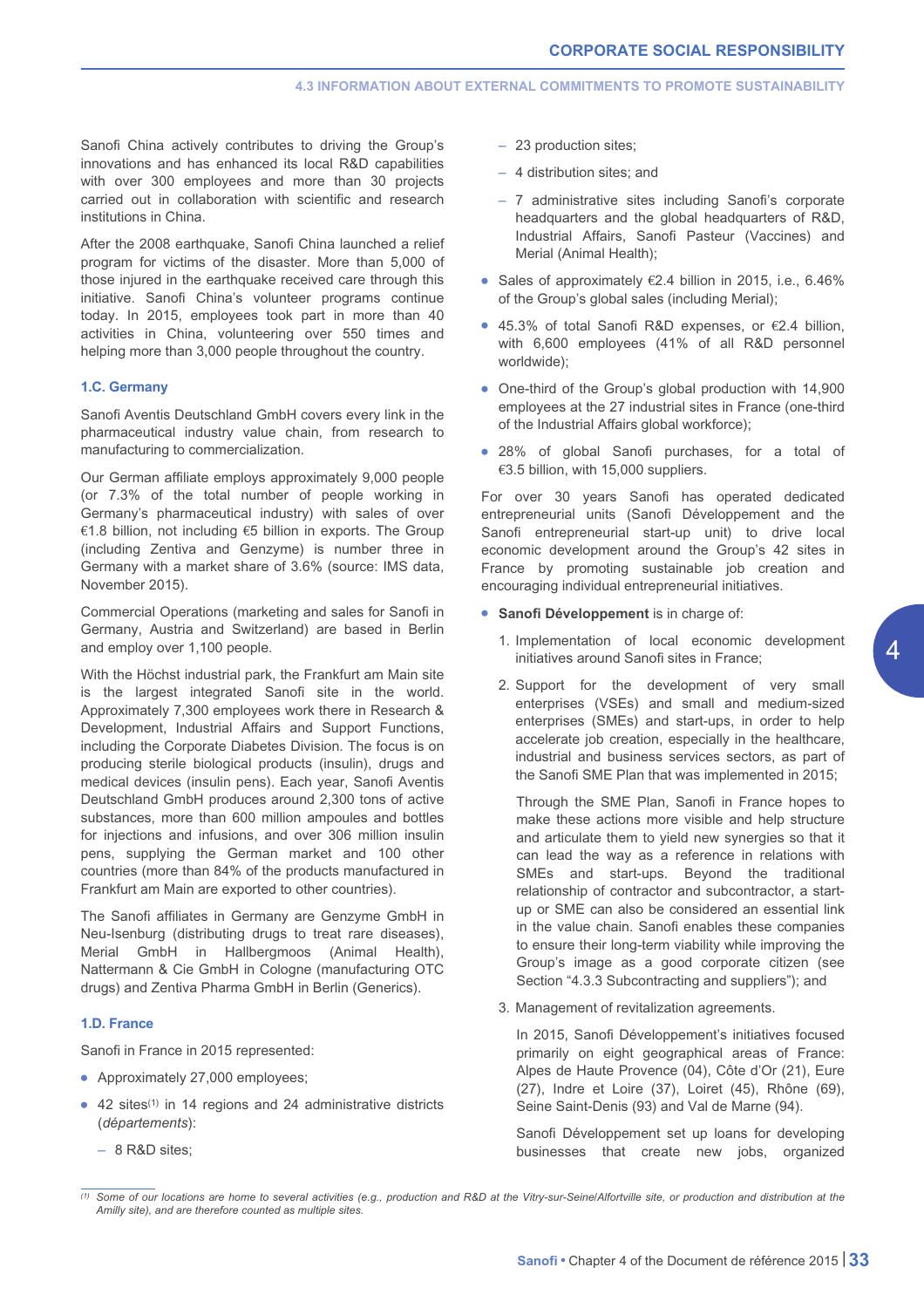<span id="page-34-0"></span>mentoring and skill-sharing programs, and provided subsidies to local economic stakeholders to help structure local economic development.

Sanofi mobilized nearly €2 million in the above areas of France, and financed 28 very small businesses and small- and medium-sized enterprises and industries under development to help them grow and create jobs offering permanent contracts.

In addition, Sanofi subsidized several economic development programs run by local economic stakeholders to bolster the creation of additional indirect jobs. A majority of these projects are related to the social and solidarity economy, the creation of business support networks, and projects in the health sector.

In 2015, aid in the form of loans or subsidies helped create at least 441 jobs under permanent contracts.

In 2015, Sanofi also funded secondments for nearly 100 employees sent on long-term assignments (nine months on average) to share their expertise with small- and medium-sized enterprises and industries, associations, NGOs, local government, competitiveness clusters, etc.

Available during the voluntary departure plan instituted for several Group entities (Industrial Affairs, R&D, Group functions, Sanofi Pasteur and Merial), this measure concerns employees who are near the end of their careers and are interested in sharing their skills and expertise with host organizations. Known as Skills Transfer and Experience Sharing, the measure involves occasional skill-sharing assignments that must not prevent new jobs from being created.

• The **Sanofi entrepreneurial start-up unit** assists Sanofi employees who wish to start their own business or acquire an existing company (e.g., very small businesses and small- and medium-sized enterprises and industries) and also offers support to work-study employees who want to start a business.

In 2015, 45 employees had their business start-up/ acquisition projects approved, primarily in the service, business, health and well-being sectors and the restaurant, hotel and tourism industries.

Moreover, within the scope of a sustained policy to support training and employment for young people, 5% of Sanofi's employees in France had work-study contracts in 2015 (professional training, apprenticeship and International Corporate Volunteer Program, or VIE, contracts).

To enhance their employability in the healthcare sector, work-study employees were invited to take part in forums organized with the professional branch of the French Pharmaceutical Companies Association (LEEM) and economic players in the regions of Normandy, Centre, Île de France and Auvergne-Rhône-Alpes.

These forums provided an opportunity for work-study employees to meet with SMEs and start-ups seeking job candidates in the healthcare sector.

Sanofi offered career guidance to young people by taking part in several student forums as well as programs (such as *Ma caméra chez les pro* or the *C'est Génial* Foundation) for students and their teachers providing an introduction to the business world and its career options. Sanofi France formed partnerships with a wide range of universities and institutions (Institut des Métiers et des Technologies, EDHEC Business School, Ecole Centrale, Fondation Bordeaux University and University Paris-Dauphine).

# **4.3.2. Relations with stakeholders**

# **2.A. Conditions for stakeholder dialogue**

Each day across the globe, Sanofi interacts with a broad range of stakeholders. These interactions have varying objectives and are firmly grounded in the Group's Corporate Social Responsibility approach. They enable us to:

- Provide stakeholders with reliable, factual information (including information about the proper use of products marketed by the Group, products under development, financial and extra-financial information, etc.). This is done using various communication tools (brochures, dedicated websites, communication campaigns, annual assessments, responses to questionnaires, replies to various requests, etc.);
- Oversee formalized dialogue and consultation processes designed to involve stakeholders in Sanofi's strategic decisions and determine whether the Group is adequately meeting their expectations: stakeholder panels and surveys, customer satisfaction surveys, employee engagement surveys, forums, panels of residents of communities surrounding our sites, suppliers, etc.; and
- Establish partnership projects, particularly in the healthcare field: support for patient associations, humanitarian aid programs, partnerships with the academic world, clinical trial programs, etc.

More specifically with respect to our CSR strategy, within the corporate functions and a number of affiliates, we have established initiatives to create opportunities for formalized dialogue and consultation designed to obtain stakeholder feedback on the Group's CSR strategy and objectives, to make necessary adjustments, and to shape a concerted vision of the CSR challenges facing Sanofi.

For example, the Sanofi CSR Direction finalized a toolkit intended to help affiliates engage with their internal and external stakeholders and perform their own materiality tests to identify local CSR priorities. This toolkit was rolled out in four countries in 2015: Germany, Japan, Brazil and Canada. The countries will be able to use it to develop their own action plans and focus on their own priorities.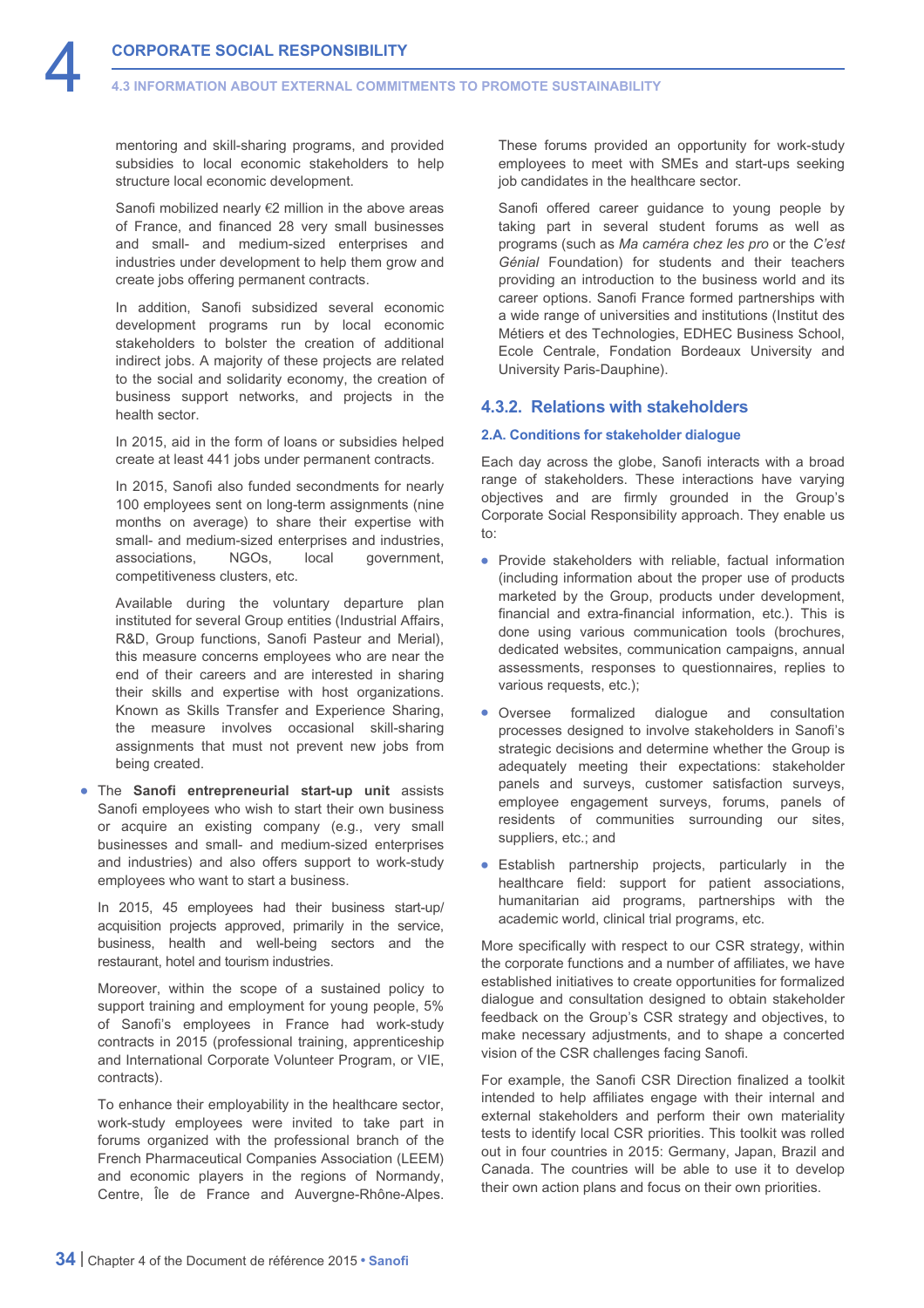In France, since 2012 we have engaged in formal stakeholder dialogue in the form of a Stakeholder Panel. The panel aims to involve stakeholders in a coconstruction process geared toward producing tangible outcomes.

The French Stakeholder Panel is run by an outside facilitator (Comité 21) and is made up of around 20 external stakeholders (humanitarian and environmental NGOs, patient groups, politicians and legislators, healthcare professionals, academics, economic and financial leaders, socially responsible investment (SRI) funds, trade unions, philosophers, sociologists, etc.), and around 15 internal stakeholders representing the company's different activities and functions (R&D, Industrial Affairs, Finance, Public Affairs, Medical Affairs, Human Resources, CSR, Sanofi Pasteur, Merial, Genzyme, Procurement, Communication, etc.). The panel is chaired by Gilles Lhernould, Senior Vice President of CSR.

A day-long meeting is held twice a year and certain topics are discussed in greater depth during thematic workshops with outside experts. For 2015, the topics covered in the workshops were "Public mistrust of vaccinations" and "Innovation and new business models." In accordance with Sanofi's commitments regarding transparency, summaries of the plenary sessions are made available on the Sanofi website. A wide variety of topics are discussed: Sanofi's approach to ethics in R&D, relations with politicians and healthcare professionals, Sanofi's role in access to healthcare, labor issues for Sanofi in France, continuity of the supply chain, pharmaceuticals in the environment, drug pricing policies, company compensation policies and responsible purchasing.

Discussions are governed by the Chatham House Rule in order to ensure both the transparency and confidentiality of exchanges between participants. A summary of each meeting is published (in French) on the Sanofi France website (*[www.sanofi.fr](http://www.sanofi.fr)*).

# **2.B. Health-related partnerships and philanthropy initiatives**

# **2.B.a. Partnerships**

The challenges encompassed by Corporate Social Responsibility, particularly when it comes to ensuring access to healthcare for all patients across the globe, are complex issues that the pharmaceutical industry cannot tackle alone. For this reason, we cooperate with numerous stakeholders – private, public and/or organizations – to pool our expertise and know-how with that of our partners and provide the best possible response to certain major health-related challenges facing society.

Although we outline examples of key initiatives below, they are not an exhaustive portrayal of the multitude of projects undertaken by Sanofi (see Section "3.1.3. *Événements* *marquants de l'année 2015*" for additional information about the Group's partnerships, and the annual CSR Report and related material available at *[www.sanofi.com](http://www.sanofi.com)*).

# **Partnership to combat neglected tropical diseases (NTDs)**

Initiated in 2001 with a program to combat Human African Trypanosomiasis (or sleeping sickness), Sanofi's partnership with the World Health Organization (WHO) was renewed in 2006 and expanded to include other neglected tropical diseases (NTDs): leishmaniasis, Buruli ulcer, and Chagas disease. In March 2011, Christopher Viehbacher, former CEO of Sanofi, and Margaret Chan, Director-General of the WHO, renewed their commitment to combat NTDs for five more years. For Sanofi, this commitment covering the period 2001-2016 represents financial support of approximately U.S.\$75 million, or U.S.\$5 million annually. Since the beginning of this collaboration with the WHO, over 34 million people have been screened for sleeping sickness and nearly 200,000 patients have been treated for the disease, which is nearly always fatal if left untreated. Thanks to our partnership, reported new cases fell from 30,000 in 2001 to less than 7,200 in 2010(1), 6,750 in 2011, 7,210 in 2012, 6,230 in 2013 and 3,796 in 2014 (data on new cases reported in 2015 are not yet available), marking progress toward the WHO goal of eradicating sleeping sickness by 2020. This is lowest number of new cases since a reliable reporting method was instituted 75 years ago. Active and passive testing efforts continue, with the aim of reaching the 2020 goals set by the WHO.

On January 30, 2012, Sanofi signed the London Declaration on NTDs alongside other pharmaceutical groups, representatives of the U.S. and U.K. governments, the Bill & Melinda Gates Foundation, the World Bank and official representatives from countries where NTDs are endemic.

In October 2015, Sanofi and the Pasteur Institute in Tunis signed a partnership agreement to combat leishmaniasis. This agreement provides for the implementation of an awareness program about cutaneous leishmaniasis to be launched in 2016 in schools, with the distribution of nearly 70,000 comic books to sixth-year students in seven governorates where the disease is endemic. Transmitted to humans through insect bites, cutaneous leishmaniasis is a parasitic, non-communicable disease that constitutes a major public health problem in Tunisia, where around 3,000 new cases are reported each year.

# **WIPO Re:Search, a public-private consortium to stimulate research**

To promote innovation and research on NTDs, the World Intellectual Property Organization (WIPO) has brought together a number of partners in the public and private

*<sup>(1)</sup> Programs that the WHO was able to undertake or extend thanks to Sanofi's support are described in the activity report for 2006-2011: WHO – Sanofi Collaborative Report: A Partnership to Save Lives [http://www.sanofi.com/Images/31441\\_WHO-Sanofi\\_report\\_2006-2011.pdf](http://www.sanofi.com/Images/31441_WHO-Sanofi_report_2006-2011.pdf)*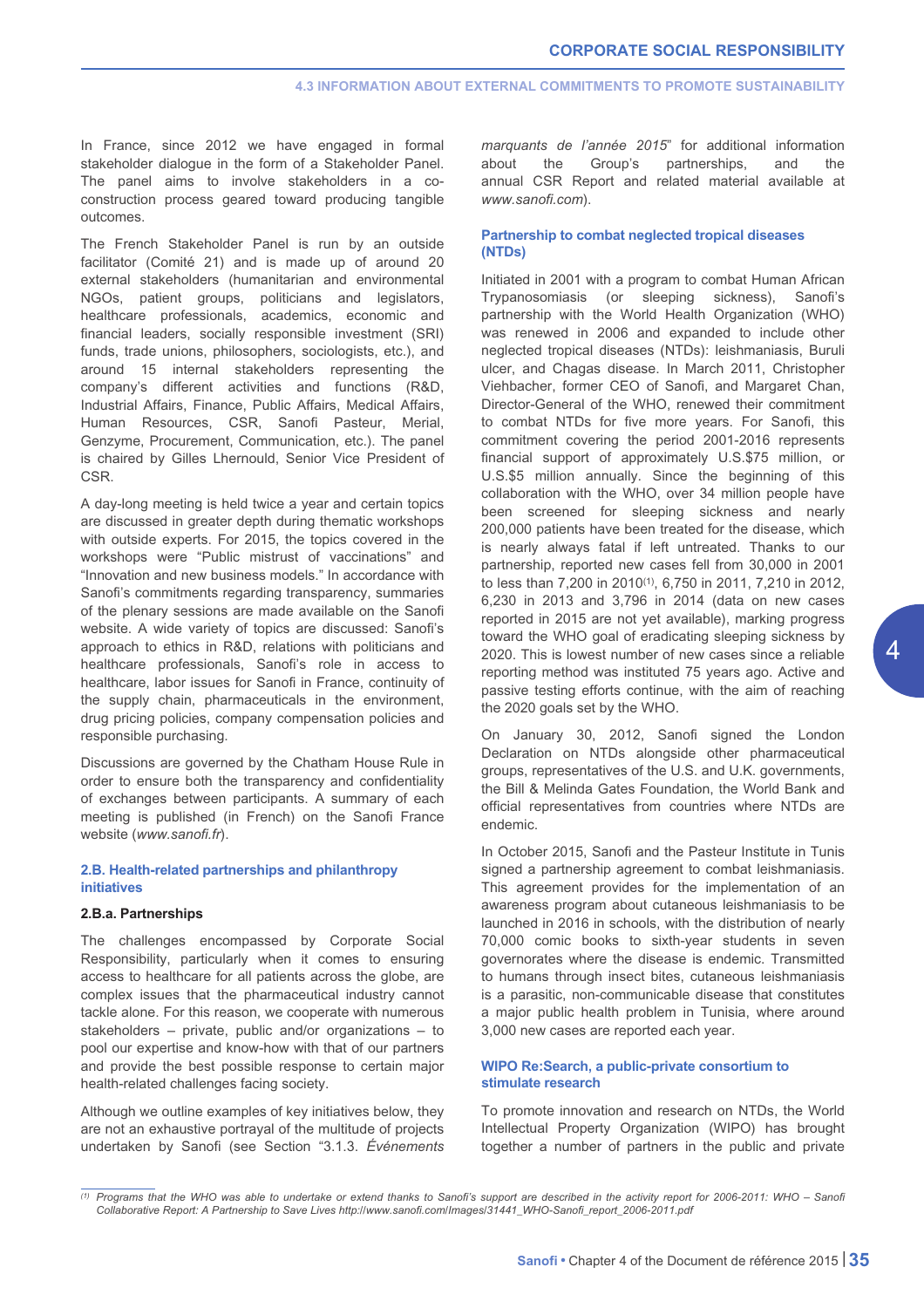sectors, including Sanofi. WIPO Re:Search is a consortium of public and private sector organizations that have joined forces to expand access to intellectual property assets by researchers worldwide in order to promote R&D [on NTDs, malaria and tuberculosis \(](http://www.wipo.int/research/en/)*http:// www.wipo.int/research/en/*). Sanofi is one of the founding members of the consortium, which now includes over just 100 members across the globe. Over 90 collaboration agreements have been established and certain projects have already reached new phases of development.

# **Partnerships to monitor antimalarial drug safety and emerging resistance**

Sanofi and the Drugs for Neglected Diseases Initiative (DNDi) have embarked on an ambitious clinical trials program to document the efficacy and safety of an antimalarial drug they partnered to develop. The drug, ASAQ Winthrop®, is a fixed-dose combination of artesunate and amodiaquine. The program comprises over 20 trials conducted in 23 countries and is expected to ultimately cover over 30,000 cases of malaria treated with this drug. Sanofi and DNDi have sought to enhance their work through partnerships with academic institutions. In January 2012, the WorldWide Antimalarial Resistance Network (WWARN) and Sanofi announced an agreement to monitor emerging antimalarial drug resistance. The agreement provides for all efficacy data from clinical trials conducted with the malaria drug developed by Sanofi and DNDi to be shared with the WWARN. The data collected are fed into the global database created by WWARN to monitor the emergence of resistance and were the focus of several publications and scientific meetings in 2015. In 2013, Sanofi entered into a similar partnership with the ACT Consortium and the Liverpool School of Tropical Medicine to share data on the drug's safety with academic teams.

# **Authorization of new treatment for latent TB infection thanks to a partnership with the Centers for Disease Control and Prevention (CDC)**

On November 25, 2014, the United States Food and Drug Administration (FDA) approved a new indication for Priftin<sup>®</sup> (rifapentine). This drug is now indicated for use in combination with isoniazid (INH) for the treatment of latent tuberculosis infection (LTBI) in patients over two years of age who have been exposed to a high risk of active tuberculosis. Approved in the United States since 1998, Priftin® is an antimycobacterial used in conjunction with one or more anti-tuberculosis drugs for the treatment of active pulmonary tuberculosis caused by *mycobacterium tuberculosis*. The findings of a pivotal clinical trial on LTBI published in the *New England Journal of Medicine* have shown that more patients completed treatment involving rifapentine and INH, administered under direct observation once a week for 12 weeks, than those patients who were required to self-administer isoniazid every day for nine months. These findings were made possible by the publicprivate partnership between Sanofi and the CDC, and they exemplify the Group's longstanding commitment (over half a century) to finding tuberculosis treatments. In 2015, the WHO included rifapentine on its Essential Medicines List.

# **Sanofi Pasteur and the Bill & Melinda Gates Foundation join forces to discover new vaccines**

In October 2013, Sanofi Pasteur announced a partnership with the Bill & Melinda Gates Foundation to explore and develop new platforms and methods intended to accelerate vaccine R&D, particularly in areas of global health. The Vaccine Discovery Partnership (VxDP) is a newly created, formal mechanism that enables the Bill & Melinda Gates Foundation to directly collaborate with Sanofi Pasteur and other vaccine-pharmaceutical companies across disease areas of interest. It provides for an integrated, straight-forward and sustained relationship established on the basis of a memorandum of understanding, and is expected to accelerate the development of candidate vaccines for use in developing countries. In 2014, teams of scientists from the Bill & Melinda Gates Foundation and Sanofi Pasteur's R&D teams identified several areas of cooperation, particularly in connection with innovative public health projects (adjuvants, experimental medicine concept, etc.). Sanofi Pasteur is currently in discussions with the Gates Foundation's Discovery and Translational Sciences program about developing human vaccines using models and translational science.(1) The Group is also in discussions about key strategic areas such as maternal immunization, new forms of vaccine distribution (thermostability and vaccine co-administration) and efforts to create synergies for developing countries concerning the portfolio of innovative vaccines of its affiliate in Shantha, India, while allowing industry partners to develop and test new technologies that will also advance their other R&D programs.

In the context of this partnership with the Bill & Melinda Gates Foundation, Sanofi Pasteur announced in October 2015 the creation of a vaccine innovation center with the Infectious Disease Research Institute (IDRI) in Seattle, Washington (U.S.). The Global Health Vaccine Center of Innovation (GHVCI) was established to accelerate the development of vaccines and supporting technologies to address infectious diseases and ensure that new vaccines are available to people in developing countries.

# **Sanofi works with global partners to supply unprecedented quantities of inactivated polio vaccine (IPV) at affordable prices**

In 2014, UNICEF, which supplies vaccines in response to global public health needs, announced its decision to purchase large quantities of inactivated polio vaccine (IPV) from Sanofi Pasteur to be supplied to certain countries depending on their level of need and vaccination plans. Sanofi Pasteur and the Bill & Melinda Gates Foundation developed a price mechanism based on financial

*(1) Medicine that bridges the gap between fundamental research and clinical research in the aim of making therapeutic innovations available more quickly.*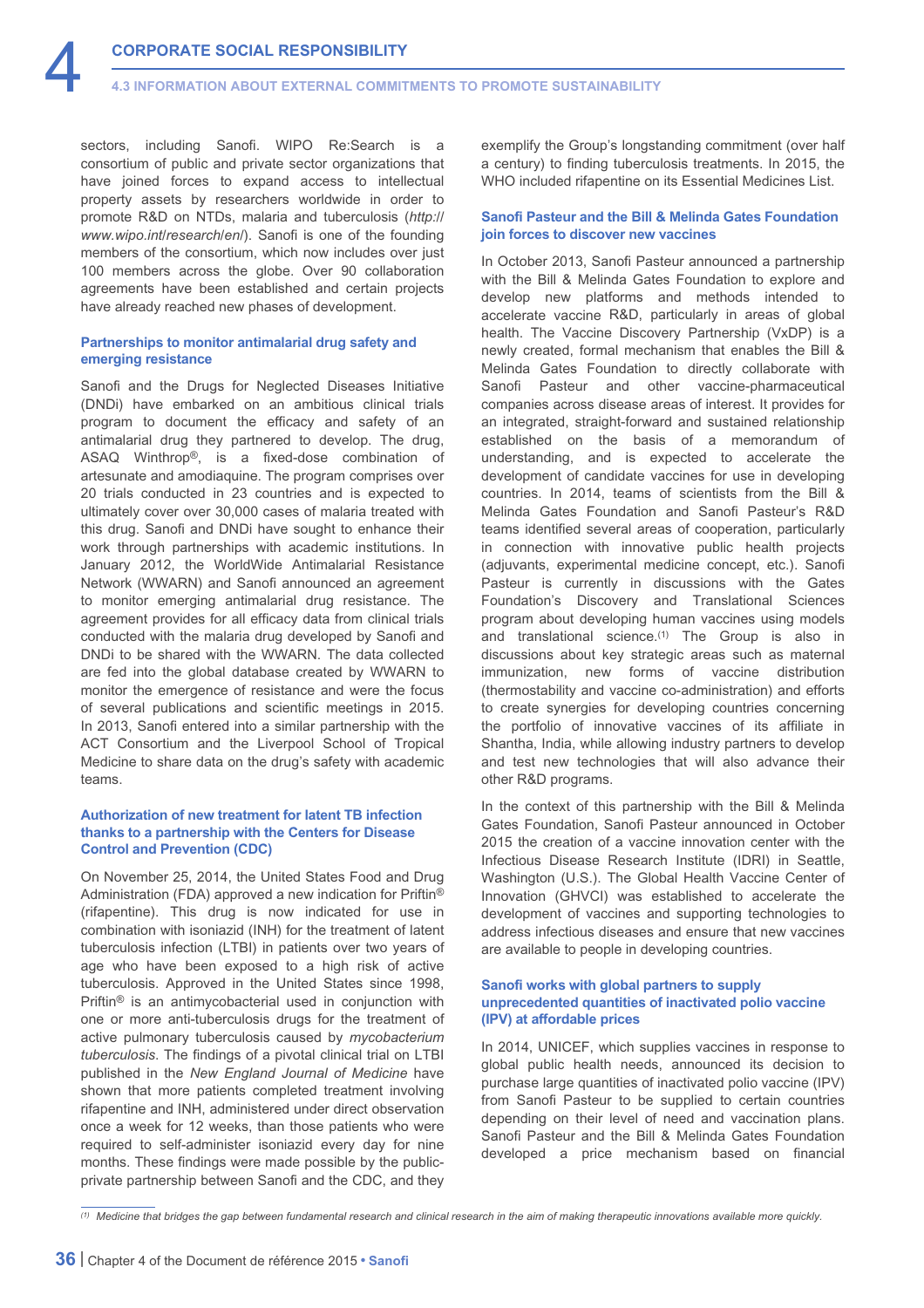contributions from both partners in the aim of encouraging the rapid, widespread adoption of IPV. Under the mechanism, Sanofi Pasteur is able to provide IPV at a price of €0.75 per dose to 73 of the world's poorest countries. The Gavi Alliance (Global Alliance for Vaccines and Immunization) provides the countries with IPV for inclusion in routine immunization schedules. On September 18, 2014, children in Nepal were the first among of the 73 Gavi-eligible countries to receive IPV, in the presence of Olivier Charmeil, President and CEO of Sanofi Pasteur. In the aim of eradicating polio by 2018, the World Health Organization (WHO) recommends administering at least one dose of IPV, as part of routine immunization, to all children in over 120 countries that have previously used only the oral polio vaccine (OPV). The OPV has long played an essential role in the effort to eradicate polio worldwide. Today, studies show that supplementing the OPV with a dose of IPV is the most effective way to stop the virus. During the 2015 United Nations Private Sector Forum, various private sector initiatives were identified and selected to help achieve the Sustainable Development Goals (SDGs). The price support mechanism developed jointly by Sanofi Pasteur and the Bill & Melinda Gates Foundation for introducing IPV vaccination was selected in order to help attain Goal No.3 of the SDGs.

#### **New Sanofi Pasteur commitments as part of Gavi**

In January 2015, a series of new commitments from pharmaceutical companies was announced as part of the Gavi Alliance. In particular, Sanofi Pasteur pledged to increase yellow fever vaccine production to address shortages and offer tailored prices in Gavi-eligible countries through the end of 2018. Moreover, Sanofi Pasteur announced that it would extend its EPIVAC program for training vaccinators in Nigeria, in collaboration with the French Preventive Medicine Agency.

# **Partnerships for non-communicable diseases**

In the field of diabetes, Sanofi is taking part in innovative partnerships designed to improve healthcare systems.

# Raising awareness and enhancing prevention in schools: the KiDs program

Globally, approximately 79,000 children develop diabetes each year. Schools play an important role in supporting these children, but for many of them, a lack of knowledge about diabetes within schools can lead to isolation, stigmatization and discrimination. In 2013, the International Diabetes Federation – in collaboration with Sanofi and the International Society for Pediatric and Adolescent Diabetes – launched the Kids and Diabetes in Schools (KiDS) program in India and Brazil. The goal of the program is to help create a safe school environment by providing information about diabetes, helping children living with the disease, and promoting healthy eating habits and physical activity at school. Since the launch of KiDS, campaigns to raise awareness have been conducted at 30 schools, reaching over 38,000 students and 1,400 teachers. Similar in-school educational programs have been introduced in Turkey, Canada and Algeria.

#### *Be He@lthy Be Mobile:* using cellphones to fight diabetes

At Sanofi seeks to lead the way in healthcare innovation by offering mobile solutions that empower patients to take charge of their illnesses. In February 2015, the Group joined the innovative Be He@lthy Be Mobile collaborative initiative by the World Health Organization (WHO) and the International Telecommunication Union (ITU). Sanofi is collaborating with the ITU and the mDiabète program, which is part of the Be He@lthy Be Mobile initiative in Senegal. The goal of mDiabète is to introduce e-health strategies to help individuals living with diabetes, namely through training sessions offered to healthcare professionals.

# A new diabetes-tuberculosis project in South Africa

In November 2015, Sanofi's South African affiliate announced a joint initiative with the University Research Co (URC), South African Aquity Innovations and the National Department of Health to improve early detection and access to care for people with concomitant diabetes and tuberculosis. The coexistence of these two epidemics, diabetes and tuberculosis, constitutes an increasingly heavy burden on healthcare systems and patients. An estimated 2.3 million adults in South Africa are currently living with diabetes, and prevalence is on the rise. Their risk of developing active tuberculosis is two to three times higher than that of non-diabetic individuals. This public health initiative has been launched in four South African provinces (KwaZulu Natal, Eastern Cape, Gauteng and Free State). It is intended to help improve diabetes testing and diagnosis for individuals with tuberculosis (and tuberculosis testing and diagnosis for individuals with diabetes). At the same time, it strengthens healthcare professionals' skills and practices and raises awareness about the prevention and control of these diseases.

# **Partnerships with patient associations**

Sanofi is committed to working with patient associations all over the world, taking their priorities into account with a view to discovering improved healthcare solutions that better reflect the needs of patients, friends and families throughout the patient's journey.

The Group encourages open dialogue to listen, to learn and to better understand patients' expectations. A spirit of partnership, mutual respect and trust guides the collaboration between Sanofi and patient associations, without ever calling into question the associations' independence. The global policy adopted by Sanofi is designed to ensure that the Group's relationships with patient associations are ethical, responsible and transparent. In 2015, the Patient Advocacy Groups (PAG) initiative established a network of representatives covering more than 60 countries and facilitated meetings with representatives from the Europe and Asia/Japan Pacific regions in order to identify priorities. Moreover, we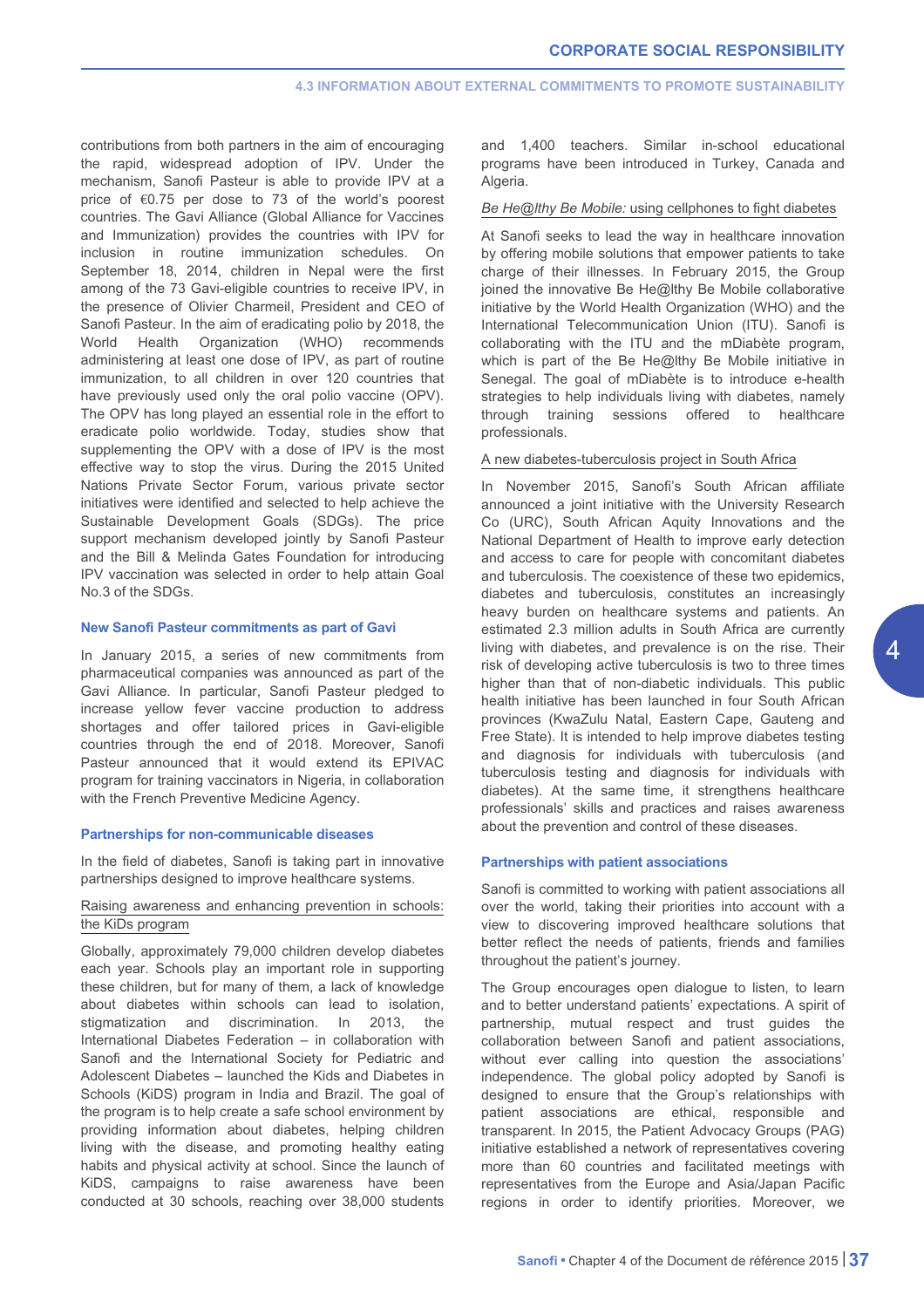committed to working with a number of patient associations in various regions in order to empower patients and address topics such as diabetes, cardiovascular diseases, asthma, etc.

Committed to the principle of transparency that helps build trust in our relationships with stakeholders, the public and most importantly the patient, we have disclosed the financial amounts given to patient associations based in Europe from 2010 onwards, and those based in Australia, Brazil, Canada, the United States and Japan since 2011 [\(for the complete list, see our website](http://www.sanofi.com) *http:// www.sanofi.com*).

In 2015, in order to anticipate and respond to the needs of a rapidly changing environment, the team led by the Chief Patient Officer, with help from key external stakeholders (patients, doctors, FDA staff, payers and more than 100 inhouse managers), defined the basic patient-centric values and put in place the corresponding strategic orientations and related measures.

# **Raising awareness about climate-related health challenges**

Sanofi wished to be active in the field of climate change to raise awareness about the health impacts of climate change. To that end, in 2015 we formed an advisory board of climate and health experts tasked with identifying the challenges stemming from climate change, especially those relating to health, and defining our approach. The Group offers solutions (drugs, vaccines, educating populations) to prevent and address the health impacts of climate change, continues to reduce greenhouse gas emissions during the life cycle of Sanofi products (from R&D and production sites through to product transportation), and helps raise awareness about the impacts of climate change on health and ensure these have a place on the public agenda. To uphold our commitment, we chose to become an official partner of the 21st Conference of the Parties (COP 21) to the United Nations Framework Convention on Climate Change that took place in Paris from November 30 to December 11, 2015. This partnership will last for one year. During the negotiations, Sanofi organized or took part in a series of conferences on the health-related consequences of climate change as part of Solutions COP 21, an event held at the Grand Palais in Paris to raise public awareness about the challenges of climate change. Sanofi highlighted the various impacts of climate change on health: whether direct, such as the effects of extreme weather events on the health of populations, or indirect, e.g., potential changes in the distribution of vector-borne diseases (dengue, malaria, etc.) and water-borne diseases (cholera, etc.). Moreover, our CEO joined 38 other leaders from major French companies in November 2015 in signing a call for action to curb climate change.

# **2.B.b. The Sanofi Espoir Foundation**

We created the Sanofi Espoir Foundation to bolster our commitment to international solidarity, and to clarify its importance for all our stakeholders. The Foundation's mission is to help reduce healthcare inequalities and poverty among the world's poorest communities. In addition to coordinating initiatives in response to humanitarian emergencies, the Foundation works to ensure a lasting impact in three areas: fighting childhood cancer, reducing maternal and child mortality, and improving access to healthcare among the most disadvantaged populations.

In 2015, the Foundation gave its support for the launch and/or development of 36 multi-year programs with 35 key partners in 31 countries. To ensure continuous access to care for injured or displaced persons, the Foundation organized initiatives in response to humanitarian emergencies in four countries and donations of medicines and vaccines in 11 countries.

The Foundation also encourages employees to become involved, as their contributions are essential. For the last four years, the Sanofi Season of Solidarity has taken place between October and December. During this event, employee volunteers participate in a number of activities benefiting partner organizations (solidarity breakfasts, craft sales benefiting charitable organizations, toy and in-kind donation drives, recreational activities for children with health difficulties, etc.). In 2015, more than 20 countries participated in the event.

# **Fighting childhood cancer in low- and middle-income countries**

The My Child Matters program is a unique initiative developed by the Foundation in 2006 to provide earlier diagnoses and better care to young cancer patients in lowand middle-income countries in Africa, Asia and Latin America. Run in partnership with St. Jude Children's Research Hospital, the International Society of Paediatric Oncology (SIOP), the Union for International Cancer Control (UICC), the Franco-African Pediatric Oncology Group (GFAOP), the Children's Cancer Institute (CCI) and other international organizations involved in the fight against childhood cancer, the program focuses on building the capacities of local teams. Since 2006, the My Child Matters program has supported 45 projects in 33 countries thanks to contributions from the Sanofi Espoir Foundation totaling €9 million to date. More than 50,000 children have received care and nearly 16,000 healthcare professionals have been trained. In 2015, 13 projects were ongoing in 26 countries in Asia, Africa and Latin America.

# **Reducing maternal and infant mortality**

The Foundation created the Midwives for Life initiative to reduce largely preventable complications and deaths in developing countries through more and better trained health workers, particularly midwives, who play a key role in this fight. In late 2015, 11 programs were underway, aimed at reducing maternal and infant mortality, including six pilot projects in Asia (Burma and Cambodia), Latin America (Mexico) and Africa (Senegal, Côte d'Ivoire, Tanzania and Ethiopia). In 2014, the Sanofi Espoir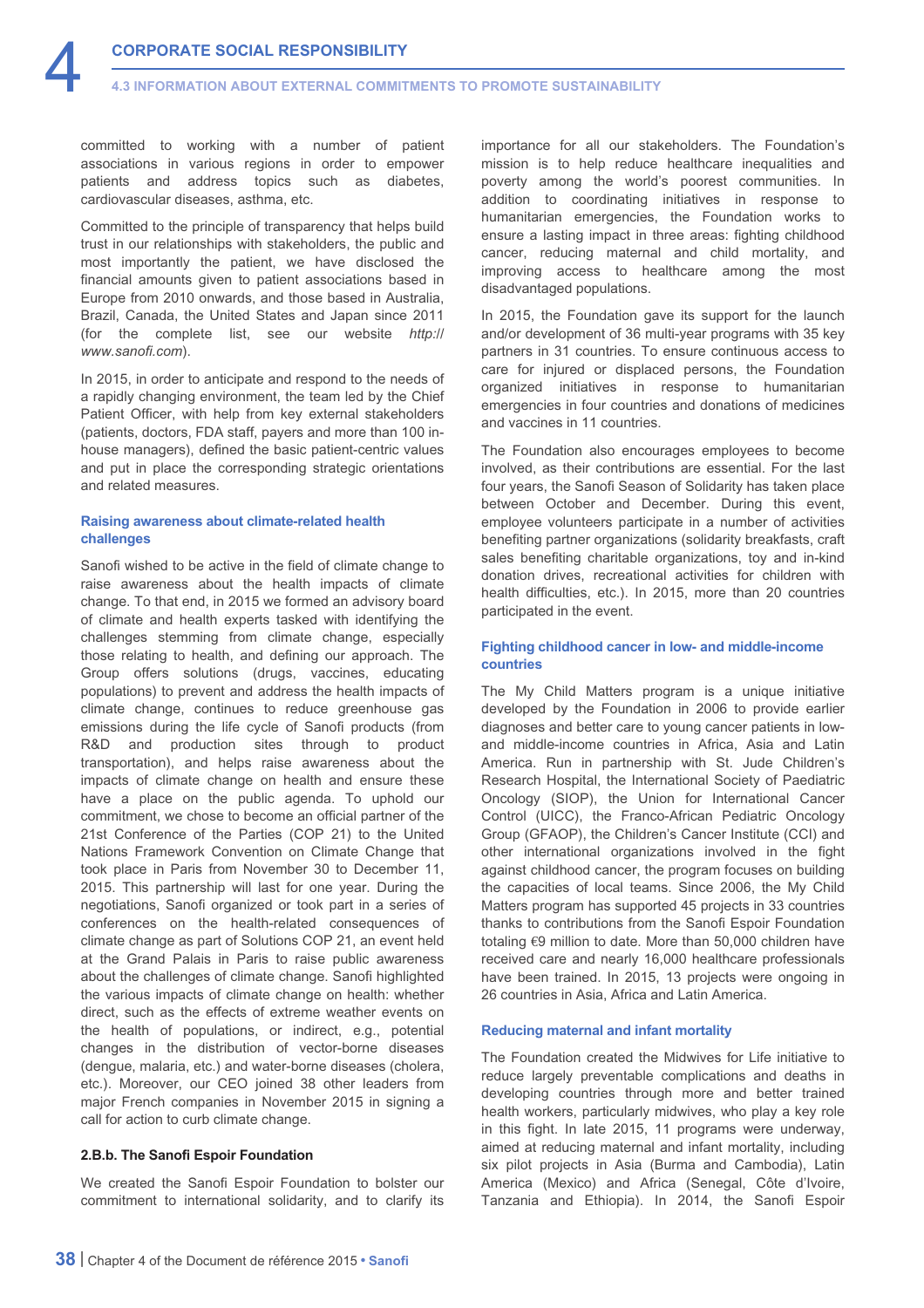<span id="page-39-0"></span>Foundation introduced the Midwives for Life Awards to recognize initiatives developed by midwives to reduce maternal and infant mortality and improve the health of women and newborns in developing countries. In 2015, a panel of experts selected 10 projects in Cambodia, India, Morocco, Democratic Republic of the Congo, South Africa, Vanuatu, Zambia, Zimbabwe and two twin projects: one in Japan and Mongolia and the other in the Netherlands, Sierra Leone and Morocco.

#### **Access to healthcare for the most disadvantaged**

To improve medical care for vulnerable populations in France, the Foundation has joined forces with five fieldbased partners (the French Red Cross, Médecins du Monde, Samu Social Paris, the SOLIPAM network and Centre d'Action Sociale Protestant), choosing programs with complementary goals and locations. Outside of France, the Foundation helps vulnerable populations gain better access to healthcare by supporting participatory mutual insurance programs that provide health coverage to very low-income rural populations in conjunction with the International Center for Development and Research (CIDR) in Guinea and Chad, with GRET in Cambodia and with Inter Aide in Madagascar and India.

# **Responding to humanitarian emergencies**

When a humanitarian disaster occurs, healthcare is one of the most vital needs. In 2015, the Group's initiatives were undertaken with partner organizations in Nepal, Iraqi Kurdistan, Yemen, and in France and other parts of Europe.

The Sanofi Espoir Foundation provided financial support to its partners in Iraq, Yemen and Europe (Macedonia, Greece, Turkey, Serbia and France) to help the thousands of migrants and refugees fleeing their countries as result of the crisis in Syria. In Iraq's Bardarash refugee camp, the Sanofi Espoir Foundation supported Première Urgence Internationale with the provision of medical services. In Yemen, the Foundation worked with the READY emergency response fund established by the French Red Cross to help improve living conditions for refugees. In Serbia, Macedonia, Turkey and Greece, the Foundation provided support to an NGO called WAHA that offers medical care to people entering and living in refugee camps, in collaboration with local NGOs. The Group also allocated €500,000, in addition to these emergency response initiatives, to fund projects in France and abroad and encouraged employees to make donations to support the Red Cross's projects in France.

Moreover, in response to numerous humanitarian emergencies and in accordance with the provisions of the Foundation's charter governing donations of medicines and vaccines, 2.77 million boxes of drugs and doses of vaccine were donated by the Group in 2015 to allow access to medical care for around 12.7 million people living in 11 countries.

# **4.3.3. Subcontracting and suppliers**

Given that Sanofi purchases goods and services for a value of nearly €13 billion, procurement is a major Corporate Social Responsibility issue. As stipulated by our Suppliers Code of Conduct, responsible purchasing is based on the UN Global Compact, the conventions of the International Labour Organization, and our own Code of Ethics. It is part of managing relations with our current and future suppliers and setting the standards with respect to human rights, labor practices, health and safety, protection of the environment and respect for ethics rules.

As the department in charge of overseeing relations with our suppliers, the Sanofi Procurement function has implemented a responsible purchasing policy since 2007 based on international CSR standards. Evaluating their CSR performance is part and parcel of our assessment of suppliers' global performance and represents a mandatory step in the supplier selection process and ongoing management of suppliers and subcontractors. This assessment is integrated into the model and processes for procurement risk management with the goal of continuous improvement for our suppliers. It is based on a comprehensive, multi-criteria CSR risk analysis (procurement strategies, types of goods and services, countries of operation, environmental, social and ethical performance, etc.) and the recognized expertise of an external partner that has developed a collaborative platform for evaluating and analyzing the CSR performance of Sanofi's supplier base.

In 2015, the annual evaluation campaign involved more than 260 suppliers. In addition, several initiatives have been launched to promote supplier diversity, exemplifying the Group's commitment to supporting the development of the local economies where our sites are located.

In France, Sanofi has adopted a proactive approach by ratifying the Charter of Intercompany Relations. The Group has made a commitment to small- and medium-sized enterprises (SMEs), specifically to:

- Respect the commitments set out in the Charter (to guarantee fair financial treatment for suppliers, promote cooperation between large contractors and strategic suppliers by helping SMEs reduce the risks of mutual dependence between contractors and suppliers, incorporate environmental concerns, develop local economic activity, fight corruption, etc.);
- Accept the implementation of a compliance assessment process (performed by an external expert) of our organization and management practices based on the guidelines from the Charter; and
- Adopt necessary corrective measures to reach the objectives listed in the Charter.

The Procurement function oversees and coordinates activity plans to support implementation of the Charter, monitoring of related indicators, and corrective actions as necessary.

 $\overline{\mathcal{A}}$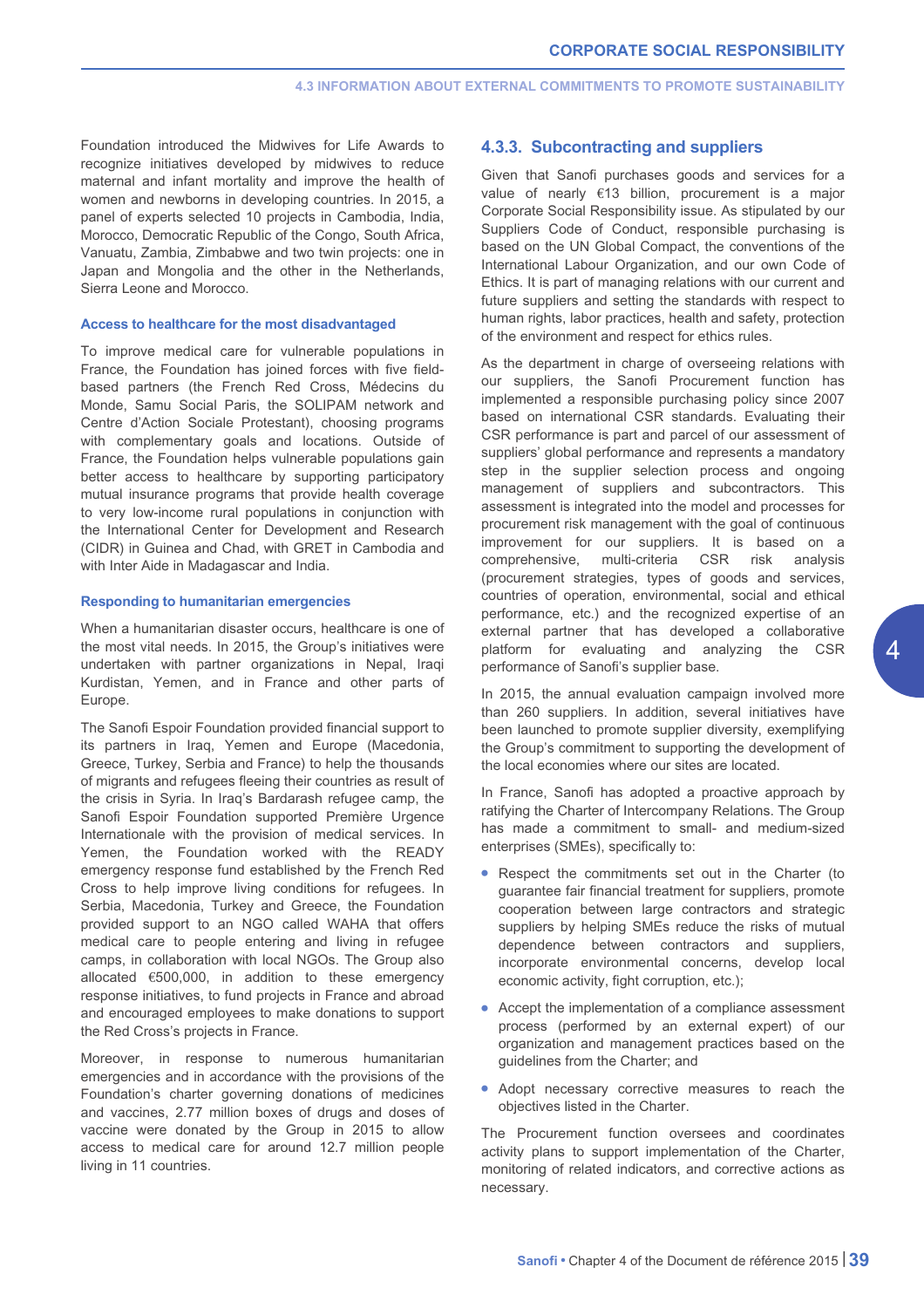<span id="page-40-0"></span>Taking this approach one step further, Sanofi is currently rolling out an SME Program, which encompasses 11 support measures for SMEs. In 2015, Sanofi selected around 40 SMEs and start-ups based on criteria relating to innovation, agility and performance. Procurement/business pairs met with them to understand their development strategy and offer suitable means of support. Over the course of 12 months, this program enabled us to contribute:

- To economic development representing €460,000 in sales with Sanofi and other large contractors;
- To job creation with €120,000 in financial assistance as part of the creation of 13 permanent contract positions and free access to the Youth Engagement platform to help SMEs locate job candidates by enabling them to connect with 14,000 recent graduates trained at major French corporations; and
- To the international development of ten key SMEs, which received support from our network of outside sales consultants and our procurement network in the targeted regions of the world.

To ensure that this commitment is translated into action and to preserve independence, since 2012 there has been an internal ombudsman within the Corporate Social Responsibility Direction. The primary role of the ombudsman, who may be contacted by a supplier or a purchaser, includes facilitating the resolution of workrelated differences between the Group and our suppliers with neutrality, impartiality and confidentiality; helping the parties identify a solution; defending the agreement, rather than the parties; and communicating issues that arise and their outcomes as part of a continuous improvement approach.

On May 21, 2015 Sanofi France's Responsible Supplier Relations Label was renewed for the third year in a row by the French Ombudsman for Intercompany Relations, the Ombudsman for Public Procurement, and the French Purchasing Managers Association (CDAF). We have clearly demonstrated our willingness to continue our initiatives by consolidating important progress in several areas: our SME Plan, environmental commitments, managing supplier dependency and the financial difficulties of our suppliers, and our ethics and compliance practices.

In 2014, the percentage of purchases made by the Group from independent French SMEs accounted for 20% of total spends, compared with 14.1% in 2013 and 13.3% in 2012.

In the United States, Sanofi made a commitment to SMEs, in particular economically or socially disadvantaged firms (minority-owned, disabled-owned, veteran-owned, and HubZone businesses), highlighting the importance we place on innovation and diversity among our supplier base.

# **4.3.4. Fair business practices**

# **4.A. Measures to fight corruption**

Today all stakeholders are aware not only of the harmful economic consequences of corruption, but of its potential to impede development, particularly in emerging countries.

Fighting corruption requires international rules adhered to by as many countries as possible, combined with effective anti-corruption legislation enforced nationally. The adoption of the Organisation for Economic Co-operation and Development (OECD) and United Nations conventions against corruption and far-reaching national laws, such as the U.S. Foreign Corrupt Practices Act (FCPA) and the U.K. Bribery Act, contributes to achieving this goal.

Multinational companies must take an active part in fighting corruption. Consistent with our approach to ethical conduct, Sanofi adheres to the following regulations and principles:

- The external reference principles of the United Nations Global Compact (Principle 10): *[www.unglobalcompact.org/Issues/](http://www.unglobalcompact.org/Issues/transparencyanticorruption) transparencyanticorruption*;
- The United Nations Convention against Corruption, adopted on October 31, 2003: *[www.unodc.org/unodc/en/treaties/CAC](http://www.unodc.org/unodc/en/treaties/CAC)*;
- The OECD Convention on Combating Bribery of Foreign Public Officials in International Business Transactions: *[www.oecd.org/corruption](http://www.oecd.org/corruption)*; and
- Measures adopted in accordance with the U.S. Sarbanes-Oxley Act (Section 301).

Moreover, in recent years, anti-corruption authorities in several European countries as well as the United States have increased their scrutiny of companies in certain business sectors. As a consequence, healthcare companies have been the focus of particular attention by the authorities over the past few years due to their interactions with a wide range of stakeholders, such as physicians and government agencies.

In response to these growing demands, in the past several years Sanofi has developed and implemented measures and tools designed to prevent and fight all forms of corruption in all countries where the Group does business.

The corruption prevention program at Sanofi is based on two reference texts:

• The Code of Ethics, on which most employees received training during a major campaign in 2013 and 2014. Training on the Code is mandatory for all newcomers, and refresher courses are organized on the initiative of our affiliates; and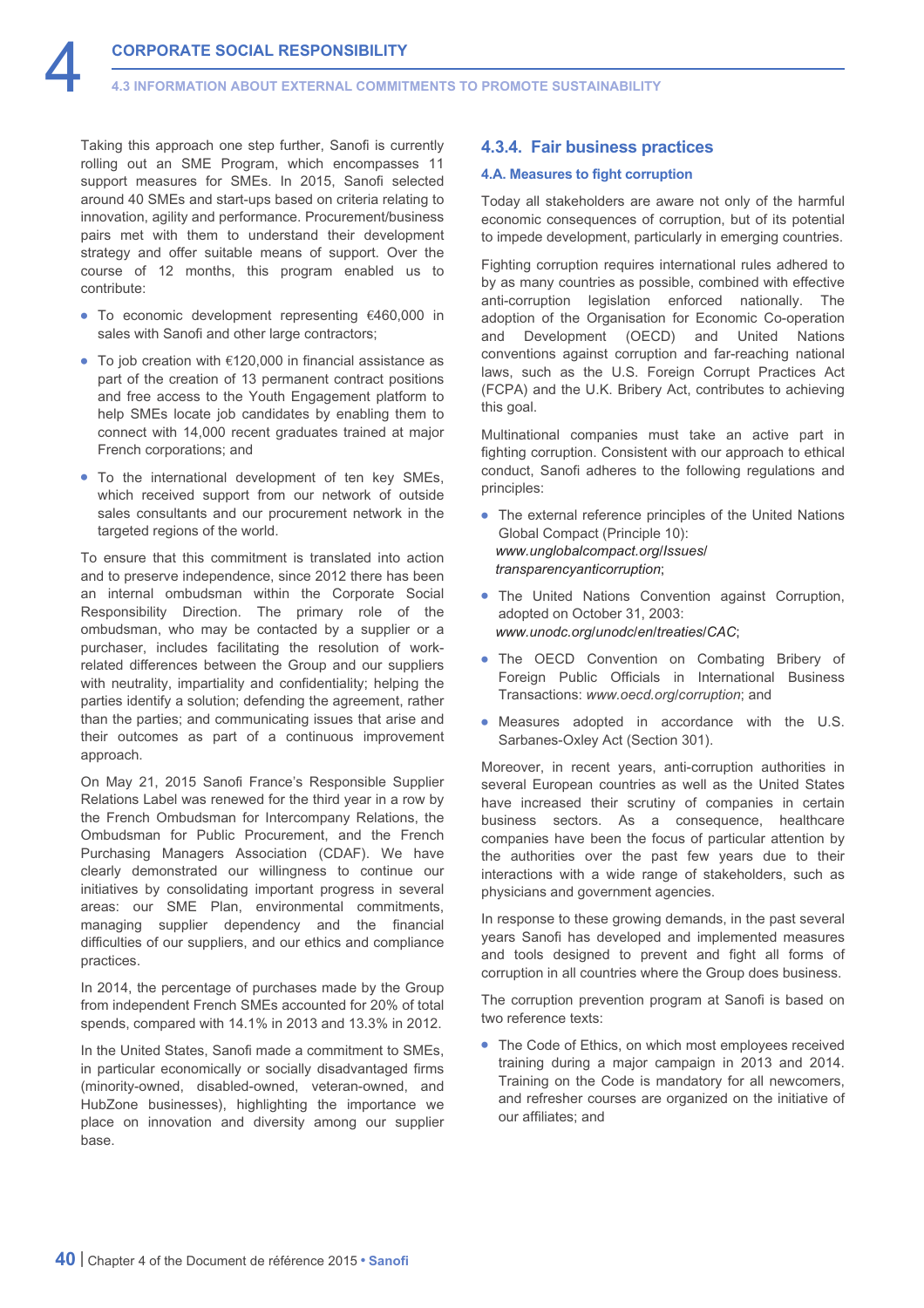• Sanofi's anti-corruption policy, which sets out the Group's expectations regarding the prevention of and fight against corruption, can be accessed by all employees via Sanofi's intranet. This policy constitutes the reference document for other policies on related topics such as due diligence and organizing and/or helping to organize events with third parties (health professionals, for instance).

The principles contained in these documents are promoted across the entire Group by the Ethics & Business Integrity Organization, present at the corporate, regional, business, country and functional levels, in particular through training activities. Employees receive anti-corruption training on a regular basis, and an e-learning library with several modules on this subject is available to all employees via the Ethics & Business Integrity intranet.

An Executive Compliance Committee, chaired by the CEO, was created to ensure the effectiveness of all aspects of Sanofi's compliance program, and to facilitate implementation and adherence to the program. The committee plays an executive role in recommending and reviewing the actions implemented to sustain the effectiveness of the compliance program of the Group's Ethics & Business Integrity Organization, and to foster continued employee commitment to Group values.

Sanofi affiliates are encouraged to establish local compliance committees to enforce compliance with the Group's Code of Ethics, policies and procedures, applicable legal and regulatory requirements, and industry standards. Best practices as well as recommendations for the model Local Compliance Committee Charter have been communicated to Group affiliates in all countries.

In 2006, in accordance with our Code of Ethics, we established a whistleblowing system to enable all employees to report any breach of the rules and principles set forth in the Code to our Ethics & Business Integrity Organization. In 2015, the department followed up on each alert received. Where the evidence collected confirmed the alerts, different types of sanctions were applied, ranging from simple warning letters to contract termination.

One of the key areas to address to prevent corruption is the establishment of a rigorous process for the selection of third parties (service providers, partners, etc.), since they may represent a potential source of risk for the Group through their interactions with public officials and administrations. With this in mind, Sanofi put in place a process for due diligence of third parties prior to engaging them, taking into account many factors, such as the nature of the business, the local environment, the type of relationship, and the nature and scope of activities to be performed by third parties for Sanofi.

# **4.B. Measures to protect consumer health and safety**

For several decades, the pharmaceutical industry has been operating in a highly regulated environment (see Section "2.2.6. *Marchés* – 3. *Réglementation*" of our *Document de Référence*). Before products can be brought to market, numerous clinical trials and laboratory studies must be conducted to assess and, where applicable, improve their benefit/risk profile. Such trials and studies must be carried out in compliance with the Good Clinical Practices and Good Laboratory Practices promoted by the French National Agency for Drug and Health Product Safety (ANSM) and other local and international health authorities.

In addition, at each step of product development, it is necessary to adhere to Good Manufacturing Practices, which aim to guarantee that marketed products meet demanding quality standards.

Compliance with Good Distribution Practices is also essential to ensure quality and guarantee the traceability of products – from the distribution center to the final point of delivery: wholesaler, dispensing pharmacy, hospital pharmacy.

In addition to these good practices, a number of other regulations define legal requirements concerning pharmacovigilance, medical information, and sales and promotional practices.

As a global healthcare leader focused on patients' needs, Sanofi develops, manufactures and markets a wide range of healthcare products worldwide, including a broad-based portfolio of prescription medicines, consumer healthcare (OTC) products, animal health products, vaccines and generics.

Patient safety is an absolute priority for Sanofi. With this in mind, the Group's approach consists of implementing guidelines for quality and continuous improvement to cover each phase of the product life cycle, as well as services associated with our products. To reach this goal, we have set up management systems designed to:

- Ensure the safety of patients taking part in clinical trials;
- Guarantee the quality of our products in development and on the market as well as regulated activities by means of a dedicated quality organization;
- Continuously monitor and assess our products' benefit/ risk profile by implementing a drug safety monitoring system;
- Actively combat counterfeiting of our products; and
- Ensure continuity of supplies of our products.

#### **4.B.a. Safety of patients participating in clinical trials**

Clinical trials are required as a mandatory part of the approval process for any new drugs and are also carried out during the commercialization phase to ensure product safety monitoring and the development of new indications.

The purpose of clinical trials is to collect data about the efficacy and safety of products in healthy subjects and patients.

Sanofi organizes clinical trials all over the world, including in developing and emerging countries. We take into account the specific needs of the various populations that participate in these trials.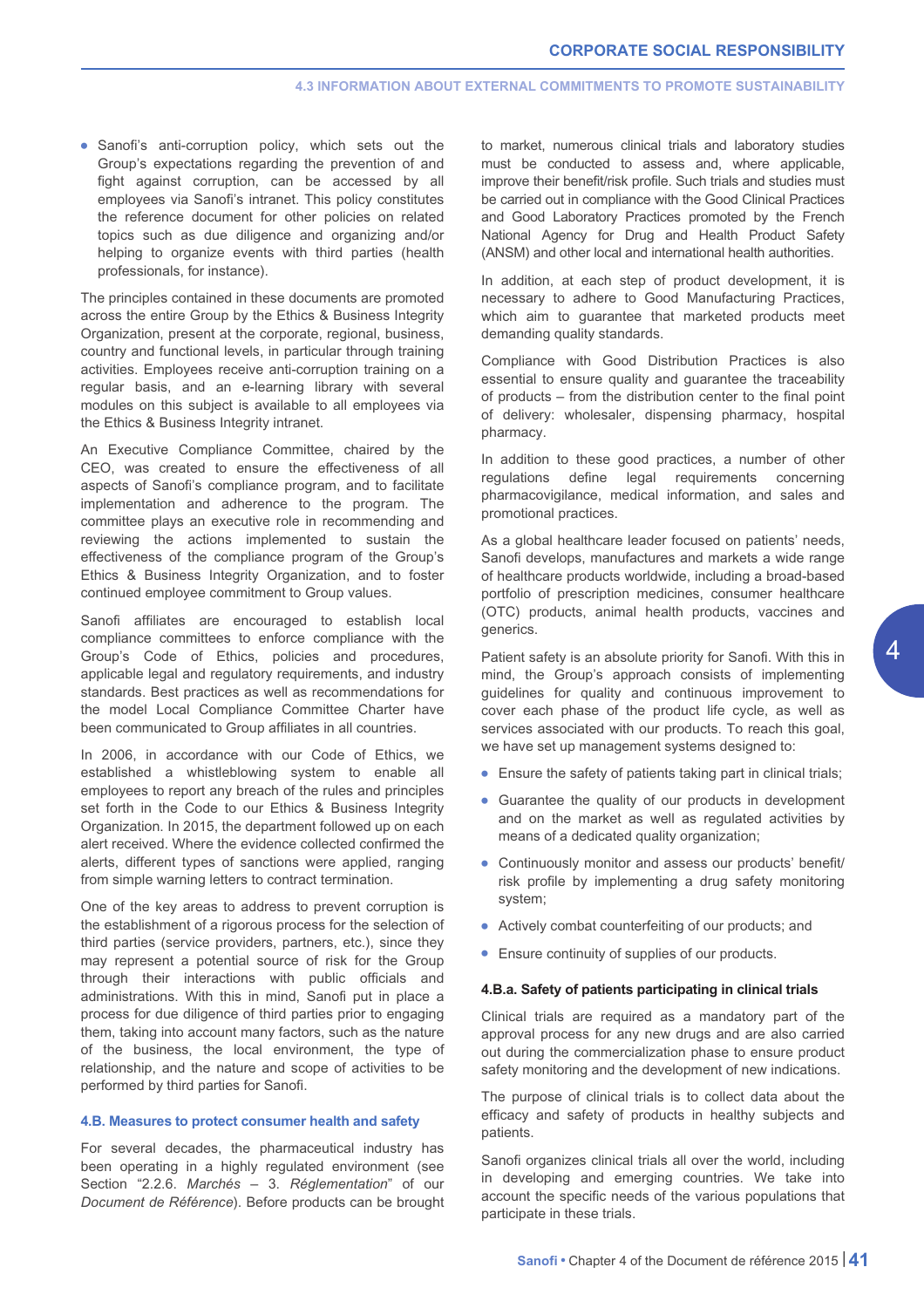Sanofi applies all international standards for the implementation and monitoring of clinical trials worldwide: The Declaration of Helsinki, the recommendations of the International Conference on Harmonization (ICH) and, in particular, Good Clinical Practices (GCP). In addition to these international standards, Sanofi complies with all applicable national and international rules and laws, in particular European Directives 2001/20/EC and 2005/28/EC, CFR21 regulations issued by the U.S. Food and Drug Administration (FDA) and regulations issued by the Japanese Ministry of Health, Labor and Welfare (MHLW).

Before a clinical trial can start, it is subject to review by the health authorities and by independent ethics committees representing healthcare professionals and patients in the country where the trial takes place, in compliance with applicable local and international laws and regulations.

Each ethics committee is an independent body entrusted with protecting the rights, safety and well-being of human subjects participating in a clinical trial. The committee expresses an opinion on the trial protocol, the suitability of the investigators involved in the trial, the adequacy of facilities, and on the methods and documents used to inform patients enrolled in trials to obtain their free and informed consent.

Sanofi ensures that all subjects (or their legal representatives) enrolled in clinical trials conducted by the Group give their free and informed consent to participate in the trial. Consent must be given prior to any procedure or intervention required by the study protocol involving the subject and before any data are collected. All documents related to clinical trials, in particular the informed consent document to take part in the study, must comply with applicable legislation and must provide subjects with exhaustive, easily understandable information. Participants must be clearly informed of their right to access and amend their personal data as defined by applicable law. Sanofi has put in place procedures and tools to protect the confidentiality of personal data collected during clinical trials.

Sanofi is committed to transparency about our medical research and to providing healthcare professionals and patients with all useful information about our development projects and products so that they may make informed medical decisions. Sanofi discloses information about the results of clinical studies via a dedicated website for healthcare professionals and for participants in clinical trials.

Sanofi implements a strategy of audits of our clinical trials, associated systems and subcontractors potentially involved in the conduct of these trials in order to ensure compliance of operations with the Group's quality standards and applicable legislation, and to implement a continuous improvement process. We determine our audit program based on an evaluation of potential risks identified for clinical research activities. It is designed to ensure adequate coverage of projects and trials conducted in various countries and regions all over the world. In

addition, throughout the world, Sanofi is subject to health authority inspections aimed at verifying compliance with laws and ethical standards relating to clinical trials. None of the 73 inspections conducted in 2015 resulted in regulatory action.

# **4.B.b. A dedicated Quality organization**

Sanofi's senior management is firmly committed to providing safe and effective products that are developed, manufactured, distributed and marketed in full compliance with regulatory requirements and the Group's corporate values.

To this end, the Chief Quality Officer (CQO), who has direct access to the CEO, is in charge of the Global Quality Organization, which encompasses the various existing quality teams within the Group (including Merial, Genzyme and Sanofi Pasteur), in R&D, Industrial Affairs and our commercial affiliates. This organization ensures the consistent implementation of our quality policy throughout the entire product life cycle and oversees the application of a consistently high standard of quality worldwide, allowing us to protect patients' safety and meet stakeholders' expectations.

To reach this objective, a company-wide Quality Policy is distributed to all employees worldwide (in 27 languages). An updated version of this policy, signed by both the CEO and the Chief Quality Officer, was published in 2015. It reaffirms our commitment to patients, the global reach of our quality principles and the importance of the fundamentals of the quality culture to be upheld by all employees. Quality managers are appointed in each operating entity and each site or affiliate involved in activities that may potentially impact product quality, patient safety or data integrity. They conduct and coordinate quality and compliance activities, ensuring compliance with quality standards within the Group's operational units as well as with subcontractors and suppliers. They also ensure preparedness and monitoring for inspections by the health authorities.

Each Sanofi division monitors the effectiveness of our quality systems by setting objectives, monitoring performance indicators and organizing periodic reviews involving senior management and internal partners.

# **4.B.c. Quality of marketed products and products in development**

The commercialization of medicines must meet a number of constantly evolving regulatory requirements in order to guarantee optimal product quality.

The quality system put in place by Sanofi guarantees the quality and safety of products marketed by the Group.

This quality system makes it possible to ensure strict application worldwide of the Good Manufacturing Practices set forth by legislation and Sanofi quality assurance directives, and to ensure that subcontractors meet equivalent levels of quality.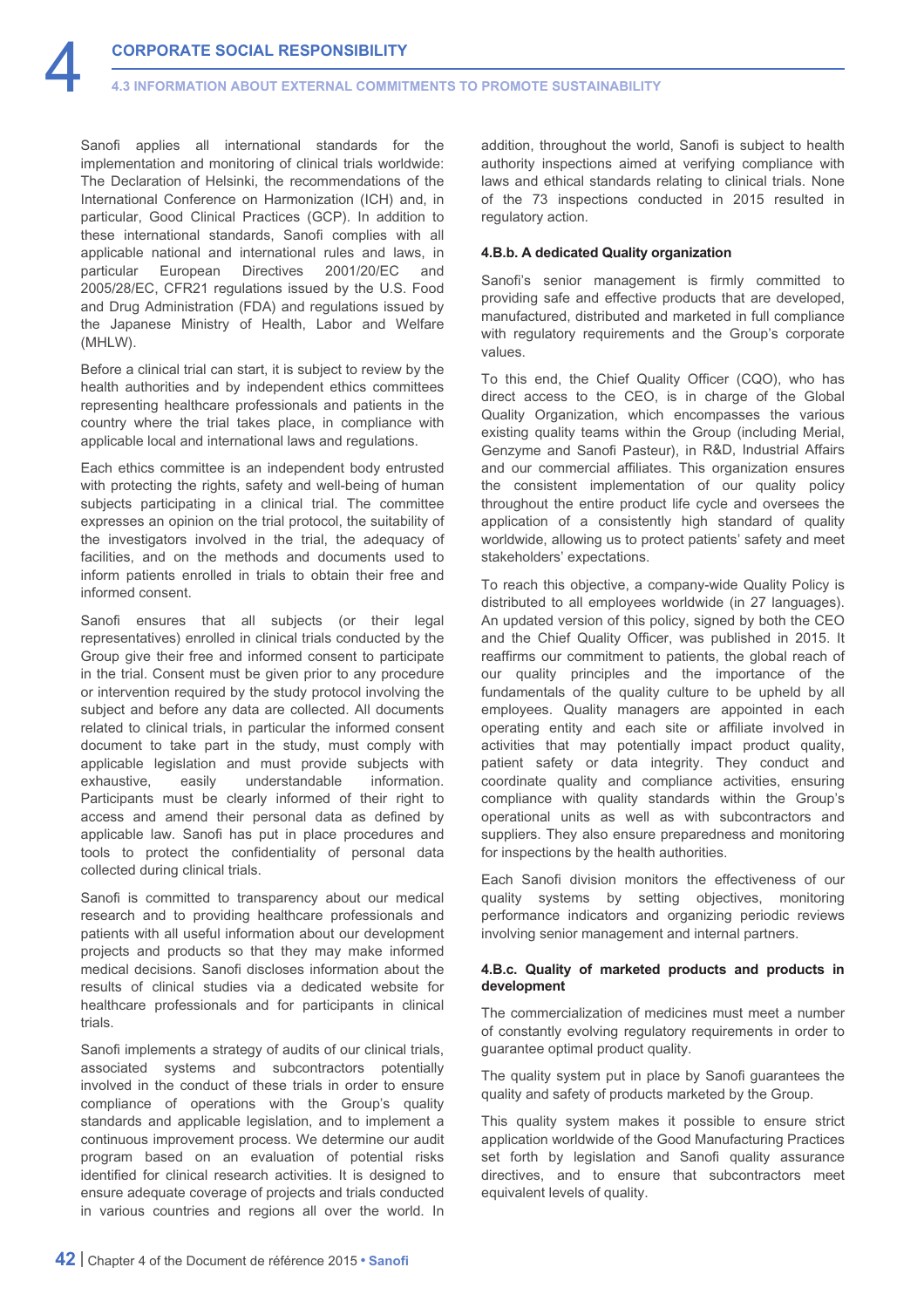Implementation of the quality system involves the following steps:

- For each product batch, quality controls are performed and documented at every step of production, prior to its release;
- Each year, product quality reviews are conducted for each product on the market in order to assess manufacturing process validity and compliance and ensure continuous improvement;
- A system for monitoring product quality defects reported by patients and healthcare professionals allows for a quick analysis of complaints and the implementation of corrective and preventive actions; and
- An audit strategy has been developed and put in place for operations involved in the production of Group products, related systems and any subcontractors that may be involved in these types of operations. These audits contribute to compliance with regulatory requirements and continuous improvement of our performance.

# **4.B.d. Pharmacovigilance (drug safety monitoring)**

The Sanofi Global Pharmacovigilance and Epidemiology (GPE) Department falls under the responsibility of the Chief Medical Officer (CMO), who reports to the President of R&D, who in turn reports to the CEO. In 2015, the CMO appointed the Pharmacovigilance Manager to the position of Chief Safety Officer (CSO) in order to bolster the position's accountability to senior management. The GPE is our center for medical and clinical expertise devoted to safety evaluation and monitoring, as well as the management of risks associated with the use of all Sanofi medicines during their entire life cycle (development, marketing and commercialization). The portfolio overseen by the GPE includes all products from Sanofi's different entities, with the exception of Merial animal health products.

The GPE's activities comply with all applicable regulations and recommendations in force nationally and internationally.

Compliance with these rules guarantees that the profession's highest standards of practice are maintained, thereby improving patient safety. The standards of Good Pharmacovigilance Practices are routinely applied in all settings, whether or not countries have compulsory safety/ product development regulations. These standards also apply to clinical trials and programs that are not directly sponsored by Sanofi and to collaborative projects with NGOs.

The GPE is also in charge of continuous and routine evaluation of the benefit/risk profile of Sanofi products. A specific internal committee, the Benefit/Risk Assessment Committee (BRAC), reviews and assesses a product's benefit/risk profile during all phases – from preclinical to commercialization – and throughout the product's entire life cycle on the market.

Sanofi performs systematic and continuous analyses referred to as "signal detection" to identify pharmacovigilance signals and to allow the proactive assessment of potential risks related to product safety. Signal detection makes it possible to establish corrective action plans to minimize risks. Such plans are subject to validation by the healthcare authorities prior to implementation. The system furthermore includes a product alert process that can be set up to manage risks that may require initiating the crisis management procedure under the leadership of the CEO.

All pharmacovigilance data concerning Sanofi products are stored in a company-wide database under the responsibility of the GPE Department.

Sanofi has developed an audit strategy for pharmacovigilance operations and processes by the Group and by subcontractors and potential partners. Audits are designed to monitor operations' compliance with Group quality standards and applicable regulations, and to implement a continuous improvement process. Audit programs are determined based on an evaluation of potential risks associated with pharmacovigilance operations and are carried out by a specialized in-house quality team working independently of operational teams.

For our Animal Health business, Merial has a Global Pharmacovigilance Department attached to its R&D Regulatory Affairs Department. The Global Pharmacovigilance Department has policies, procedures and practices in place to monitor, evaluate and communicate on any risks relating to Animal Health. We maintain quality and consistency across all our pharmacovigilance operations so that, in particular, Merial affiliates and third parties working in collaboration with Merial are able to identify and report any adverse events to the Global Pharmacovigilance Department.

# **4.B.e. Continuity of supplies**

Compliance with Good Distribution Practices is essential to ensure quality and guarantee the traceability of products from the distribution center to the final point of delivery: wholesaler, dispensing pharmacy or hospital pharmacy.

The role of Sanofi's Supply Chain division, which reports to Industrial Affairs, is to guarantee the continuous supply of drugs to patients, without any interruptions. Our goal is to meet a "zero out of stock" objective, meaning that no link in the chain must be missing or defective.

The processes involved in preserving continuity of supplies include the following activities:

- Defining product inventory levels, taking into account the criticality, manufacturing times and volatility of products from the viewpoint of commercial forecasts;
- Activating back-up solutions as needed for certain products; and
- Coordinating and supervising crisis situations when necessary.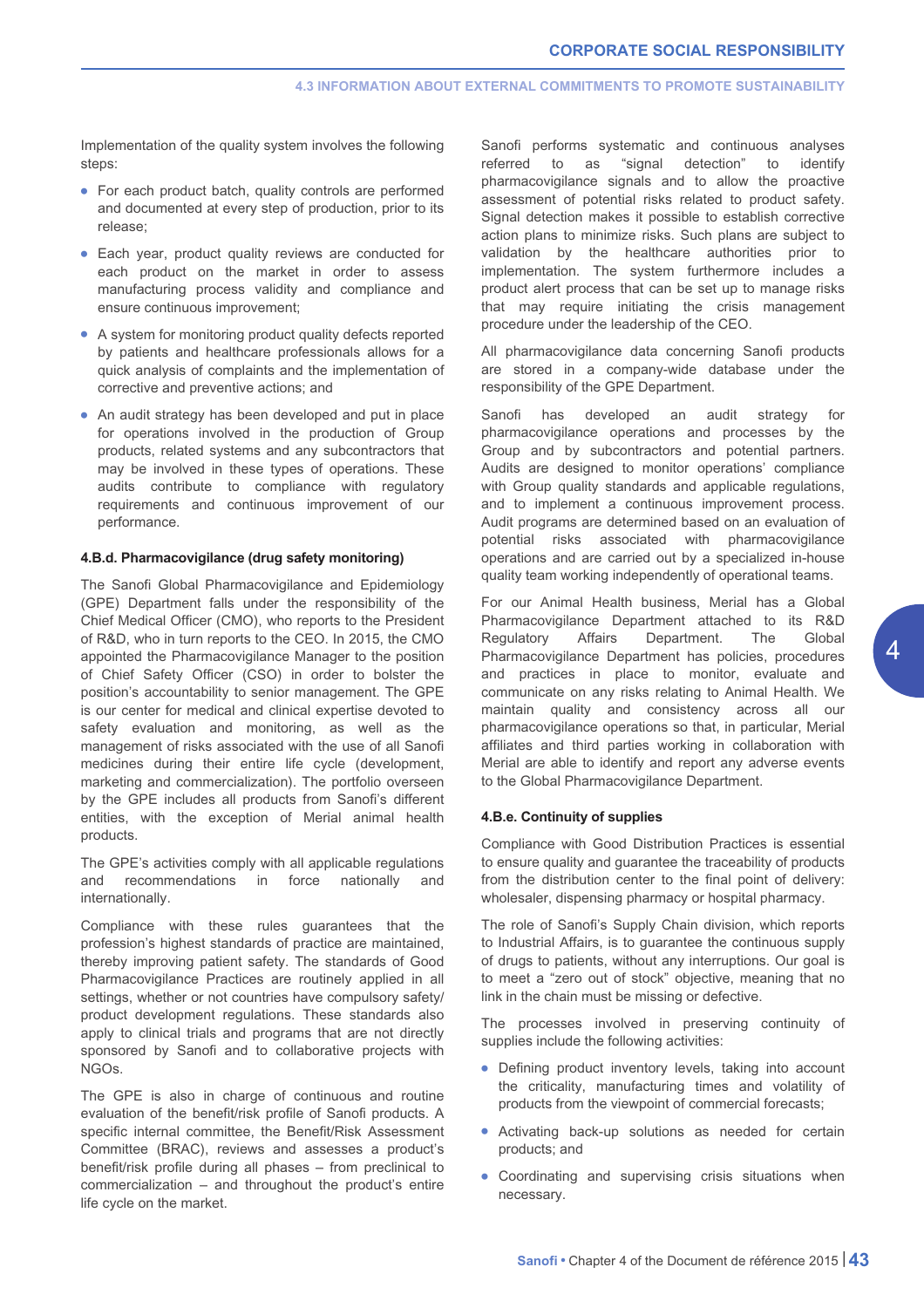Ensuring continuity of supplies across the entire chain, from the procurement of raw materials through to the distribution of medicines, is part of Supply Chain and part of Group risk management – in terms of definitions as well as procedures, evaluation processes, action plans and monitoring. Cross-functional, multi-disciplinary committees oversee the detection, coordination, steering and resolution of high-risk situations to guarantee continuous supply for operations.

Sanofi has also developed an audit strategy for operations involved in the distribution of the Group's products, related systems and subcontractors that may be involved in these operations, in order to monitor compliance of operations with our quality standards and applicable regulations, and to implement a continuous improvement process.

# **4.B.f. The fight against counterfeit drugs**

For several years, Sanofi has taken a proactive approach to the fight against counterfeit drugs, a major public health challenge. At present, all therapeutic product lines are exposed to counterfeiting and all countries may be affected by this increasingly common phenomenon.

The Group is committed to a wide range of initiatives designed to help combat counterfeit drugs worldwide and curtail this phenomenon:

- Sanofi's Central Coordination team upholds this goal by working on a day-to-day basis to investigate every product suspected of being counterfeit. It also supports the efforts of national and international health and law enforcement authorities to help ensure that patients all over the world have access to quality medicines;
- The Central Anti-Counterfeit Laboratory (LCAC) is equipped with a dedicated team of specialists and state-of-the-art technologies to identify and analyze counterfeit products. Since 2008, over 30,000 products have been registered with the LCAC for the purpose of detecting counterfeit products; and
- The Group also uses verification systems and processes designed to improve efforts to combat falsification and rapidly establish product authenticity, such as anti-counterfeit security labels, tamper-evident packaging, and the Data Matrix identification system (using a two-dimensional barcode) for product identification (serialization/aggregation).

#### **4.C. Relations with healthcare professionals**

Our relationships with healthcare professionals are of prime importance in order to pursue innovation in the complex world of healthcare and ensure that our projects meet patients' healthcare needs. We work with healthcare professionals every day to advance biomedical research and support the proper use of our healthcare products and services. We collaborate with healthcare professionals in order to:

- Better understand the diseases we are researching and further our knowledge of disease physiopathology and the mechanism of action of new compounds;
- Design and conduct clinical trials on both compounds under development and marketed products to evaluate their safety and efficacy, and promote their proper use;
- Benefit from their expertise and adapt our projects to serve patients;
- Encourage the proper use of our products; and
- Organize scientific meetings on various diseases and disease environments and the healthcare products we offer.

## **4.C.a. Transparency in our relations with healthcare professionals**

As a patient-centered healthcare company, we conduct our business in line with the highest standards of ethics and integrity. This is of vital importance to ensure transparency in our relations. Over the last decade, several countries have introduced regulations concerning transparency in relations for the healthcare industry, including France, the United Kingdom, the United States and – as of January 1, 2015 – all 33 European countries $\omega$ covered by the EFPIA Code on Disclosure of Transfers of Value from Pharmaceutical Companies to Healthcare Professionals, Healthcare Institutions and Healthcare Organizations, commonly referred to as the Disclosure Code. We are committed to complying with all national and international regulations governing relations with healthcare professionals. To this end, we provide all our employees with relevant information and training at all levels within the Group. Employee engagement is essential and goes hand in hand with our responsibility as a global leader in the healthcare industry.

We apply strict rules to ensure scientific quality while providing fair compensation for expertise. Healthcare experts are chosen on the basis of objective criteria relating to the purpose of the scientific mission entrusted to them. This enables us to verify the professional's expertise, e.g., medical specialization, publications, research and teaching. The information Sanofi provides to experts must ensure the objectivity of the expert and the scientific quality of his or her mission. As the work they perform requires time and expertise, experts should be compensated. Compensation must be reasonable and represent fair payment for work performed in compliance with internal rules.

<sup>(1)</sup> *Austria, Belgium, Bulgaria, Croatia, Cyprus, Czech Republic, Denmark, Estonia, Finland, France, Germany, Greece, Hungary, Ireland, Italy, Latvia, Lithuania, Malta, Netherlands, Norway, Poland, Portugal, Romania, Russia, Serbia, Slovakia, Slovenia, Spain, Sweden, Switzerland, Turkey, Ukraine and United Kingdom.*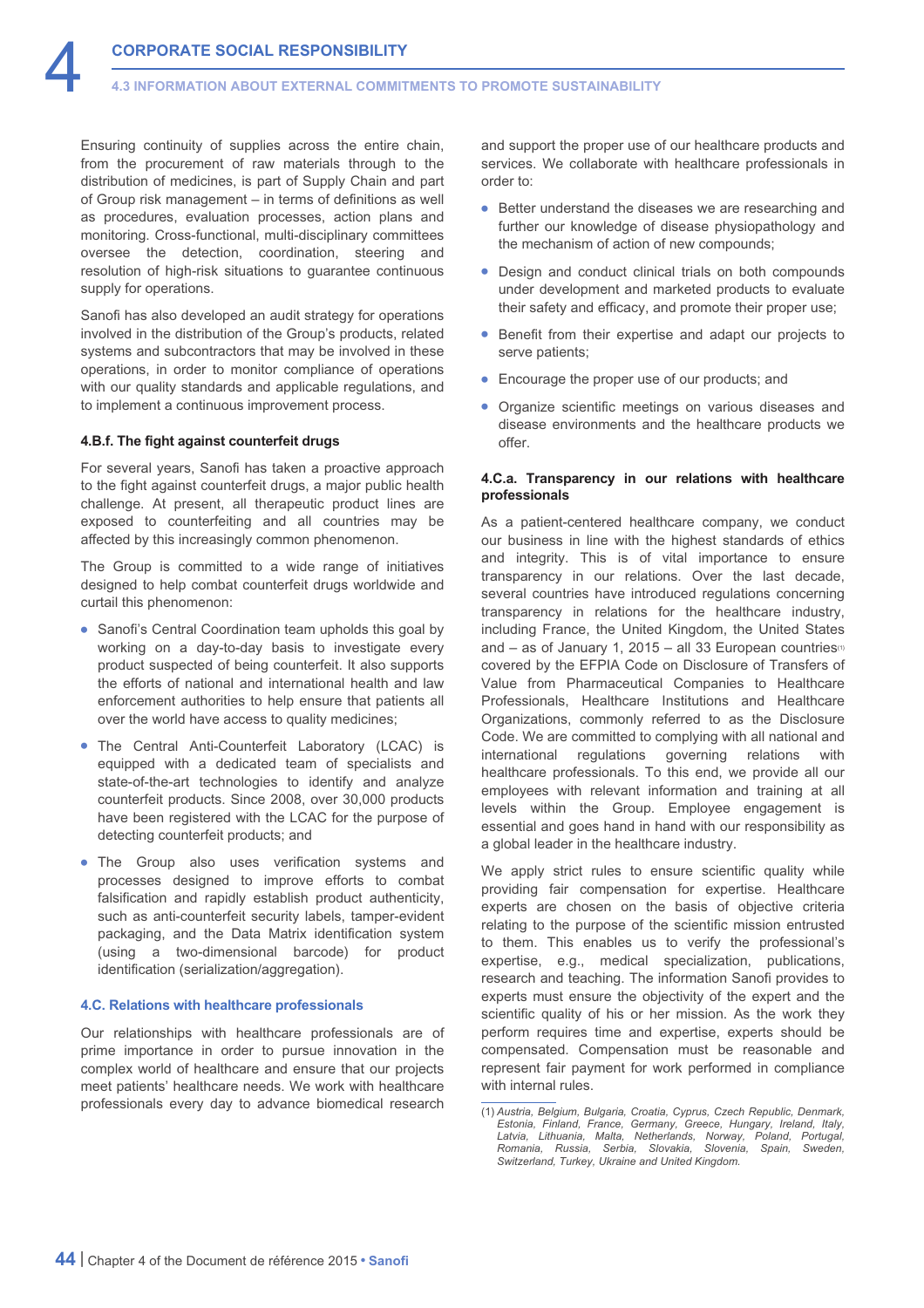<span id="page-45-0"></span>Benefits such as hospitality (meals and lodging) are always incidental to the scientific purpose of the mission, and are granted in strict compliance with Sanofi's own internal rules as well as external regulations.

#### **4.C.b. Promotional information concerning our products**

As a global pharmaceutical company, Sanofi adheres to the codes governing our industry in Europe (EFPIA), the United States (PhRMA) and worldwide (IFPMA). Sanofi's internal codes designed to oversee promotional activities are based on these guidelines and refer to them explicitly.

Our Medical Affairs and Ethics & Business Integrity Departments have established procedures and directives that comply with international standards:

- For scientific information provided via promotional or non-promotional materials: Best practice guidelines govern communications on medicinal and healthcare products via promotional documents and materials, the provision of medical objects, etc.;
- For both scientific and promotional information provided via websites: Our Internet Committee has established a validation procedure for all websites developed by the Group and our affiliates worldwide; and
- For interactions with healthcare professionals: We have established rules governing hospitality associated with scientific events, as well as rules governing compensation and commitments with respect to the experts we contract with for services.

To uphold ethical principles in our marketing practices, we are also committed to:

- Providing ongoing training for medical sales representatives and evaluating medical sales visit presentations;
- Applying the highest ethical standards to scientific materials;
- Providing accurate, up-to-date and objective scientific information so our employees are knowledgeable in their interactions with healthcare professionals and consistent with applicable regulatory requirements;
- Supplying documentation that allow health professionals to objectively assess the quality of our products and the uses for which they were developed;
- Making certain that our product information is based on scientifically proven results; and
- Conducting internal audits to ensure affiliates' compliance with the approval procedures for scientific materials and with Sanofi codes and applicable law concerning promotion.

#### **4.C.c. Medical sales calls in France**

In 2004, the French Pharmaceutical Companies Association (LEEM) and the Economics Committee for Health Products (CEPS) signed a charter for pharmaceutical sales visits to physicians. With this charter, LEEM members undertake to provide physicians with high-quality verbal and written information, maintain highquality practices with regard to their partners, and enable physicians to express their opinion on the quality of medical sales calls. These undertakings were expanded in July 2008 to include medical sales calls at hospitals and to all healthcare professionals (doctors, hospital pharmacists, dispensary pharmacists, nurses, etc.) in the charter published October 15, 2014.

In February 2007, Sanofi's medical sales representatives were among the first to be certified on the basis of the guidelines established by the French National Authority for Health, which mirror this charter. Since then, certification has been renewed each year following an audit.

Sanofi's policy to ensure the quality of medical sales calls focuses on four aspects:

- The level and assessment of medical sales representatives' knowledge about products and the regulatory environment;
- The quality and updating of promotional documents;
- The quality of medical sales call presentations; and
- Ethical conduct in relations with healthcare professionals and patients.

Sanofi has also established a toll-free number to allow physicians to give feedback on the quality of medical sales calls.

In October 2014, LEEM and CEPS signed a new promotional information charter. It replaces the 2004 charter for medical sales calls and reforms the framework governing the provision of promotional information by guaranteeing the quality of the information provided to all healthcare professionals and promoting the proper use of medicines. This revised charter also factors in the changes introduced by the French Act of December 29, 2011 on strengthening drug and health product safety. In this regard, the French National Authority for Health will update its certification procedure. Until new guidelines are published, the 2009 version will continue to apply.

# **4.3.5. Initiatives to support human rights**

Respect for human rights is one of the cornerstones of Corporate Social Responsibility for Sanofi. We are convinced that the principles of human rights apply to people, to nations and, by extension, to businesses. Sanofi supports and applies the United Nations Guiding Principles on Business and Human Rights.

In keeping with these principles, Sanofi has adopted a proactive, company-wide approach to ensure that respect for human rights is integrated at all levels of the Group's operations by:

• Performing self-assessments of internal practices for a selection of key issues facing the Group (nondiscrimination, the abolition of forced labor, the abolition of child labor, freedom of association, etc.);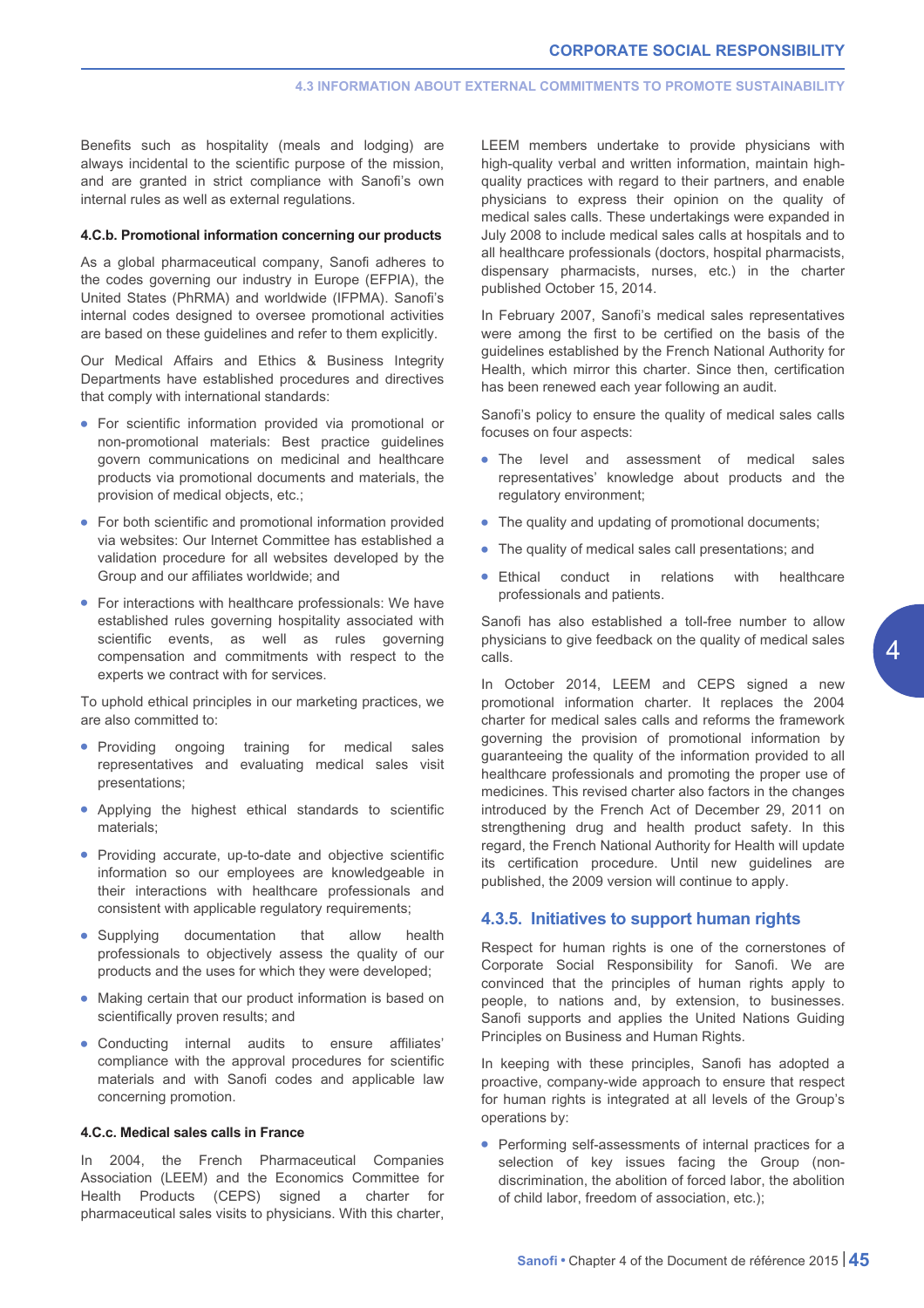<span id="page-46-0"></span>**4.4 HOW CORPORATE SOCIAL RESPONSIBILITY INFORMATION IS REPORTED: METHODOLOGICAL NOTE**

- Adopting targeted policies on employee rights (see Section "4.1.6. Promotion of and compliance with International Labour Organization (ILO) Conventions");
- Identifying human rights issues along the value chain: In 2013, Sanofi developed a guide entitled "Human Rights in Our Activities," which describes the four key steps in the life cycle of a drug. For each step, the guide includes information on respect for fundamental human rights principles, stakeholder expectations and a selection of Sanofi good practices. It was published and made available to all Sanofi employees in late 2013. To facilitate its implementation, the guide is accompanied by resources for managers (mini intranet site and presentation materials);
- Taking human rights into account when analyzing risks at the Group level by identifying specific risks and by considering potential patient impacts when assessing the severity of risks;
- Training employees: since 2010, 147 managers and senior executives representing more than 25 functions have participated in a one-day training session on human rights in the workplace, organized with the support of outside experts. Specific training on human rights for Group auditors was established in 2015, and 26 internal auditors have now been trained. An elearning module that provides information about human rights is also being prepared; and
- Auditing suppliers through a program that has been in place since 2007 (see Section "4.3.3. Subcontracting and suppliers").

The Group also participates in inter-company initiatives and working groups on human rights within the scope of Entreprises pour les Droits de l'Homme (EDH), which Sanofi joined in 2007 as a founding member.

# **4.4. HOW CORPORATE SOCIAL RESPONSIBILITY INFORMATION IS REPORTED: METHODOLOGICAL NOTE**

# **Scope of consolidation**

Unless otherwise specified:

• HR data are consolidated for all Group companies worldwide that are fully consolidated, regardless of their activity (industrial or research sites, commercial affiliates or administrative headquarters);

- Health and safety data (occupational accidents and injuries) are consolidated at the global level for all Group companies, including joint ventures and consolidated companies included in the Group's financial results; and
- Environmental data (including spending and investments) are consolidated for all industrial sites (the Fawdon site was not taken into account for reporting purposes due to the cessation of its activity in the second quarter of 2015) and research sites. The environmental impact measured as  $CO<sub>2</sub>$  emissions from all company vehicles includes all Pharmaceutical Operations affiliates. The environmental impact of administrative headquarters locations is not included within this scope.

# **Changes in scope**

Within the Group, changes in scope (new sites, site closings, transfers of activity) between 2014 and 2015 were analyzed according to predefined rules in order to assess Group performance on a scope that is comparable from one period to the next.

# **Reporting guidelines**

In order to ensure the uniformity and reliability of indicators used for all entities, the Group has implemented standard reporting guidelines covering social factors as well as safety and environmental factors. These documents specify the methodologies to be used for indicator reporting across the entire Group: definitions, methodological principles, calculation formulas and emission factors. In addition, Sanofi has adopted standard data collection tools:

- Social data: As of 2015, Convergence (Sanofi's global HR data platform) covers almost all of Sanofi's workforce (97.3%). The platform was launched in 2011 to facilitate personnel management and process implementation, and to provide managers and employees with access to a wide array of HR information and tools. The Convergence data quality controls that were bolstered in 2013 were continued at the global level and within Group entities in 2014 and 2015;
- Safety data: The MSRS system was used to collect and consolidate safety data for Sanofi's entire scope in 2015; and
- Environmental data: The GREEN tool was used to consolidate all 2015 Sanofi data contained in the report. This tool and the guidelines are updated and improved on a regular basis. In particular, the Group carried out a hard close in 2015 for the indicators included in this report.

The reporting period for 2015 environmental indicators from 2015 begins October 1, 2014 and ends October 31, 2015.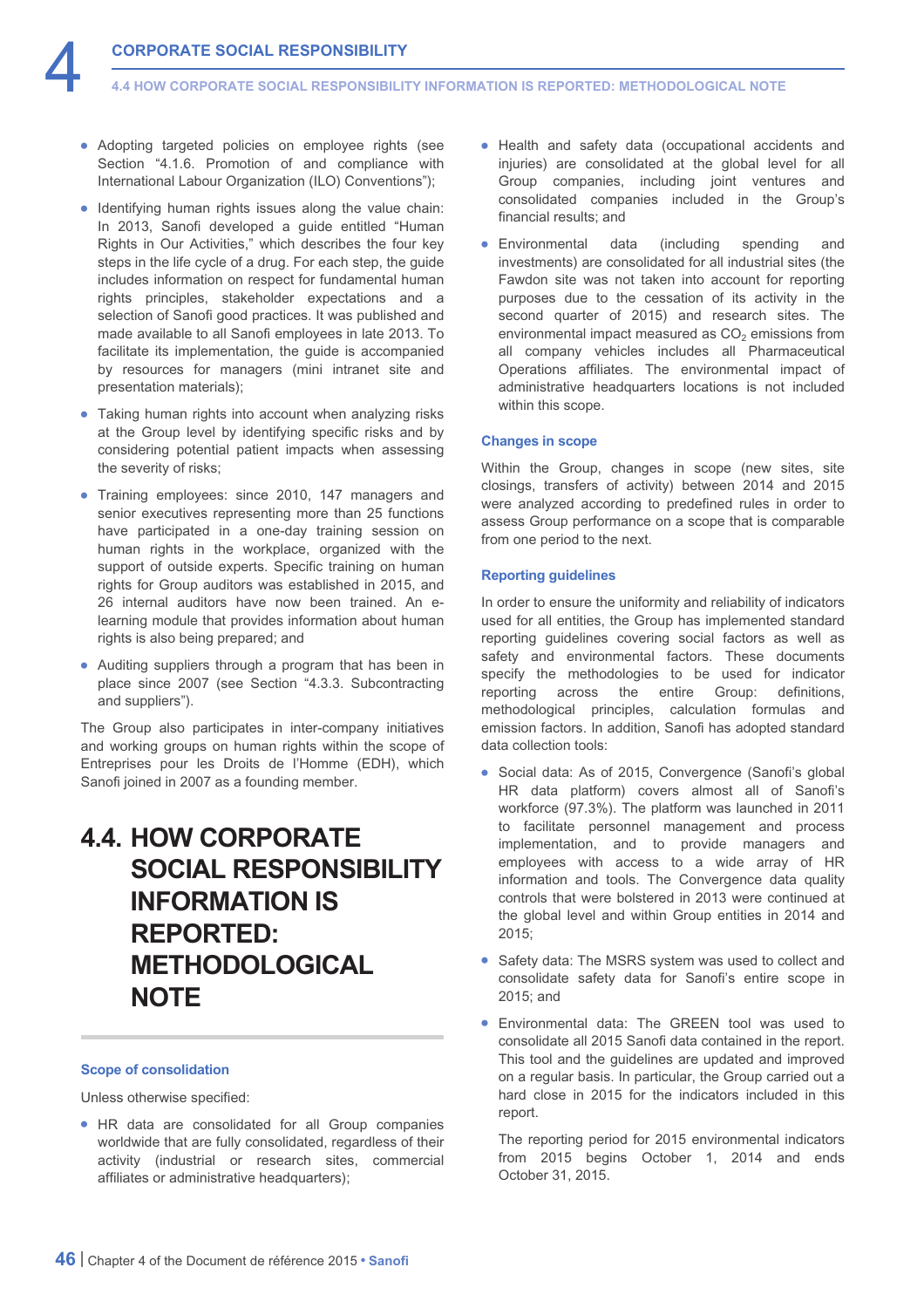Energy, greenhouse gas and water indicators are estimated for the last quarter of 2014 using average amounts based on real data from the first three quarters of 2014.

#### **Additional information and methodological limits**

The methodological principles for certain HSE and labor indicators may have limits due to:

- The absence of definitions recognized on a national and/or international level, in particular concerning the different types of employment contracts;
- The necessary estimates and the representative nature of the measurements taken, or the limited availability of external data required for calculations;
- The practical methods used for data collection and entry; and
- The fact that HSE operating expenses are extracted from the GREEN reporting tool and entered by the HSE representatives for each site.

As a result, we make every effort to list the definitions and methodology used for the following indicators and, where appropriate, the confidence limits involved.

# **Safety indicators**

### *Occupational injury with lost time frequency rate*

The frequency rate of occupational lost time injuries is defined as the number of accidents resulting in lost time of one day or more within a 12-month period, per million hours worked.

For non-mobile personnel, accidents occurring during the home-workplace commute are not included in this indicator. However, they are included for medical sales representatives, in accordance with the reporting rules defined by the Group.

In the event that additional accidents have not yet been recorded at the close of the financial year, or if changes in the qualification of accidents are observed after the financial year has ended, the frequency rate is subsequently corrected.

#### *Total occupational injury frequency rate*

Sanofi decided not to publish the severity rate calculated according to the criteria defined by French regulations. Because this rate is calculated solely on the basis of the number of days of lost time, it does not reflect the actual severity of injuries from an international standpoint.

In other words, for a given injury, the number of days of lost time may vary considerably from one country to another depending on the applicable regulations and compensation systems. As a result, Sanofi has decided to publish the total occupational injury frequency rate.

The total occupational injury frequency rate is defined as the number of occupational injuries with or without lost time, per million hours worked.

# *Motor vehicle accidents*

Accidents are considered to be motor vehicle accidents if they occur when the driver is at the wheel of the vehicle (driving or parking the vehicle).

This concerns all traffic accidents occurring with vehicles owned or leased by the Group or owned by the employee if the vehicle is driven on a regular basis for professional purposes (medical sales representatives).

#### **Environmental indicators**

Environmental indicators are collected during an annual campaign. Indicators relating to energy and water consumption, however, are collected during quarterly campaigns.

#### *CO2 emissions*

Direct emissions are calculated on the basis of data from the Greenhouse Gas (GHG) Protocol in relation to fuel emission factors. Indirect emissions resulting from other energy sources purchased off-premises and taken into account include the following:

- Emissions in connection with electricity production: Emission factors are obtained from the report entitled "CO2 Emissions from Fuel Combustion 2015 – Highlights," published by the International Energy Agency (IEA). Emissions in 2015 were estimated on the basis of the most recent emission factors (end of 2013). For the preceding years, emissions for the year "Y" were calculated on the basis of the emission factor for the year "Y-2";
- Emissions in connection with the production of steam are calculated on the basis of site-specific factors or estimations set forth in the Group's standards; and
- Emissions from vehicles used by medical sales representatives are not included.

# *Percentage of renewable electricity*

The percentage of renewable electricity compared to total electricity purchased is calculated using real data when such information is specified in electricity supply contracts. In other cases, it is calculated on the basis of International Energy Agency (IEA) data.

# *Volatile Organic Compound emissions (VOCs)*

VOCs are estimated on the basis of mass balance. The classification of volatile organic compounds is based on EU regulations.

Following the action plan implemented by the HSE Department to analyze VOC emissions and the modification to the 2015 reporting period, reported VOC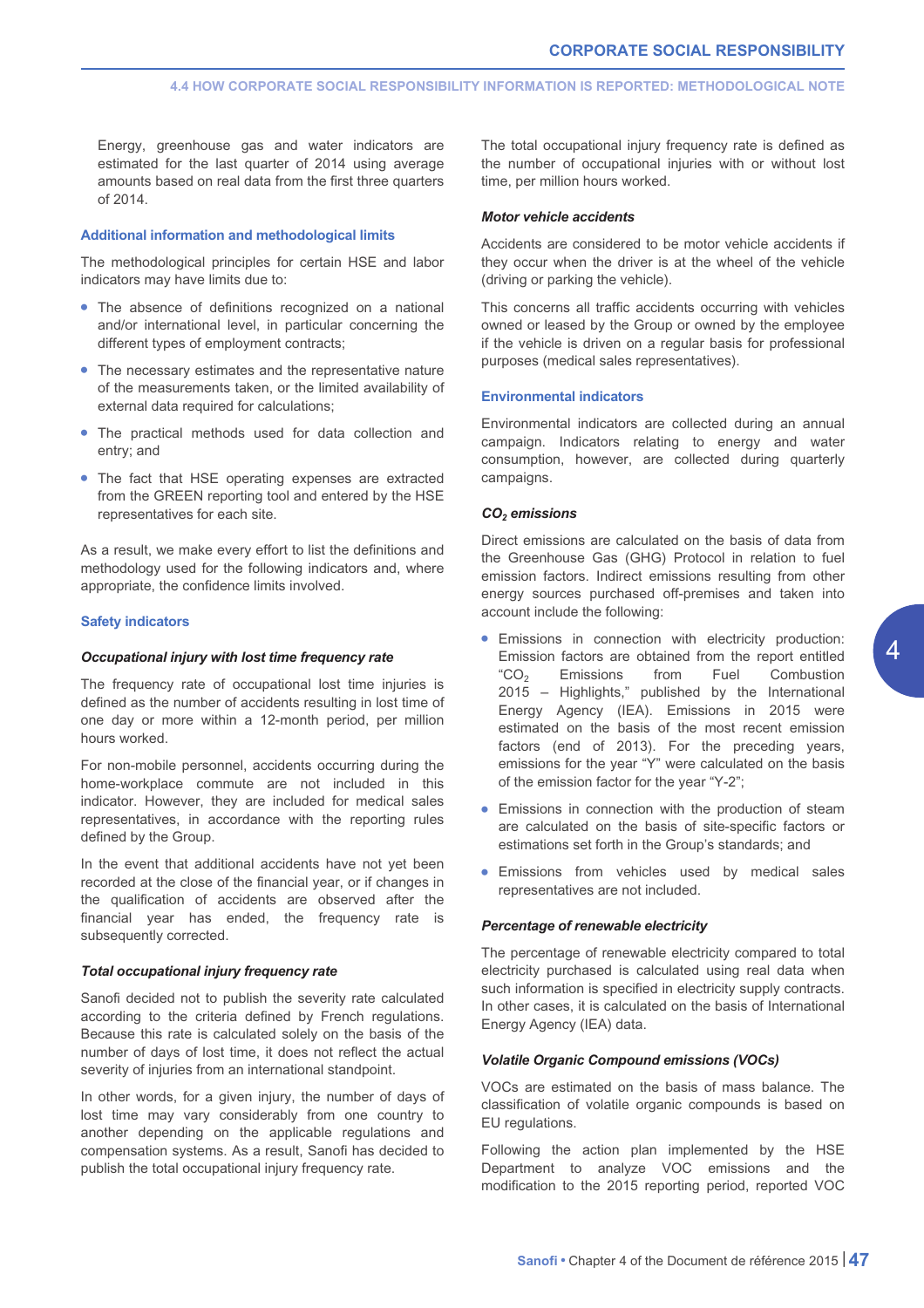values correspond to values from the 2014 calendar year for 66 sites that used more than five tons of solvents during the year 2014 (the Ocoyoacac site [solid form products] and the Toronto site, not significant, were not included). The information was collected using a dedicated questionnaire.

# *Wastewater discharge*

The data presented correspond to effluents after internal and/or external treatment. In the absence of information on external treatment, a purification rate of 50% is assumed for the COD.

For sites using solvents, we proceeded from the assumption that the volume of solvent present in the effluents could not exceed 5% of the total volume of solvent used.

### *Waste*

The distinction between hazardous and non-hazardous waste corresponds to that used in European regulations for European Union member countries (Decision 2000/532/EC of May 3, 2000) and that used in local regulations for other countries. It is noted that waste from soil remediation operations is not included in the published operational total. Recovery refers to recycling and incineration with energy recovery.

#### **Social indicators**

# *Worldwide workforce*

Employees under contract include all employees that have an employment contract (permanent or fixed-term) with a Sanofi Group company as of the last calendar day of the year. Employees under contract are measured in terms of headcount, irrespective of hours worked or their date of hiring during the month.

#### *Worldwide new hires and departures*

New hires do not include movements within the Group, such as international, inter-company or inter-site transfers.

Departures do not include movements within the Group, such as international, inter-company or inter-site transfers.

For 2015, we applied a specific methodology to exclude all intra-Group movements. Moreover, we took steps to enhance the reliability of movement-related data from the Convergence platform. Data on movements (new hires and departures) cover more than 97% of the scope of reporting. They do not include companies that were consolidated or acquired during the year or movements relating to companies not included in Convergence, for which data on new hires and departures are not collected.

Fixed-term contracts that were converted into permanent contracts were not taken into account for either new hires or departures.

#### *Lowest average wages*

In 2015, the average of the lowest 15% of wages was compared to the minimum wage provided for by law or collective agreement in five countries that are representative of the diverse locations of Sanofi's worldwide sites (Brazil, China, France, Germany and the United States).

Data on wages were specifically extracted from Sanofi's payroll systems in the countries in question. Gross annual base pay excludes variable compensation (collective and individual), team bonuses and exceptional bonuses paid in addition to wages. In France, average wages were calculated solely on the basis of wages paid under permanent contracts. Additional methodological information on the components of compensation that were taken into account for calculations and the minimum wages applicable in the different countries is available from Sanofi upon request.

# *Absenteeism*

Days of absence correspond to the length of absences, expressed as a number of business days, recorded by each human resources system in five major countries (Brazil, China, France, Germany and the United States) in accordance with local regulations. The length of absence beyond which employees are considered "inactive" instead of "absent" thus varies from one country to the next. In 2014, in addition to France, the Group decided to add four major countries that account for a large portion of the workforce. The scope of this indicator includes actively working permanent employees but excludes temporary staff, interns, apprentices, summer job staff and inactive employees. Absenteeism data do not include absences authorized by the company: paid leave, holidays, unpaid leave, parental leave, sabbatical leave, business creation leave, leave for family-related responsibilities and unworked notice periods.

#### *Social dialogue*

Social dialogue data are provided by the human resources departments in each of five major countries (Brazil, China, France, Germany and the United States). Collective bargaining agreements are defined as those that have been signed by the company itself or the employers' organizations to which it belongs. Where a specific agreement has been signed by several sites or entities, it is taken into account only once.

#### *Hours of training*

Reporting on hours of training was introduced in 2014 in four of the five major countries where the Group operates (Brazil, China, Germany and the United States), representing 59% of employees worldwide (including France, which has a special reporting mechanism; see below). Because this reporting is based solely on data recorded in local databases, the relevant indicator may be underestimated.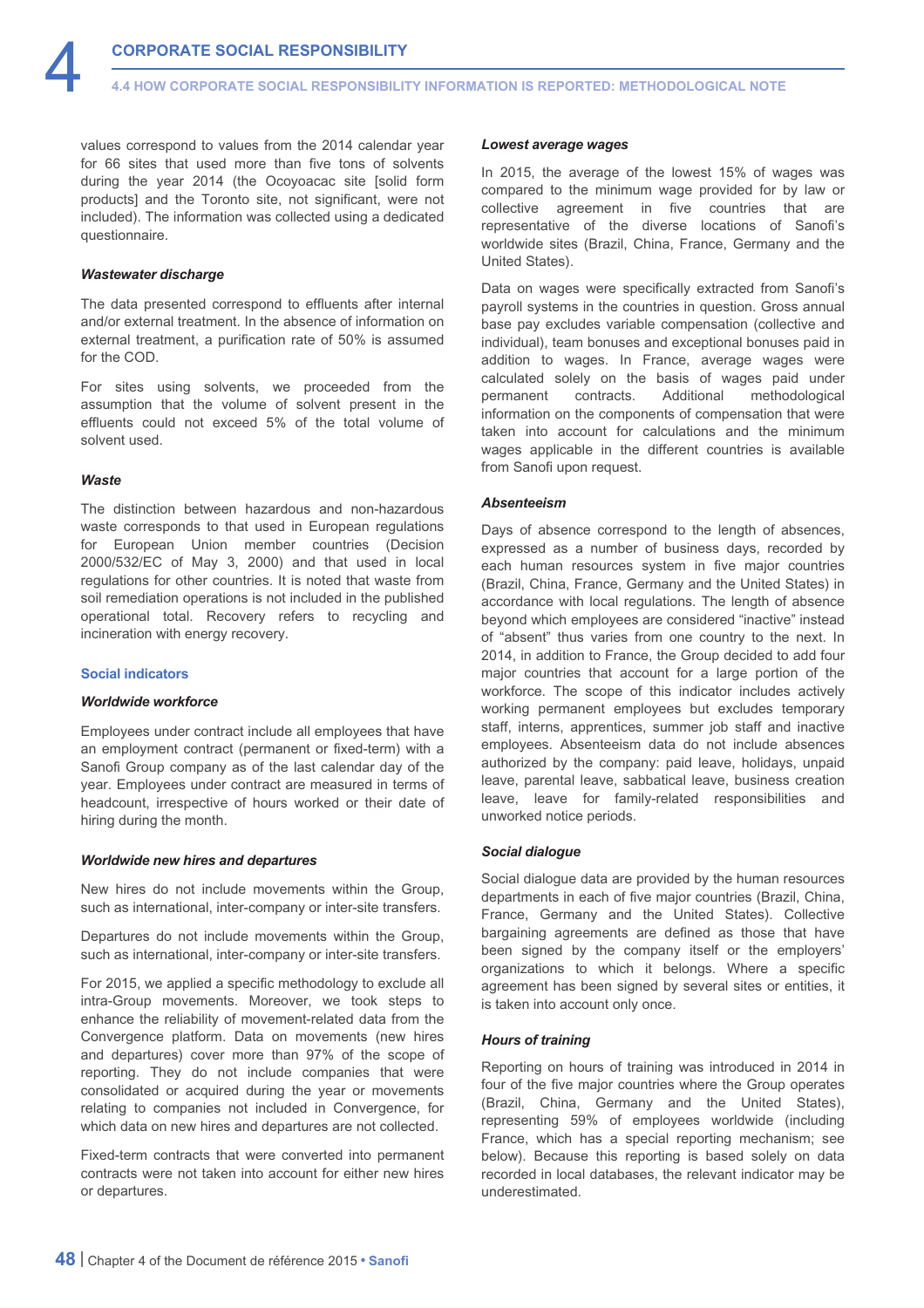<span id="page-49-0"></span>**4.5 REPORT BY ONE OF THE STATUTORY AUDITORS, APPOINTED AS AN INDEPENDENT THIRD PARTY, ON THE CONSOLIDATED HUMAN RESOURCES, ENVIRONMENTAL AND SOCIAL INFORMATION INCLUDED IN THE MANAGEMENT REPORT**

Data on hours of training collected for reporting purposes correspond to:

- Mandatory training, particularly regulated training; and
- Training organized by Sanofi (in-person or e-learning training) and provided by in-house or external trainers.

In Brazil, China, Germany and the United States, quantitative training data (total number of hours provided) are consolidated on the basis of reports from each Sanofi entity in each of these countries, with the exception of Brazil where Animal Health activities are excluded.

In France, quantitative training data (number of hours of training and number of participants in 2015) are consolidated on the basis of reports from each Group company (including Merial and Genzyme). In the future, reporting on training will be enhanced through the use of a tracking and reporting tool shared across all Group companies in France. The number of participants was estimated.

# *Percentage of women in the Top 400*

The Top 400 are defined as senior executive and management positions considered to be essential for business continuity and workforce planning at the global level. These positions are identified by the heads of global operations and the human resources departments of the relevant divisions, and the corresponding data are entered in the Convergence platform. Managers are defined as individuals with one or more direct subordinates.

#### **Consolidation and internal controls**

The Corporate HR and HSE Departments are responsible for ensuring that all data are consolidated on the basis of information provided by the industrial and research sites and Group affiliates or administrative headquarters throughout the world.

When sites include more than one function, environmental impact is either attributed to the one with the greatest impact or shared among the functions. HSE coordinators for each activity perform an initial validation of safety and environmental data prior to their consolidation. Corporate HR and HSE also verify data consistency during consolidation.

These validations include data comparisons from previous years as well as careful analysis of any significant discrepancies.

Social data regarding the workforce are compared with consolidated data in the management control database.

To ensure that site representatives have properly understood the HSE indicators, and to ensure that the data reported correspond with those requested, HSE data verification is carried out during in-house audits conducted at Group sites.

# **External controls**

In accordance with the provisions of the French "Grenelle II" decree of April 24, 2012 and the French Ministerial order of May 13, 2013 on the verification of CSR data, Sanofi has designated one of its statutory auditors as the independent third party (*Organisme Tiers Indépendant*, or OTI) responsible for verifying the disclosure and fair presentation of its CSR information. The OTI's statement certifying the disclosure and fair presentation of CSR information, included in Section 4.5 of our *Document de Référence*, details the work carried out by the OTI, as well as its comments and conclusions.

# **4.5. Report by one of the Statutory Auditors, appointed as an independent third party, on the consolidated human resources, environmental and social information included in the management report**

This is a free translation into English of the Statutory Auditors' report issued in French and is provided solely for the convenience of English-speaking readers. This report should be read in conjunction with, and construed in accordance with, French law and professional auditing standards applicable in France.

# **For the year ended December 31, 2015**

#### To the Shareholders,

In our capacity as Statutory Auditor of SANOFI (the "Company"), appointed as independent third party and certified by COFRAC under number 3-10601, we hereby report to you on the consolidated human resources, environmental and social information for the year ended December 31, 2015, included in the management report (hereinafter named "CSR Information"), pursuant to article L.225-102-1 of the French Commercial Code (*Code de commerce*).

# **Company's responsibility**

The Board of Directors is responsible for preparing a company's management report including the CSR

*<sup>1</sup> whose scope is available at [www.cofrac.fr](http://www.cofrac.fr)*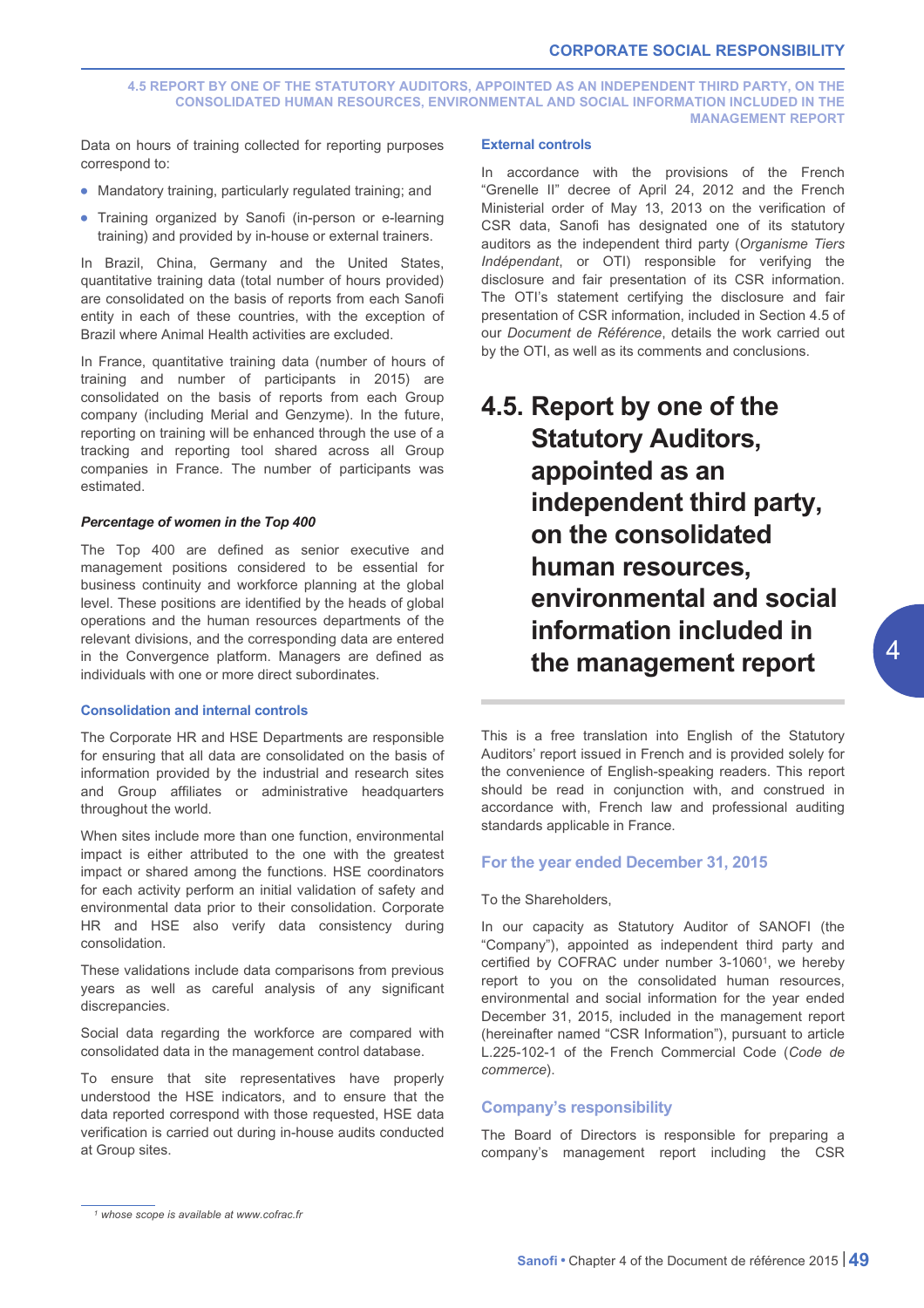

**4.5 REPORT BY ONE OF THE STATUTORY AUDITORS, APPOINTED AS AN INDEPENDENT THIRD PARTY, ON THE CONSOLIDATED HUMAN RESOURCES, ENVIRONMENTAL AND SOCIAL INFORMATION INCLUDED IN THE MANAGEMENT REPORT**

Information required by article R.225-105-1 of the French Commercial Code in accordance with the CSR procedures and standards used by the Company (hereinafter the "Guidelines"), summarised in the management report and available on request from the company's head office.

# **Independence and quality control**

Our independence is defined by regulatory texts, the French Code of ethics (*Code de déontologie*) of our profession and the requirements of article L.822-11 of the French Commercial Code. In addition, we have implemented a system of quality control including documented policies and procedures regarding compliance with the ethical requirements, French professional standards and applicable legal and regulatory requirements.

# **Statutory Auditor's responsibility**

On the basis of our work, our responsibility is to:

- attest that the required CSR Information is included in the management report or, in the event of nondisclosure of a part or all of the CSR Information, that an explanation is provided in accordance with the third paragraph of article R.225-105 of the French Commercial Code (Attestation regarding the completeness of CSR Information);
- express a limited assurance conclusion that CSR Information taken as a whole, is, in all material respects, fairly presented in accordance with the Guidelines (Conclusion on the fairness of CSR Information).

Our work involved four persons and was conducted between October 2015 and March 2016 during a 20 week period. We were assisted in our work by our CSR experts.

We performed our work in accordance with the French professional standards and with the order dated 13 May 2013 defining the conditions under which the independent third party performs its engagement and with ISAE 30002 concerning our conclusion on the fairness of CSR Information.

# **1. Attestation regarding the completeness of CSR Information**

# **Nature and scope of our work**

On the basis of interviews with the individuals in charge of the relevant departments, we obtained an understanding of the Company's sustainability strategy regarding human resources and environmental impacts of its activities and its social commitments and, where applicable, any actions or programmes arising from them.

We compared the CSR Information presented in the management report with the list provided in article R.225-105-1 of the French Commercial Code.

For any consolidated information that is not disclosed, we verified that explanations were provided in accordance with article R.225-105, paragraph 3 of the French Commercial Code.

We verified that the CSR Information covers the scope of consolidation, i.e., the Company, its subsidiaries as defined by article L.233-1 and the controlled entities as defined by article L.233-3 of the French Commercial Code within the limitations set out in the "Methodological information, Methodological details on CSR information" section of the management report.

# **Conclusion**

Based on the work performed and given the limitations mentioned above, we attest that the required CSR Information has been disclosed in the management report, with the exception of:

- the VOC emissions which has been presented for a different period from January, 1<sup>st</sup> 2014 to December 31, 2014 rather than the fiscal year. This timeshifting is explained in the methodological notes,
- following information, absenteeism, training and social relations, for which the scope is limited (59% of headcount), as mentioned in the methodological notes.

# **2. Conclusion on the fairness of CSR Information**

#### **Nature and scope of our work**

We conducted around 20 interviews with about 20 persons responsible for preparing the CSR Information in the departments in charge of collecting the information and, where appropriate, responsible for internal control and risk management procedures, in order to:

- assess the suitability of the Guidelines in terms of their relevance, completeness, reliability, neutrality and understandability, and taking into account industry best practices where appropriate;
- verify the implementation of data-collection, compilation, processing and control process to reach completeness and consistency of the CSR Information and obtain an understanding of the internal control and risk management procedures used to prepare the CSR Information.

We determined the nature and scope of our tests and procedures based on the nature and importance of the CSR Information with respect to the characteristics of the Company, the human resources and environmental challenges of its activities, its sustainability strategy and industry best practices.

Regarding the CSR Information that we considered to be the most important3:

• at parent entity level, we referred to documentary sources and conducted interviews to corroborate the

*<sup>2</sup> ISAE 3000 – Assurance engagements other than audits or reviews of historical financial information <sup>3</sup> Detailed in appendix*